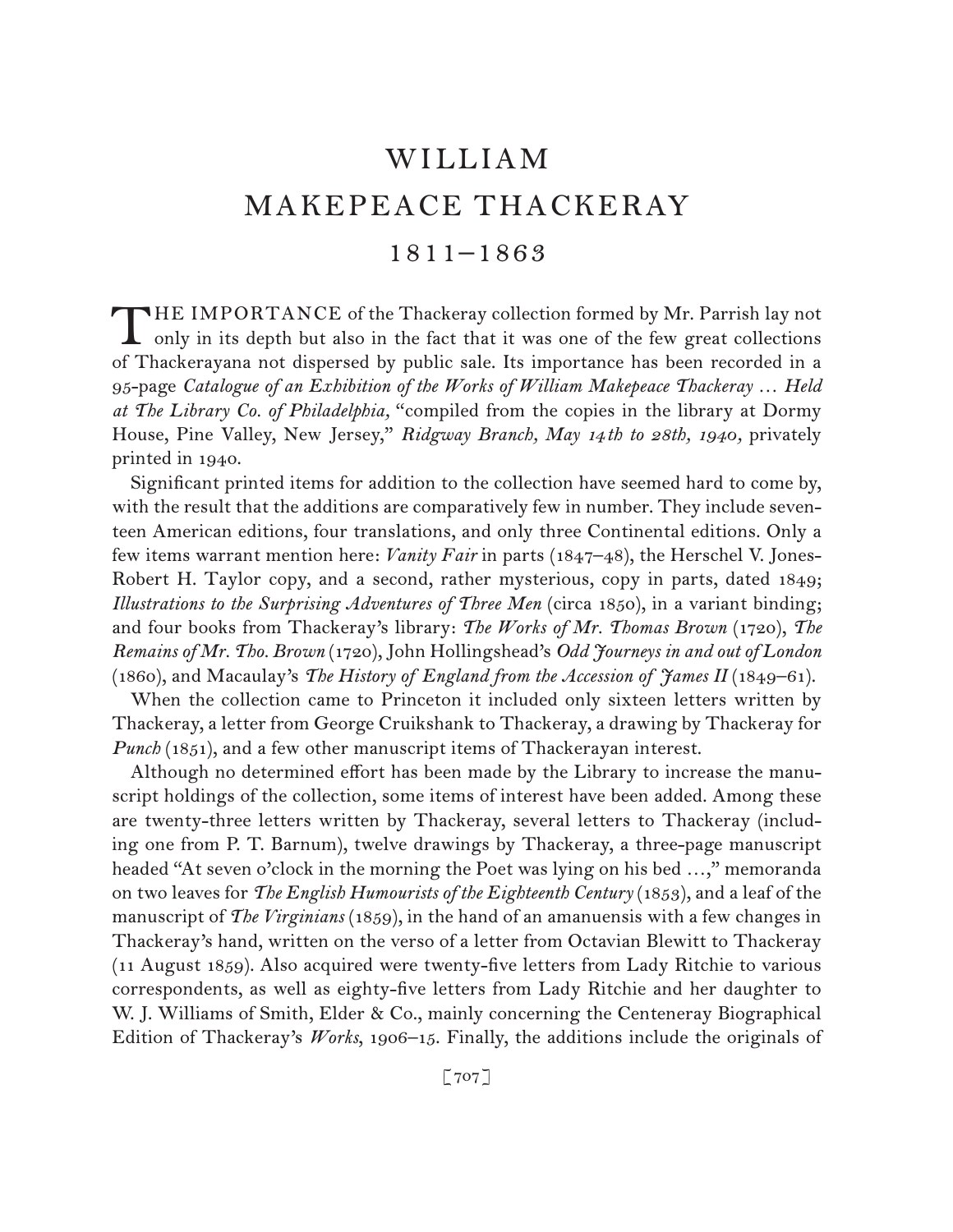### 708 W. Thackeray

two illustrations (by Frederick W. Pailthorpe and Frederick Walker) and five portraits: a plaster statuette of Thackeray by Sir Joseph E. Boehm, a caricature of Thackeray by Joseph Clayton Clarke ("Kyd"), a watercolor portrait of the author by Richard Dighton (reproduced as the frontispiece in Van Duzer's *A Thackeray Library* (1919), a marble bust of Thackeray as a boy by Edward Onslow Ford after the bust by J. S. Deville, and a portrait of Thackeray's mother, in pencil and watercolor, attributed to Samuel Lover.

1. *The Adventures of Philip on His Way Through the World; Shewing Who Robbed Him, Who Helped Him, and Who Passed Him By. . . .* London: Smith, Elder and Co., 1862.

The original signatures for the three volumes, unbound, unstitched, edges unopened. 20 cm.

2. ———. . . . London: Smith, Elder and Co., 1862.

3 vols. 20.5 cm.

Dark grayish reddish brown morocco cloth, covers blocked in blind, spine blocked in gold. Imprint on spine: Smith & Elder. Blackish green endpapers.

3. Copy 2.

Pale greenish yellow endpapers.

4. Copy 3.

Grayish reddish brown morocco cloth, different blocking in blind and gold. Imprint on spine: Smith, Elder & Co. Yellowish white endpapers.

"New and Standard Works," July 1862, 16 p. at back of Vol. III.

Inscribed on t.p. of each vol.: Eccles Shorrock.

#### 5. Copy 4.

Moderate purplish blue pebble cloth, plain triple rule border blocked in blind on both covers. Imprint on spine: Smith & Elder. Pale yellow endpapers.

No adverts.

Bookplate of [in manuscript:] JFM Browne.

#### 6. Copy 5.

20 cm.

As Copy 4, except border on covers is double rule and volume lettering on spine is slightly smaller and more ornate.

Bookplate of John M. Cameron in Vols. i and ii.

7. *The Adventures of Philip on His Way Through the World; Showing Who Robbed Him, Who Helped Him, and Who Passed Him By. . . .* With Illustrations. New York: Harper & Brothers, 1862. 267 p. Front., illus. 24 cm.

Contains 61 illustrations which appeared originally in *The Cornhill Magazine,* two or three by the author, the remainder by Frederick Walker. The frontispiece is a portrait of the author. Black vertical rib cloth, spine blocked in gold. Adverts.,  $\lceil 4 \rceil$  p. at back.

8. ---------.... With Illustrations. New York: Harper & Brothers, 1869.

267 p. Front., illus. 23.5 cm.

Illustrations as in preceding edition, although front cover states: With Illustrations by the Author.

Light yellowish brown wrappers. Adverts. on inside front and inside and outside back wrappers. Adverts.,  $2, \lceil 2 \rceil$  p. at back.

9. *The Adventures of Philip on His Way Through the World; Shewing Who Robbed Him, Who Helped Him, and Who Passed Him By....* Copyright Edition.... Leipzig: Bernhard Tauchnitz, 1862.

2 vols. in 1. 16 cm.

On halftitles: Collection of British Authors. Vol. 629 [630].

Dark red nonpareil marbled boards and edges. Deep red leather spine and corners.

10. *The Awful History of Bluebeard*. Original Drawings by W. M. Thackeray. With an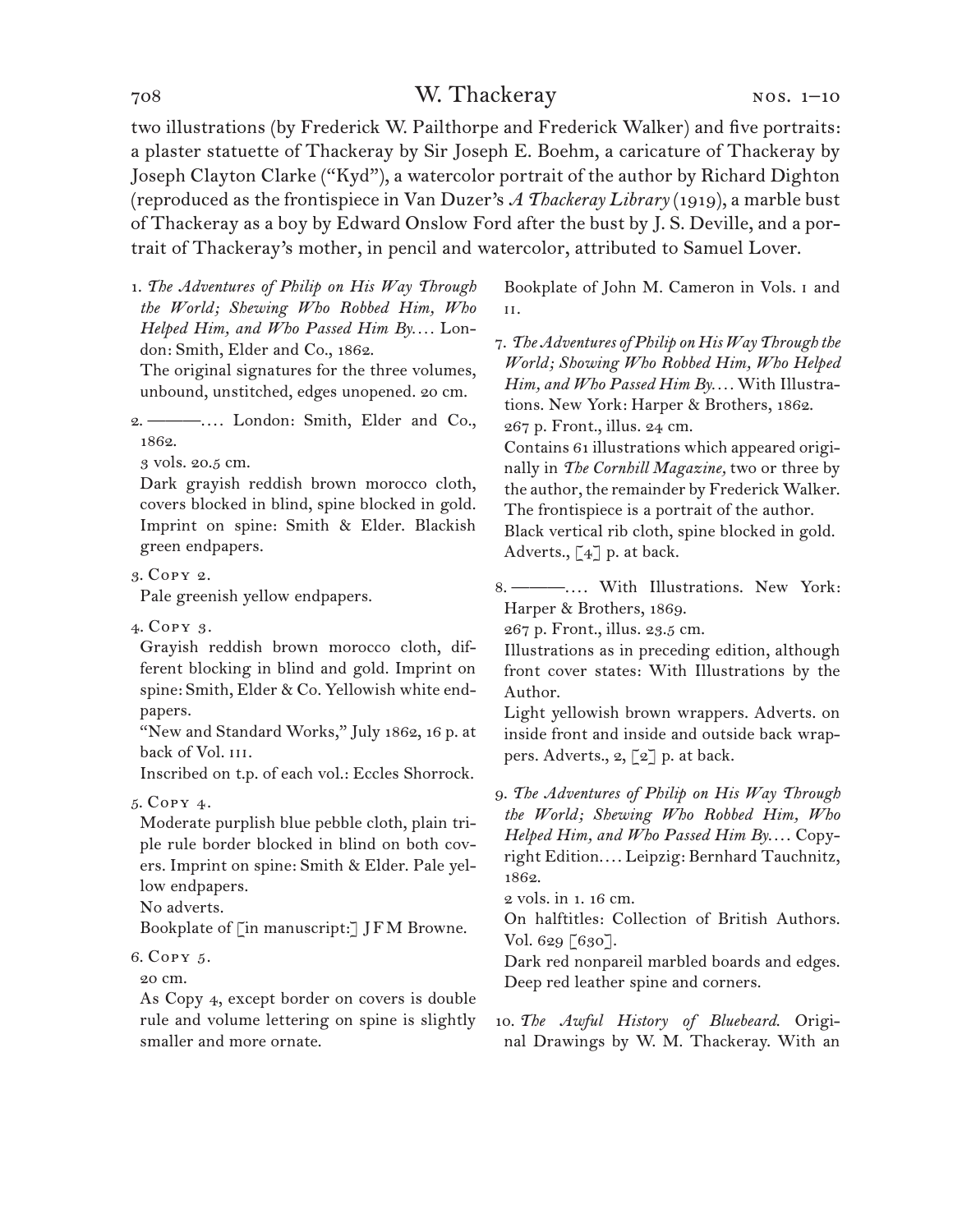Introduction by Temple Scott & a Note on the Legend by Charles Vale. [New York]: Privately Printed [by Douglas C. McMurtrie] for Jerome Kern [Christmas 1924].

 $\lceil 32 \rceil$  p. Illus. 22 cm.

Reproductions of pen-and-ink drawings illustrating Charles Perrault's tale, "Bluebeard." Includes facsimile of original manuscript t.p. with imprint: London, 1833.

No. 28 of 83 copies.

Light yellowish brown boards. Deep reddish brown leather spine. Deckle edges.

11. *The Ballad of Bouillabaisse*. [Philadelphia: Privately printed, 1936.]

[4] p. 18 cm.

Caption title.

Fifty copies of this folded card were printed for members and guests of The Rabbit by M. L. Parrish. On p. [1], a drawing of a welldressed rabbit eating bouillabaisse, and: With the Compliments of the Caterer The Rabbit, 7th November, 1936. On p.  $[2-4]$ , the ballad, signed W. M. Thackeray, and with the note: First appeared in *Punch,* 17th February, 1849.

12. Copy 2.

Below the line, "With the Compliments of the Caterer," signed in manuscript: M. L. Parrish. With envelope.

13. Copy 3.

Added line at foot of p. [1]: The Rabbit, 8th January, 1938.

In pen-and-ink to right of 1936 date: M L Parrish; to right of 1938 date: D. S. Newhall.

14. *Ballads. . . .* London: Bradbury & Evans, 1855 [cover 1856].

[iii]–viii, 159, [1] p. 19 cm.

Vivid yellow illustrated wrappers, self-caricature of Thackeray on front wrapper, repeated from t.p. "Mr. Thackeray's Collected Works. Miscellanies" on outside back wrapper. Adverts., p. [ii] at front.

15. ---------.... Boston: Ticknor and Fields, 1856.

vii, 228 p. 19 cm.

Dark brown vertical rib cloth, blocked in blind.

"New Books and New Editions," Nov. 1855, 11, [1] p. bound in after free back endpaper.

Inscribed by Thackeray on t.p.: Miss Edith Story with the authors profound respects. Xmas 1855.

Bookplate of Edith [Story] Peruzzi de' Medici.

16. ———. . . . With Illustrations by the Author, Mrs. Butler (Miss Elizabeth Thompson), George Du Maurier, John Collier, H. Furniss, G. G. Kilburne, M. Fitzgerald, and J. P. Atkinson. London: Smith, Elder, & Co., 1879.

xii, 323, [1] p. Front., illus. 24 cm.

"This Edition … include[s] all the verses that are scattered throughout the Author's various writings."—p.[v].

Dark grayish yellowish brown smooth cloth, front cover and spine blocked in black and gold, back cover blocked in blind. Bevelled boards. A.e.g. Maidenhair-patterned endpapers, black on grayish blue.

17. ———....Complete Illustrated Edition. Boston: James R. Osgood and Company, 1882.

viii, 374 p. Illus. 21 cm.

The illustrations are those of the Smith, Elder edition of 1879.

Very dark bluish green diagonal fine rib cloth, front cover and spine blocked in black and gold. Bevelled boards. A.e.g.

18. *Ballads and Songs. . . .* With Original Illustrations by H. M. Brock. London, Paris and Melbourne: Cassell and Company, Limited, 1896.

xiv p., 1 leaf, 276 p. Front., illus. 19.5 cm.

T.p. printed in black and red.

Very dark red smooth cloth, with floral illustrations blocked in gold on front cover and on spine, back cover blocked in blind. T.e.g.

"A Selected List," dated 10.96, [16] p. at back.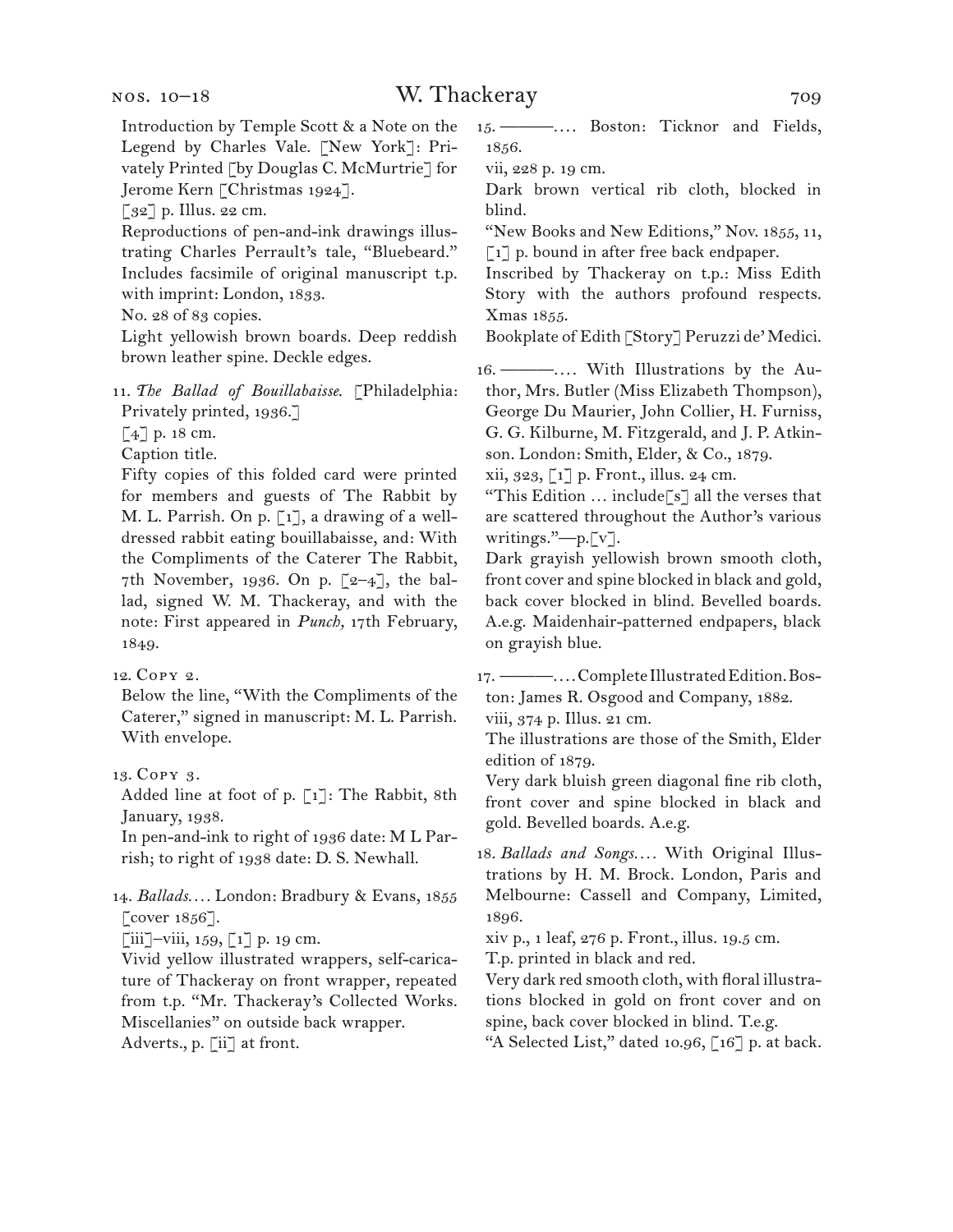19. *Ballads, Critical Reviews, Tales, Various Essays, Letters, Sketches, Etc*. . . . With a Life of the Author by Leslie Stephen and a Bibliography. With Illustrations by the Author, George Cruikshank, and John Leech. London: Smith, Elder, & Co., 1899.

lxxxii, 751 p. Front., plates, illus. 21 cm.

Added t.p.: The Works of William Makepeace Thackeray. With Biographical Introductions by His Daughter, Anne Ritchie. In Thirteen Volumes. Volume xiii. Ballads and Miscellanies.

Halftitle: The Biographical Edition of the Works of William Makepeace Thackeray.

Vivid red vertical rib cloth, monograms of Thackeray and Anne Ritchie blocked in gold on front cover. T.e.g.

Adverts.,  $\lceil 4 \rceil$  p. at back.

20. *Barber Cox, and the Cutting of His Comb.*

In *The Comic Almanack, For 1840.* London: Imprinted for Charles Tilt, Bibliopolist.

Pages [4]–5, [8]–9, [12]–13, [16]–17, [20]– 21, [24]–25, [28]–29, [32]–33, [36]–37, [40]– 41, [44]–45, [48]. Plates. 17 cm.

Published anonymously.

The story was later entitled "Cox's Diary." The illustrations are by George Cruikshank. Pale orange yellow illustrated wrappers, printed in brown.

#### *Barry Lyndon*

21. *The Luck of Barry Lyndon: A Romance of the Last Century. . . .* New-York: D. Appleton & Company, 1853.

2 vols. 17.5 cm.

On halftitles: Appletons' Popular Library of the Best Authors.

"… reprinted from *Frazer's Magazine* for the year 1844."

Dark red smooth cloth, printed in black. Adverts. on back cover. White endpapers.

Inscription on t.ps dated 1853.

22. Copy 2.

18 cm.

Dark yellowish brown vertical cord cloth, covers and spine blocked in blind. White endpapers.

23. Copy 3.

17.5 cm.

Deep yellowish brown vertical rib cloth, covers embossed with a pattern similar to coarse hexagon, but 4-sided rather than 6-sided. Dark brown endpapers.

Bookplates of Henry A. Stinnecke and G. A. Starr.

24. *The Memoirs of Barry Lyndon, Esq., of the Kingdom of Ireland. . . .* London: Bradbury & Evans, 1856.

[3], 305 p. 19 cm.

This edition "omits many passages that appeared in *Fraser's Magazine.*"—Van Duzer, p. 25.

Vivid yellow illustrated wrappers, self-caricature of Thackeray on front wrapper, repeated from t.p. "Mr. Thackeray's Miscellaneous Writings" on outside back wrapper. Adverts.,  $\lceil 1 \rceil$  p. at back.

25. *A Book of Drawings....* A Series of Metamorphoses Made in Philadelphia, 1853, for the Children of William B. Reed.... With a Note by Agnes Repplier. [Philadelphia]: The Pennell Club, 1925.

28, [2] p. [4] folding plates. 12.5 cm. by 15.5 cm.

Halftitle: Four Drawings by W. M. Thackeray.

"This book was printed for the Pennell Club of Philadelphia … by the Pynson Printers of New York."

"The fourth book issued by the Pennell Club. Of the one hundred and ten copies of this book, this is number [in manuscript:] .45. Agnes Repplier Joseph Pennell."

Light reddish brown marbled boards. Deckle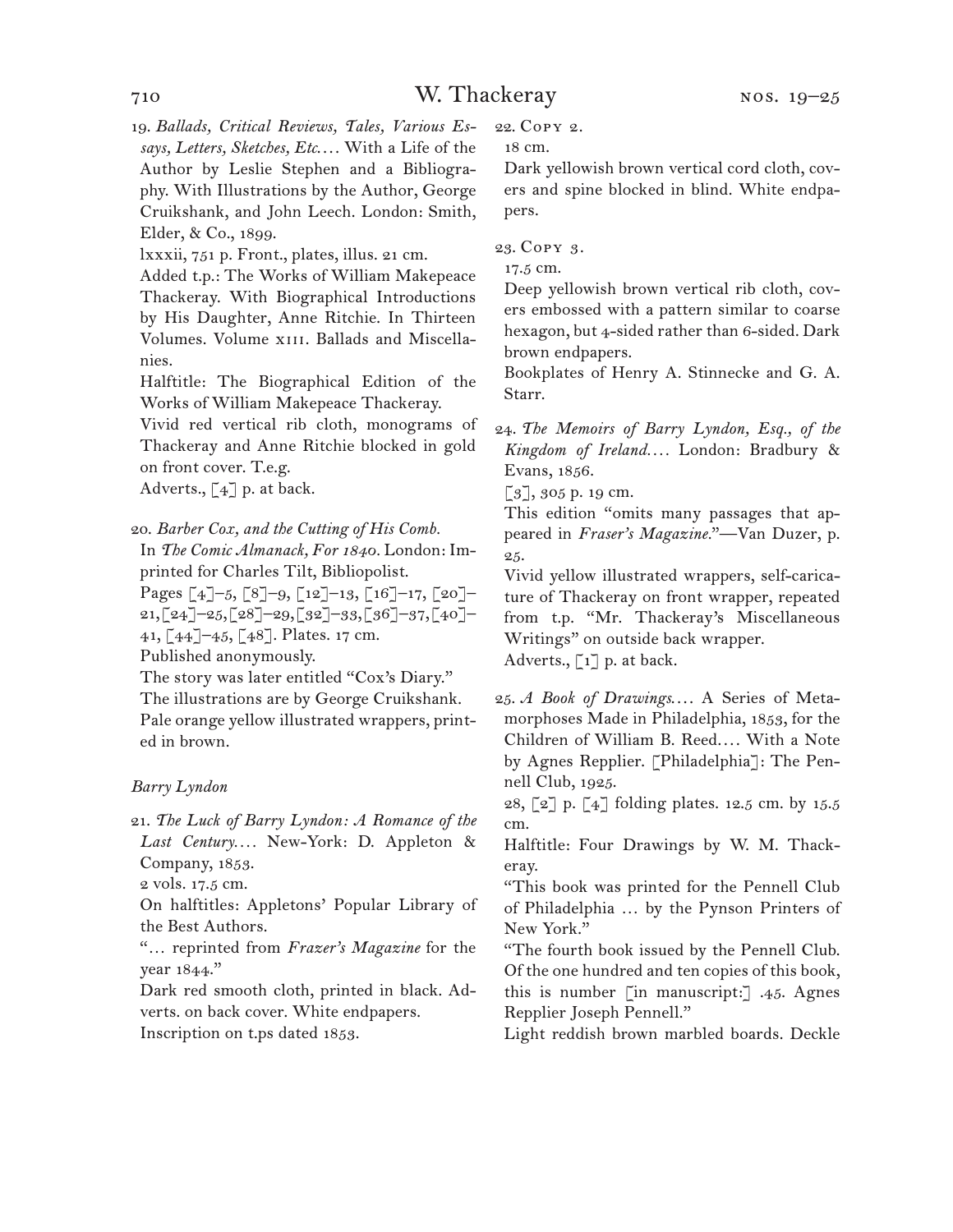In a slip-in cardboard case with printed label.

26. The Book of Snobs.... London: Punch Office, 1848.

 $\lceil$ iii]–viii, 180 p. Illus. 18.5 cm.

Illustrated by the author.

First published in *Punch,* Vols. 10–12, 1846– 1847, under title: "The Snobs of England. By One of Themselves." *The Snobs of England* has been retained as the caption title in this edition. Chapters 17–23 of the original serialized publication have been omitted in this edition. Pale green illustrated wrappers. Adverts. on outside back wrapper.

Adverts., p. [i–ii] at front.

27. ———. . . . New-York: D. Appleton & Company, 1852.

 $\lceil 3 \rceil$ –278 p. 17.5 cm.

On halftitle: Appletons' Popular Library of the Best Authors. Verso of halftitle blank.

Caption title: The Snobs of England.

The first edition to contain all the 52 papers originally published in *Punch.*

Dark red smooth cloth, printed in black. Adverts on back cover.

Adverts., p. [1–2] at front. "Appletons' Popular Library," [6] p., and "Publications," 4 p., at back.

Bookplate of George Barr McCutcheon.

28. Copy 2.

Verso of halftitle: Volumes of Appletons' Popular Library Now Ready....

Adverts. on back cover differ from those on Copy 1, indicating that this is an earlier issue than Copy 1.

Adverts., p. 1–ii at front, so numbered, not same as in Copy 1. Adverts. at back differ slightly from Copy 1.

Signature of L M Thorn dated Aug 1852 on t.p. and elsewhere.

29. ———. . . . London: Bradbury & Evans, 1855 [ $cover 1856$ ].

iv, 169 p. 19 cm.

Contains 45 chapters.

Vivid yellow illustrated wrappers, self-caricature of Thackeray on front wrapper, repeated from t.p. "Mr. Thackeray's Collected Works. Miscellanies" on outside back wrapper. Adverts.,  $\lceil 1 \rceil$  p. at back.

#### *The Book of Snobs. French*

30. *Le Livre des Snobs. . . .* Traduit de l'Anglais avec l'Autorisation de l'Auteur par Georges Guiffrey. Publication de Ch. Lahure, Imprimeur à Paris. Paris: Librairie de L. Hachette et Cie [n.d.].

 $\lceil 3 \rceil$ , 248 p. 18.5 cm.

Pale blue wrappers. On outside front wrapper: Bibliothèque des Meilleurs Romans Étrangers. Adverts. on outside back wrapper. Sheets of tissue paper, not quite as wide as the wrappers, and only loosely pasted down, as a kind of pastedown endpapers.

Adverts., 12 p. at back.

#### *The Book of Snobs. German*

31. Das Snobsbuch.... Aus dem Englischen übersetzt von E. A. Witte. Leipzig: Philipp Reclam jun. [1897?].

270 p. 14 cm.

Dark yellowish brown sand cloth, spine blocked in gold. Hair-vein marbled edges. Patterned endpapers, dark yellowish brown on light yellowish brown.

Adverts.,  $\lbrack 2 \rbrack$ ,  $31$ ,  $\lbrack 1 \rbrack$  p. at back.

Bookplate of George Barr McCutcheon.

Bookplate of E[dward]. FitzGerald, unsigned, designed by Thackeray in 1842.

2 copies, one 11.5 cm. by 9 cm., the other cut to 8.5 cm. by 6 cm.

Depicts an angel holding a shield.

### 32. *Burlesques. A Legend of the Rhine: Rebecca and Rowena. . . .* London: Bradbury & Evans, 1856. 129 p. 19 cm.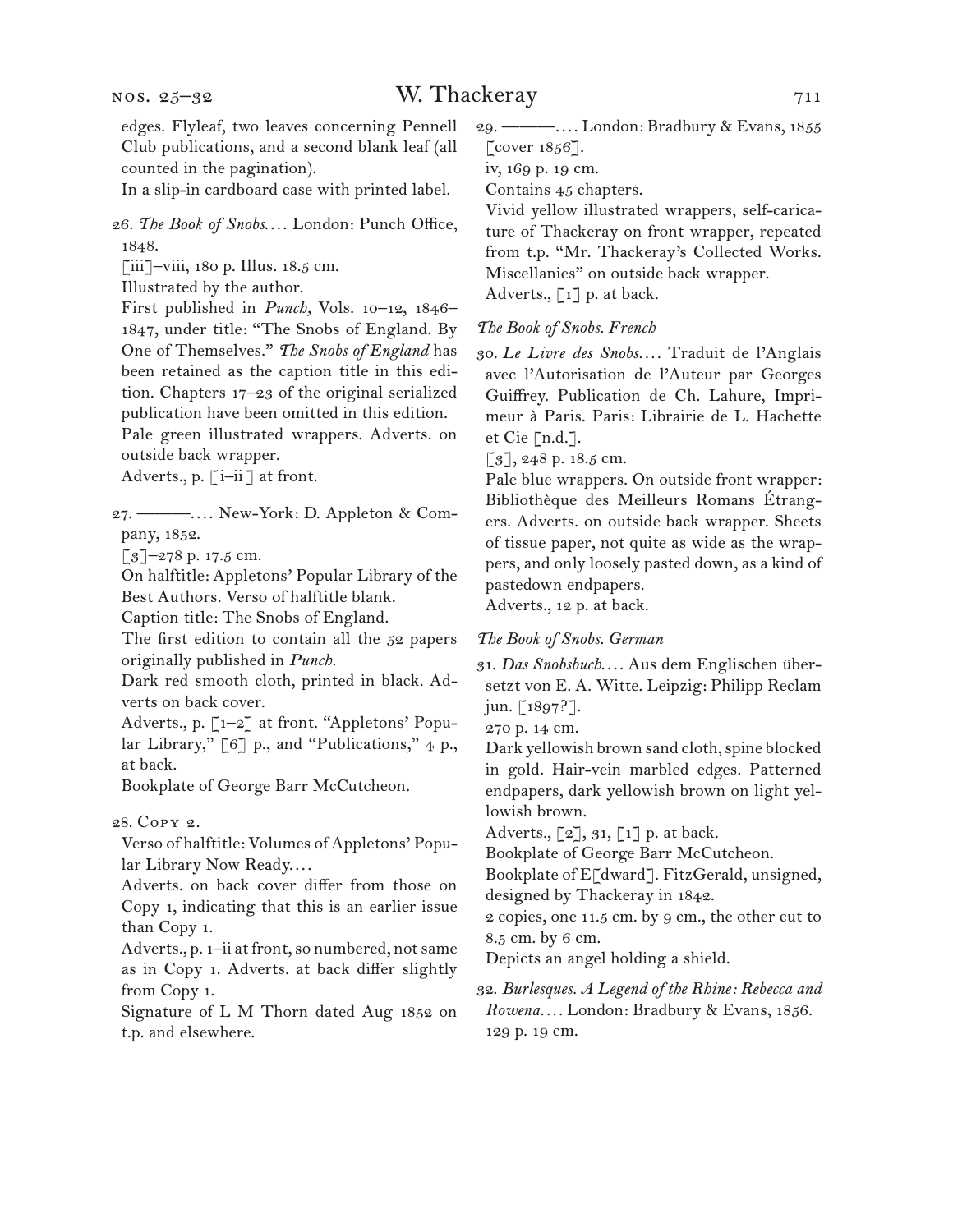## 712 W. Thackeray

Vivid yellow illustrated wrappers, self-caricature of Thackeray on front wrapper, repeated from t.p. "Mr. Thackeray's Miscellaneous Writings" on outside back wrapper.

Adverts., dated July 1856 on third page, [6] p. at back.

- 33. *Catherine: A Story.* By Ikey Solomons, Esq., Junior. (W. M. Thackeray.) Boston: Fields, Osgood, & Co., 1869.
- vi, 62 p. 23 cm.

Light grayish yellowish brown wrappers. Adverts. on inside front and inside and outside back wrappers.

34. … *Charity and Humor and Nil Nisi Bonum. . . .* New York and London: G. P. Putnam's Sons, The Knickerbocker Press [1892?].

 $\lceil 5 \rceil$ , 73 p. Front. 12 cm.

T.p. printed in black and red.

"Literary Gems," Fourth Series.

White smooth cloth, front cover and spine blocked in gold. T.e.g. Floral-patterned endpapers, gold and dark olive on pale green. Adverts., [3] p. at back.

35. *The Chest of Cigars. . . .* From the Wagstaff Papers in the New Monthly Magazine of July, 1845. [San Francisco]: Privately Printed, Christmas 1918.

3 prel. leaves, 13 p., 1 leaf. 23 cm.

"A Note on Smoking," signed C.M.F. [Charles Mason Fairbanks], third preliminary leaf.

"Two hundred and fifty copies of this book were printed for Thomas Nast Fairbanks by John Henry Nash...."

Floral-patterned boards, yellow, brown, and blue on light yellowish brown. Pale orange yellow parchment paper spine. Deckle edges. Bookplate of George Barr McCutcheon.

36. *Chips from Thackeray.* Selected by Thomas Mason. New York: T. Y. Crowell and Co.  $[1884?].$ 

126 p. 8.5 cm.

Each page framed by a single red rule.

Light yellowish brown diagonal fine rib cloth, with an illustration of Thackeray in his library blocked in gold on front cover, in blind on back cover, spine blocked in gold. Edges stained red. Floral-patterned endpapers, grayish yellowish brown on light grayish yellowish brown.

37. *Christmas Books. Mrs. Perkins's Ball. Our Street. Dr. Birch. . . .* With Illustrations by the Author. New Edition in One Volume. London: Chapman & Hall, 1857.

vi p., 2 leaves, 49 p., 1 leaf, 54 p., 2 leaves, 49 p. Folding front., plates, illus. 19.5 cm.

The first and third stories have separate t.p., engraved.

Deep purplish blue horizontal cord cloth, front cover blocked in blind and gold, back cover in blind, spine blocked in gold.

38. *The Christmas Books of Mr. M. A. Titmarsh. . . .* By William Makepeace Thackeray. With Illustrations by the Author. Boston: Rand, Avery, and Company [n.d.].

 $\lbrack \mathbf{v} \rbrack - \mathbf{x}, \lbrack \mathbf{9} \rbrack - 243$  p. Front., plates, illus. 19.5 cm.

Dark yellowish green diagonal fine rib cloth, with elaborate floral and geometric decoration blocked in black, blind, and gold on front cover and on spine.

39. *The Chronicle of the Drum. . . .* New-York: Charles Scribner's Sons, 1882.

xi, 70 p. Front., illus. 25.5 cm.

T.p. printed in black and red.

Halftitle on recto of frontispiece leaf.

Illustrated by Howard Pyle, A. B. Frost, and others.

"This Ballad was written in Paris, in 1841, at the time of the Second Funeral of Napoleon."—p. [v].

Deep brown diagonal fine rib cloth, with a cut of a drum and other decoration blocked in dark reddish brown, black, and gold on front cover, spine blocked in dark reddish brown, black, and gold. Bevelled boards. A.e.g.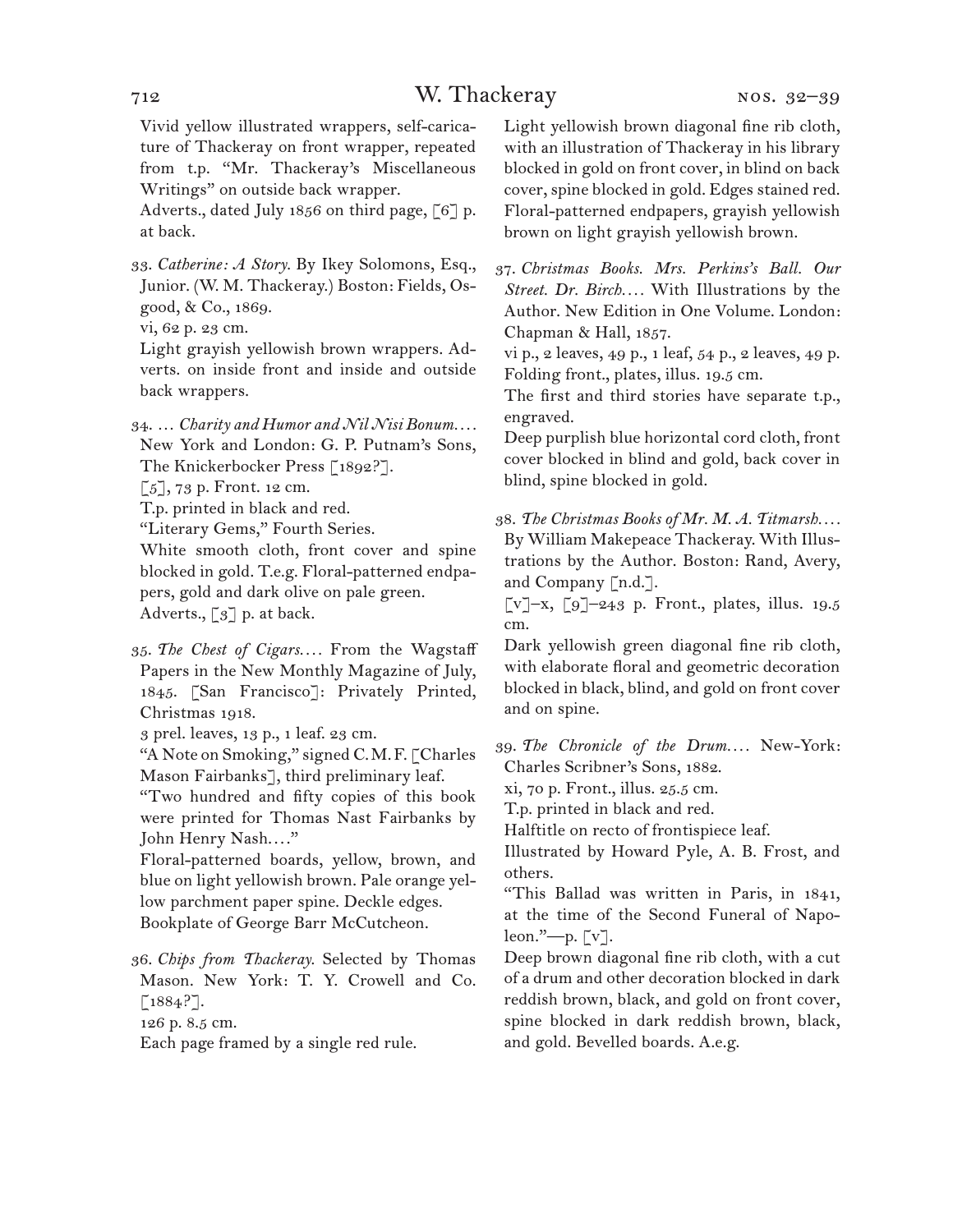xi, 70 p. Front., illus. 25 cm.

T.p. printed in black and red.

Halftitle on recto of frontispiece leaf.

Illustrated by Howard Pyle, A. B. Frost, and others.

Vivid purplish blue diagonal fine rib cloth, front cover and spine blocked as the New York edition above, publisher's monogram blocked in blind on back cover. Bevelled boards. A.e.g.

41. *Cockney Travels.* A Hitherto Unpublished Narrative by William Makepeace Thackeray. With Notes by his Daughter, Lady Ritchie.

In *Harper's Monthly Magazine*, Vol. 123, No. 733, June 1911. New York and London: Harper & Brothers.

Pages [3]–[19]. Front., illus. 25.5 cm.

Includes reproductions of drawings by Thackeray with manuscript captions.

Light orange oakleaf-patterned wrappers, printed in brown.

In *The Cornhill Magazine,* Vol. 31, No. 181, New Series, July 1911. London: Smith, Elder, & Co. Pages 4–36. Illus. 22.5 cm.

Introductory "Note," p. 4–5, signed A.I.R. [Lady Ritchie].

Includes a reproduction of an illustrated letter from Thackeray to Edward Fitzgerald, July 4, 1842.

Moderate orange yellow illustrated wrappers.

43. *A Collection of Letters of W. M. Thackeray, 1847–1855.* With Portraits and Reproductions of Letters and Drawings. London: Smith, Elder & Co., 1887.

ix, 189, [1] p. Front., plates, facsims., illus. 27.5 cm.

"The letters contained in this volume are in course of publication in *Scribner's Magazine,*  and the book is printed from the stereotype plates of a volume about to be published in New York."—p. [v].

Letters written chiefly to the Rev. W. H. Brookfield and to his wife, Jane Octavia Brookfield, who signs the Introduction and has edited the collection.

Moderate brown diagonal fine rib cloth, blocked in blind. Bevelled boards.

Adverts.,  $\lceil 4 \rceil$  p. at back.

Bookplate of William Forbes Morgan.

44. *A Collection of Letters of Thackeray, 1847– 1855.* With Portraits and Reproductions of Letters and Drawings. New York: Charles Scribner's Sons, 1887.

ix, 189 p. Front., plates, illus., facsims. 25 cm. Dark olive green smooth cloth, front cover blocked in gold. T.e.g.

45. ———. New York: Charles Scribner's Sons, 1887.

ix, 189 p. Front., plates, illus., facsims. 26 cm. T.p. printed in black and red.

"This Edition is limited to five hundred copies, of which this is No. [in manuscript:] 322." Light yellow parchment paper boards. Moderate olive smooth cloth spine, blocked in gold. T.e.g. Endpapers white with a brown decorative border, and the monogram WMT on pastedown front endpaper.

Bookplate of Edward S. Marsh, 1909.

46. *Comic Tales and Sketches.* Edited and Illustrated by Mr. Michael Angelo Titmarsh.... London: Hugh Cunningham, 1841.

2 vols. Front. in Vol. ii, plates. 20.5 cm.

Added t.p., engraved, in Vol. i.

Black vertical rib cloth, covers blocked in blind, spine blocked in gold.

Adverts.,  $\lceil 2 \rceil$  p. at back of Vol. II.

#### 47. Copy 2.

Added engraved t.p. in Vol. i inserted in reverse, facing t.p.

Very dark red vertical rib cloth, different block-

ing in blind, same blocking in gold.

Adverts. as above.

Bookplate of Jerome Kern.

 $42.$  ———....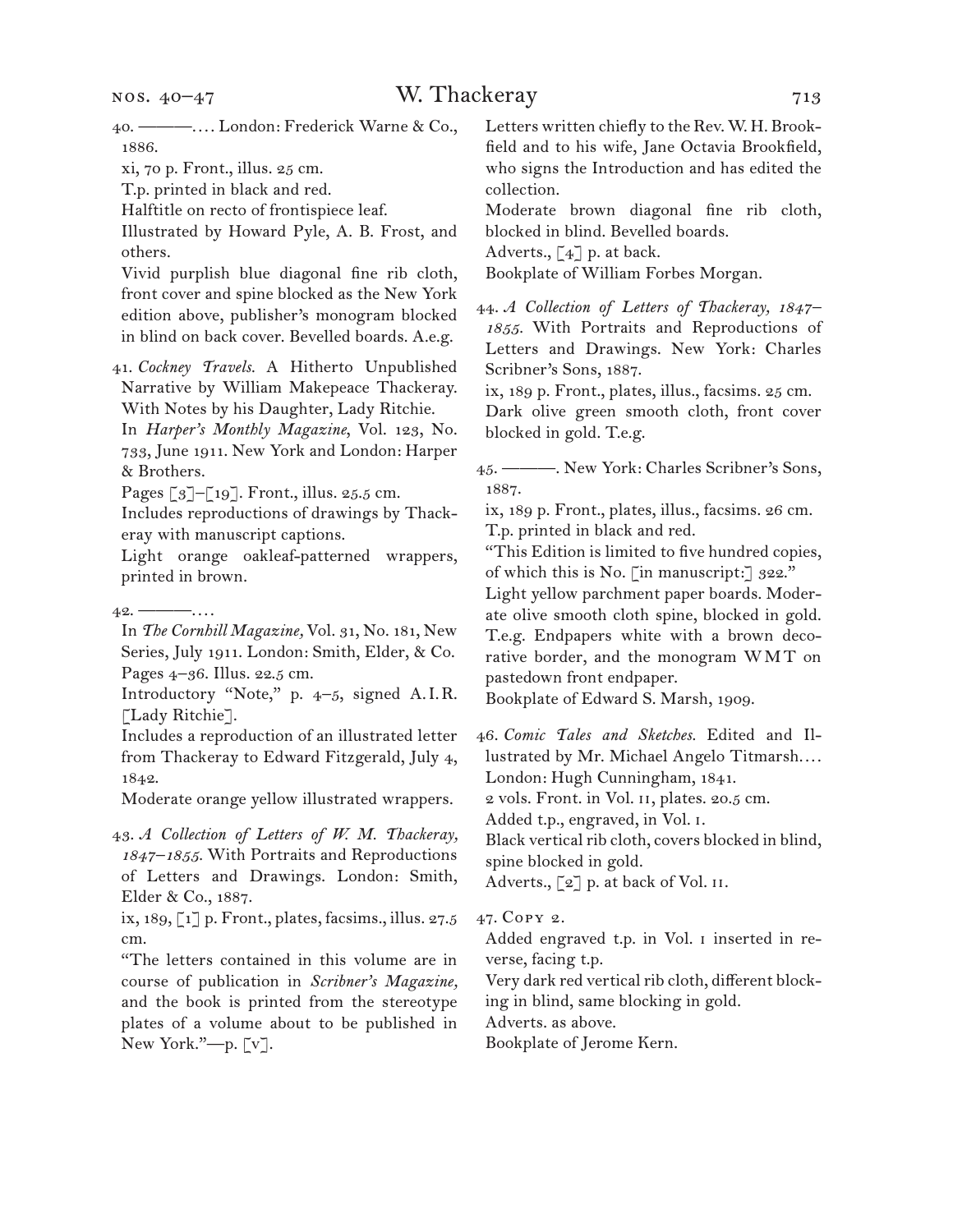48. *The Complete Poems of W. M. Thackeray.* New York: White, Stokes, and Allen, 1883. 226 p. 16.5 cm.

T.p. printed in red.

"This edition  $\ldots$  include [s] all the verses that are scattered throughout the author's various writings."—p. [ii].

Grayish blue diagonal fine rib cloth, with floral decoration blocked in gold on front cover. Floral-patterned endpapers, white on pale yellowish green. Deckle edges.

49. *The Confessions of Fitz-Boodle; and Some Passages in the Life of Major Gahagan. . . .* New-York: D. Appleton & Company, 1852.

276 p. 17.5 cm.

On halftitle: Appletons' Popular Library of the Best Authors.

Dark red smooth cloth, printed in black. Adverts. on back cover.

"Appletons' Popular Library," ii, [6] p., and miscellaneous adverts.,  $\lceil 4 \rceil$  p., at back. Inscription on t.p. dated 1852.

50. *Contributions to "Punch"* (*Not Previously Reprinted*).... With Illustrations by the Author. London: Smith, Elder, & Co.; Philadelphia: J. B. Lippincott & Co., 1886.

xi, 358 p., 1 leaf. [13] plates, illus. 20 cm.

Added t.p.: The Works of William Makepeace Thackeray. In Twenty-six Volumes. Volume xxvi.

Bookset halftitle.

Dark grayish green diagonal fine rib cloth, front cover blocked in black, back cover in blind, spine blocked in black and gold. At foot of spine: Popular Edition.

51. … *Contributions to the Morning Chronicle.* Now First Reprinted. Edited by Gordon N. Ray. Urbana: University of Illinois Press, 1955.

xix, 213 p. Portrait. 23.5 cm.

Printed in brown. Title spans two pages, printed in brown and red. Portrait photograph of Thackeray printed on a separate slip of paper and tipped in on p. [ix].

Patterned smooth cloth, white on dark greenish blue. Black smooth cloth spine.

52. *"The Count's" Adventures. . . .* An offprint from Volume One of The Letters and Private Papers of William Makepeace Thackeray edited by Gordon N. Ray.... Cambridge, Massachusetts: Harvard University Press, 1945.

 $\lceil 7 \rceil$  p.  $\lceil 12 \rceil$  plates. 24 cm.

A sequence of caricatures depicting the alleged adventures of Thackeray's friend John Grant Brine in Madrid.

Dark red smooth cloth, Thackeray's monogram blocked in gold on front cover.

Inscribed on free front endpaper: For Desmond MacCarthy, Gordon N. Ray.

53. *Denis Duval. A Novel. . . .* With Illustrations. New York: Harper & Brothers, 1864.

[iii]–80 p. Front., illus. 24.5 cm.

Left unfinished at the author's death.

"In Memoriam," by Charles Dickens, p. [vii]– ix.

"Note by the Editor [Frederick Greenwood]," p. [75]–80.

The illustrations, by Frederick Walker and the author, appeared originally with the novel as first published in *The Cornhill Magazine,*  March– June 1864. The frontispiece (a portrait of Thackeray) differs, however, from that in *The Cornhill.*

Light brown wrappers. On outside front wrapper: No. 245. Library of Select Novels. Adverts. on inside front and inside and outside back wrappers.

"Harper's Library of Select Novels," p. [i–ii] at front.

54. *Denis Duval. . . .* London: Smith, Elder and Co., 1867.

 $[3]$ , 275,  $[1]$  p. 19.5 cm.

"Notes on Denis Duval," [by Frederick Greenwood], p.  $\lceil 255 \rceil - 275$ .

Grayish red vertical rib cloth, covers blocked in blind with a lozenge-shaped design in cen-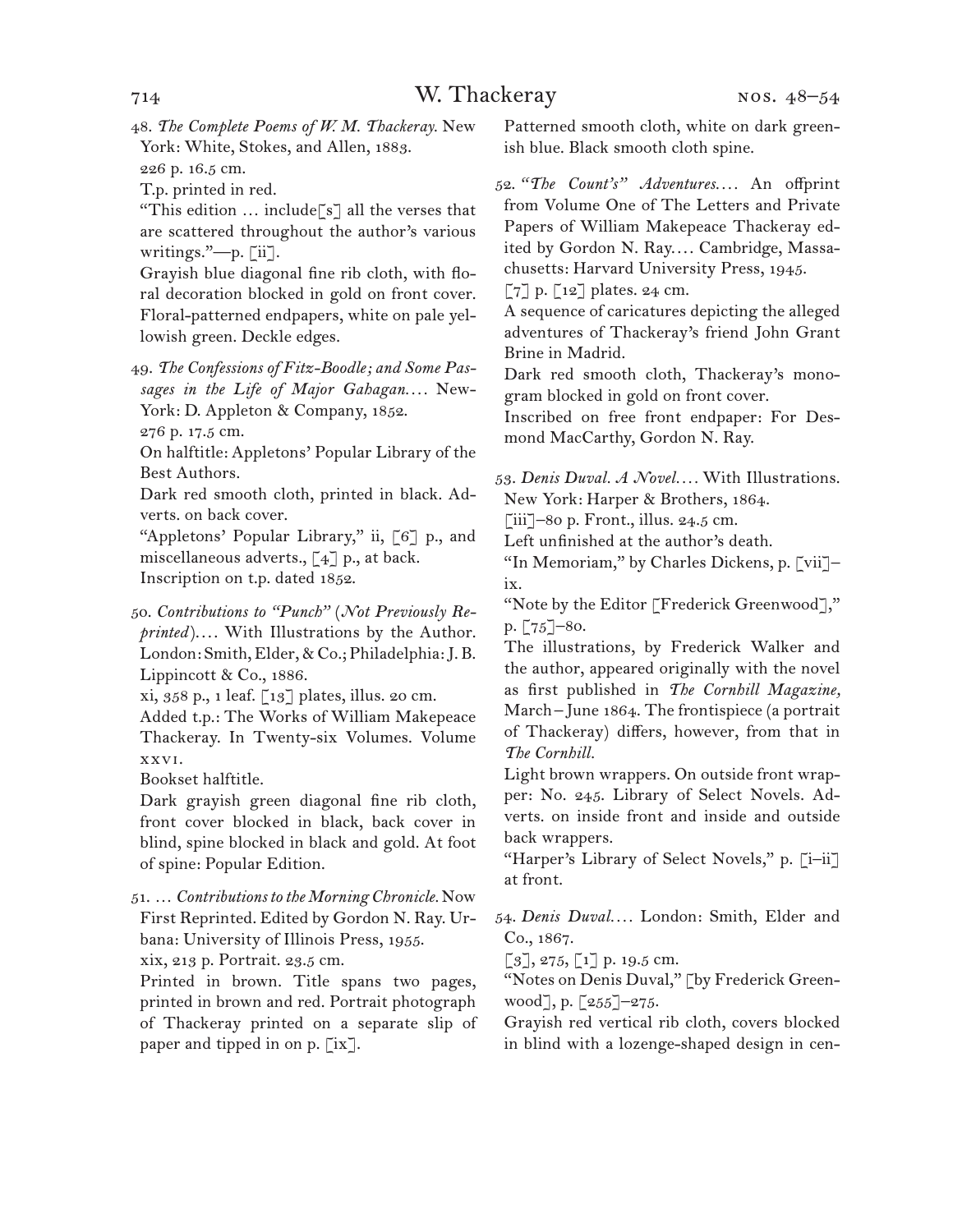ter, spine blocked in blind. Author's name on spine: W. M. Thackeray. Imprint on spine: Smith, Elder & Co.

#### 55. Copy 2.

Dark reddish purple pebble cloth, with a plain triple rule border blocked in blind on both covers, different blocking in blind on spine. Author's name on spine: Thackeray. Imprint on spine: Smith & Elder.

56. *Denis Duval, The Wolves and the Lamb, Lovel the Widower, and Roundabout Papers. . . .* With Illustrations by the Author, Frederick Walker, and Charles Keene. New York and London: Harper & Brothers, 1899.

xxxix, 568 p. Front., plates, illus., facsims. 21.5 cm.

On halftitle: The Biographical Edition. The Works of William Makepeace Thackeray. With Biographical Introductions by His Daughter, Anne Ritchie.... Volume XII.

"Introduction," signed A.I.R., p. [xiii]–xxxv. "Unpublished Chapter of 'Denis Duval,'" p. xxxvi–xxxix. "Notes on Denis Duval," [by Frederick Greenwood], p. [555]–568.

Dark grayish blue smooth cloth, with a pattern of T's and flowers blocked in blue on both covers. T.e.g.

57. *Doctor Birch and His Young Friends.* By Mr. M. A. Titmarsh. London: Chapman and Hall, 1849.

 $\lbrack 3 \rbrack$ , 49,  $\lbrack 1 \rbrack$  p. Colored front., colored plates. 19 cm.

Added t.p., engraved and colored.

Illustrated by the author.

Light purplish pink glazed illustrated boards, printed in blue. A.e.g.

Advert., [1] p. at back.

### 58. Copy 2.

Frontispiece, engraved t.p., and plates not colored.

Edges sprinkled.

59. ———. . . . New-York: D. Appleton & Co., 1853.

2 prel. leaves, 49 p. Front., plates. 19.5 cm. Added t.p., engraved.

Illustrated by the author.

The illustration on t.p. is signed Frere. T. Frere, an American wood engraver, may have been responsible for copying some or all of the other illustrations by Thackeray.

Dark grayish olive green bead cloth, covers blocked in blind with a cut of Dr. Birch and friends blocked in gold on front cover.

"Publications," [10] p. at back.

Bookplate of Henry S. Van Duzer.

60. ———. . . . Third Thousand. New York: D. Appleton and Company, 1857.

2 prel. leaves, 49 p. Front., plates. 19.5 cm.

Added t.p., engraved.

Illustrated by the author.

The illustration on t.p. signed as above.

Moderate red diagonal wave cloth, covers differently blocked in blind with a cut of Dr. Birch and friends blocked in gold on front cover, in blind on back cover.

"Publications," [10] p. at back.

61. *The End of the Play. . . .* New York: Privately Printed, Christmas 1915.

[19] p., 1 leaf. 22.5 cm.

Unpaginated.

The verse epilogue to *Doctor Birch and His Young Friends.* 

Introductory note, signed C.M.F. [Charles Mason Fairbanks] Christmas 1915, p. [7].

"Of this book two hundred copies were printed for Thomas Nast Fairbanks by The Torch Press...."

Black vertically ribbed boards. Vellum spine. Deckle edges.

Inscription on free front endpaper: Wishing M. L. Parrish a Merry Christmas, and all of the best for 1934. I. R. Brussel.

62. *Early and Late Papers, Hitherto Uncollected. . . .* Boston: Ticknor and Fields, 1867.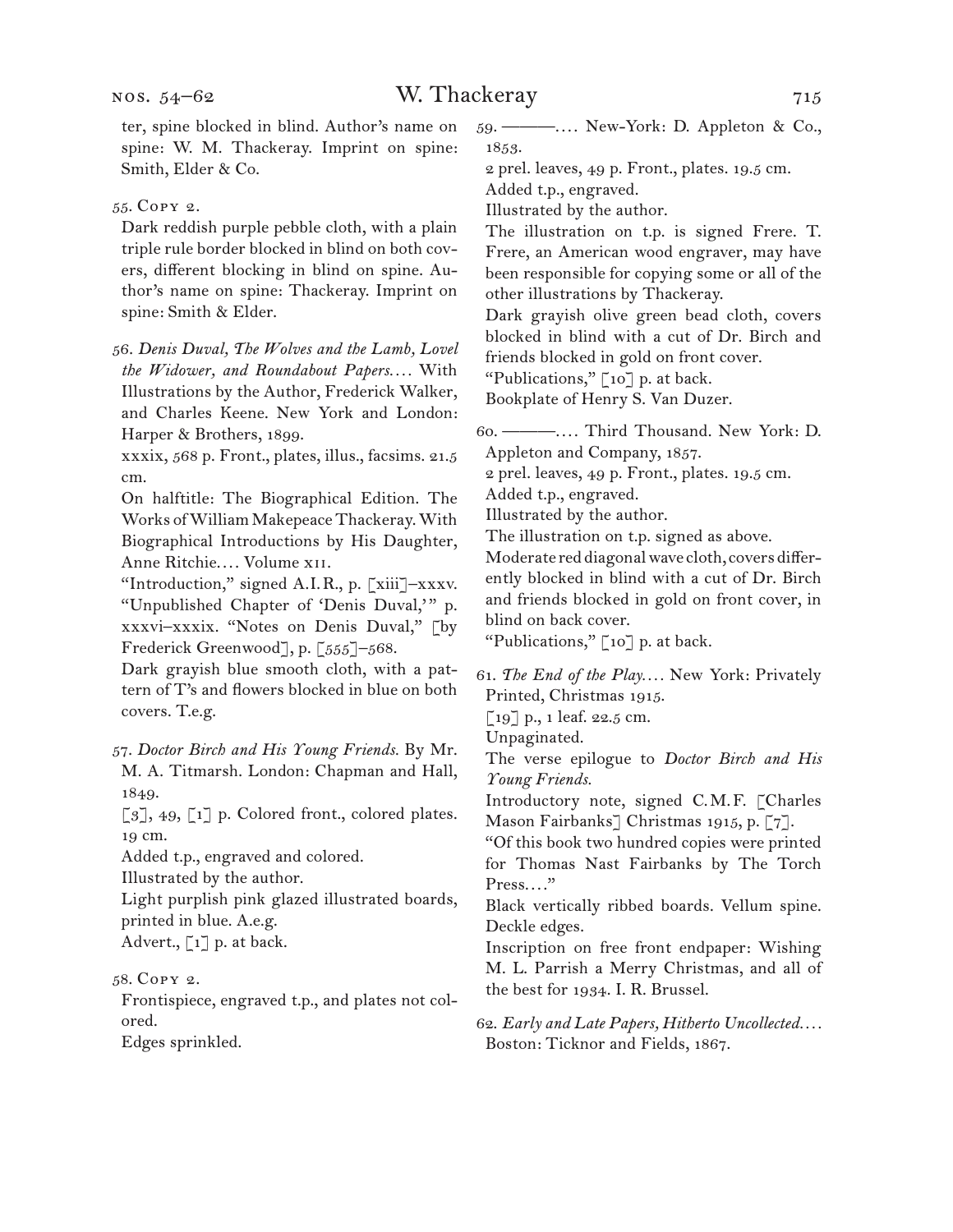vi p., 1 leaf, 407 p. Front., illus. 18.5 cm.

The four illustrations are by the author. The frontispiece, a portrait of Thackeray, was engraved by H. W. Smith.

Edited by James T. Fields, who signs the prefatory "Note," p. [iii]–iv, with his initials.

Dark green sand cloth, covers blocked in blind, spine blocked in gold. "Early and Late" on the spine in capital and small capital letters, with the "and" in very small capital letters. Bookplate of Edwin W. Coggeshall.

#### 63. Copy 2.

Very deep red sand cloth, same blocking in blind and gold. "Early and Late" on the spine in uniform capital letters.

64. *An Eastern Adventure of the Fat Contributor.* In *Punch's Pocket Book, For 1847.* London: Punch Office.

Pages 148–156. Plate. 12.5 cm.

The illustration is by John Leech.

Published anonymously.

Dark brown flexible sheepskin with flap. A.e.g.

Bookplate of John A. Spoor.

65. *The English Humourists of the Eighteenth Century. A Series of Lectures. . . .* London: Smith, Elder, & Co.; Bombay: Smith, Taylor, & Co., 1853. [5], 322 p. 19.5 cm.

First edition, first state. For a description of the two states and of this copy (one of three recorded), see Edgar F. Harden, "The Writing and Publication of Thackeray's *English Humourists,*" *Papers of the Bibliographical Society of America,* 76:2 (1982), 197–207.

Bluish black and vivid purplish blue marbled horizontal ripple cloth, covers decoratively blocked in blind, spine blocked in gold. Pale yellow endpapers. Flyleaf.

Adverts. for *Esmond,* [6] p., and "New and Standard Books," March 1853, 16 p., at back.

Inscribed on recto of free front endpaper: Sidney Owen from Henry Duckworth. Bombay. 29th April 1857.

66. *The English Humourists of the Eighteenth Century. A Series of Lectures, Delivered in England, Scotland, and the United States of America. . . .*  London: Smith, Elder, & Co.; Bombay: Smith, Taylor, & Co., 1853.

[7], 322 p. 19.5 cm.

First edition, second state. List of Errata precedes p.  $\lceil 1 \rceil$ .

Bluish black and vivid purplish blue marbled horizontal ripple cloth, covers with a simple double rule border blocked in blind, ornament on spine larger than that on first state. Dark reddish orange endpapers. No flyleaf.

Adverts. for *Esmond,* [6] p., and "New and Standard Books," June 1853, 16 p., at back.

Bookplates of Alexander Elder and Edmund William Gosse.

67. *The English Humourists of the Eighteenth Century. A Series of Lectures. . . .* New York: Harper & Brothers, 1853.

297 p. 19.5 cm.

Deep red vertical straight-grain morocco cloth, covers blocked in blind, spine blocked in gold. Light yellow endpapers.

"Thackeray's Works," 2 p., "Standard Books," 6 p., and "Valuable Works," 6 p., at back.

#### 68. Copy 2.

Vivid purplish blue diagonal cord cloth, same blocking in blind and gold. Light yellow endpapers.

Adverts. as above.

#### 69. Copy 3.

Purplish black horizontal net cloth, same blocking in blind and gold. Light yellow endpapers. Adverts. as above.

Inscription on free front endpaper dated June 1853.

#### 70. Copy 4.

A thick-and-thin variety of horizontal ripple cloth, dark yellowish brown, same blocking in blind and gold. Light yellow endpapers. Adverts. as above.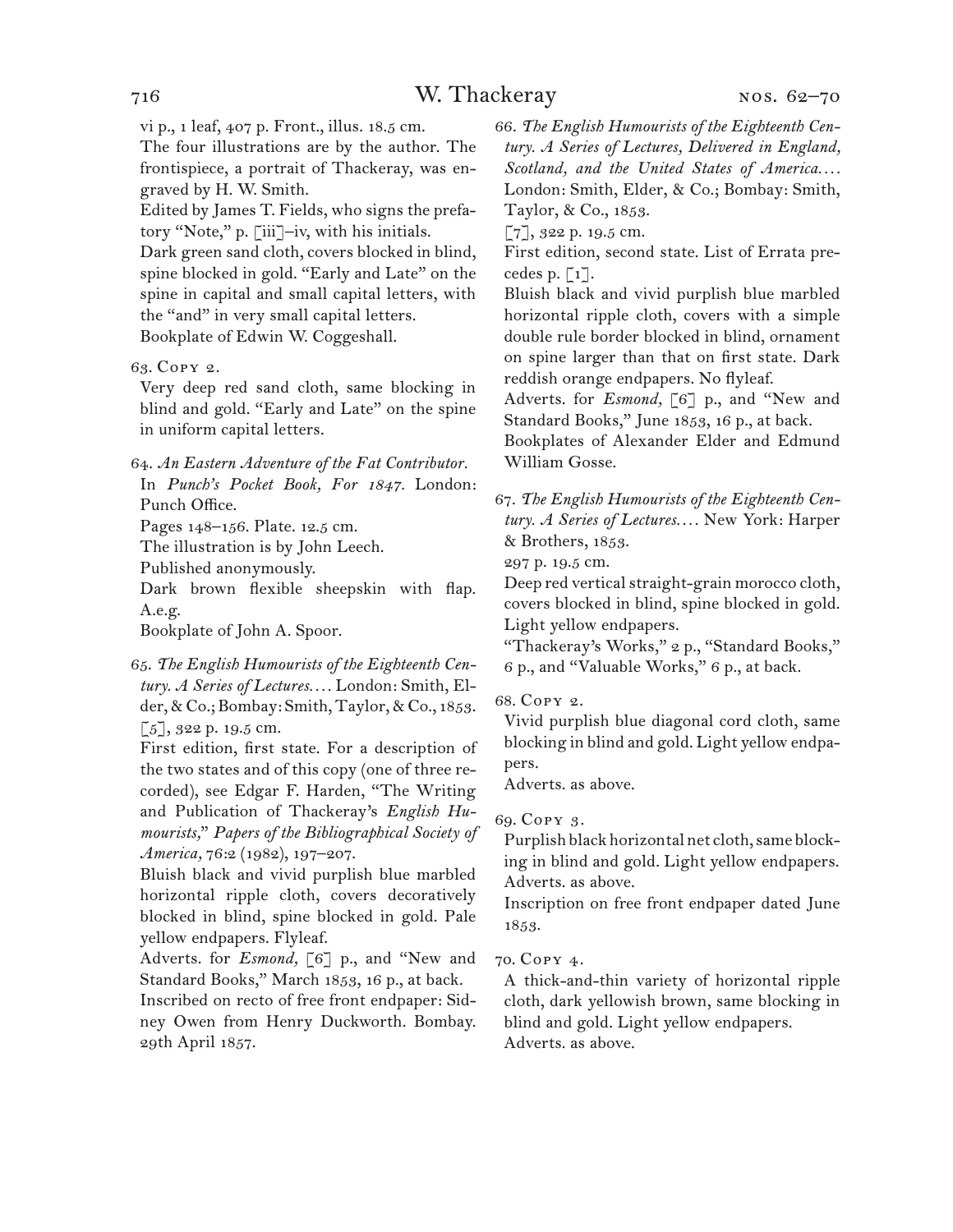nos. 71–77

Cloth as Copy 4, dark olive green, same blocking in blind and gold. White endpapers. Adverts. as above.

72. *The English Humourists of the Eighteenth Century. A Series of Lectures, Delivered in England, Scotland, and the United States of America. . . .* Copyright Edition. Leipzig: Bernhard Tauchnitz, 1853.

2 prel. leaves, 309, [1] p. 15.5 cm.

Lacks halftitle.

Brownish black German marbled boards. Dark grayish brown pebble cloth spine and corners. Sprinkled edges, brown. Free front endpaper torn out.

Adverts., [2] leaves at back.

73. ———. . . . London: Smith, Elder and Co., 1858.

2 prel. leaves, 341 p. 17.5 cm.

Extra-illustrated with 60 portraits, illustrations, etc.

Red morocco, gilt, by C. Walters. T.e.g.

Inscribed on t.p.: Herman Hendicks—1868.

Bookplates of William F. Gable, R. B. Adam, and Celeste Aymond McVoy.

74. *Swift, Congreve, Addison and Steele. . . .* From "Lectures on the English Humorists." New York: Harper & Brothers, 1879.

[5]–209 p. 12 cm.

Light grayish yellowish brown wrappers, printed in black and red. On outside front wrapper: Harper's Half-Hour Series. [105.]

Adverts. on inside front and inside and outside back wrappers.

"Harper's Half-Hour Series," p. [1]–4 at front. Adverts., [14] p. at back.

Stamped on outside front wrapper: Library of Congress Copyright No. [in pencil:] 2661h [stamped:] 1879. City of Washington.

Stamped on verso of title leaf: Library of Congress May 25 1931 Duplicate Exchanged.

Label and stamp of [Library of Congress] Reserve Storage Collection, on outside front wrapper and inside front wrapper respectively, both crossed out.

75. *Prior, Gay, Pope, Hogarth, Smollett, Fielding, Sterne, and Goldsmith. . . .* From "Lectures on the English Humorists." New York: Harper & Brothers, 1879.

 $\lceil 5 \rceil$ -214 p. 12 cm.

Light grayish yellowish brown wrappers, printed in black and red. On outside front wrapper: Harper's Half-Hour Series. [106.] Adverts. on inside front and inside and outside back wrappers.

"Harper's Half-Hour Series," p. [1]–4 at front. Adverts., [10] p. at back.

Stamped on outside front wrapper: Library of Congress Copyright No. [in pencil:] 2661h [stamped] 1879. City of Washington.

Stamped on verso of title leaf: Library of Congress May 25 1931 Duplicate Exchanged.

Label and stamp of [Library of Congress] Reserve Storage Collection, on outside front wrapper and inside front wrapper respectively, both crossed out.

#### *The English Humourists. German*

76. *England's Humoristen. . . .* Uebersetzt von A. v. Müller. Hamburg: F. H. Nestler und Melle, 1854.

iv p., 1 leaf, 319 p. 18.5 cm.

"Vorwort," by Dr. J. Henning, p. [iii]–iv.

Vivid purplish blue diagonal cord cloth. A.e.g. Glazed endpapers, white.

#### *An Essay on the Genius of George Cruikshank*

77. *George Cruikshank—*(*with Cuts and Etchings*).] In *The Westminster Review,* No. 66, June 1840. London: Henry Hooper; Edinburgh: Adam and Charles Black.

Pages 4–60. Plates, illus. 22.5 cm.

The title as given above is taken from the Contents on the outside back wrapper of the issue; the article has no more formal title.

Signed: Greek letter theta.

Pale orange yellow wrappers.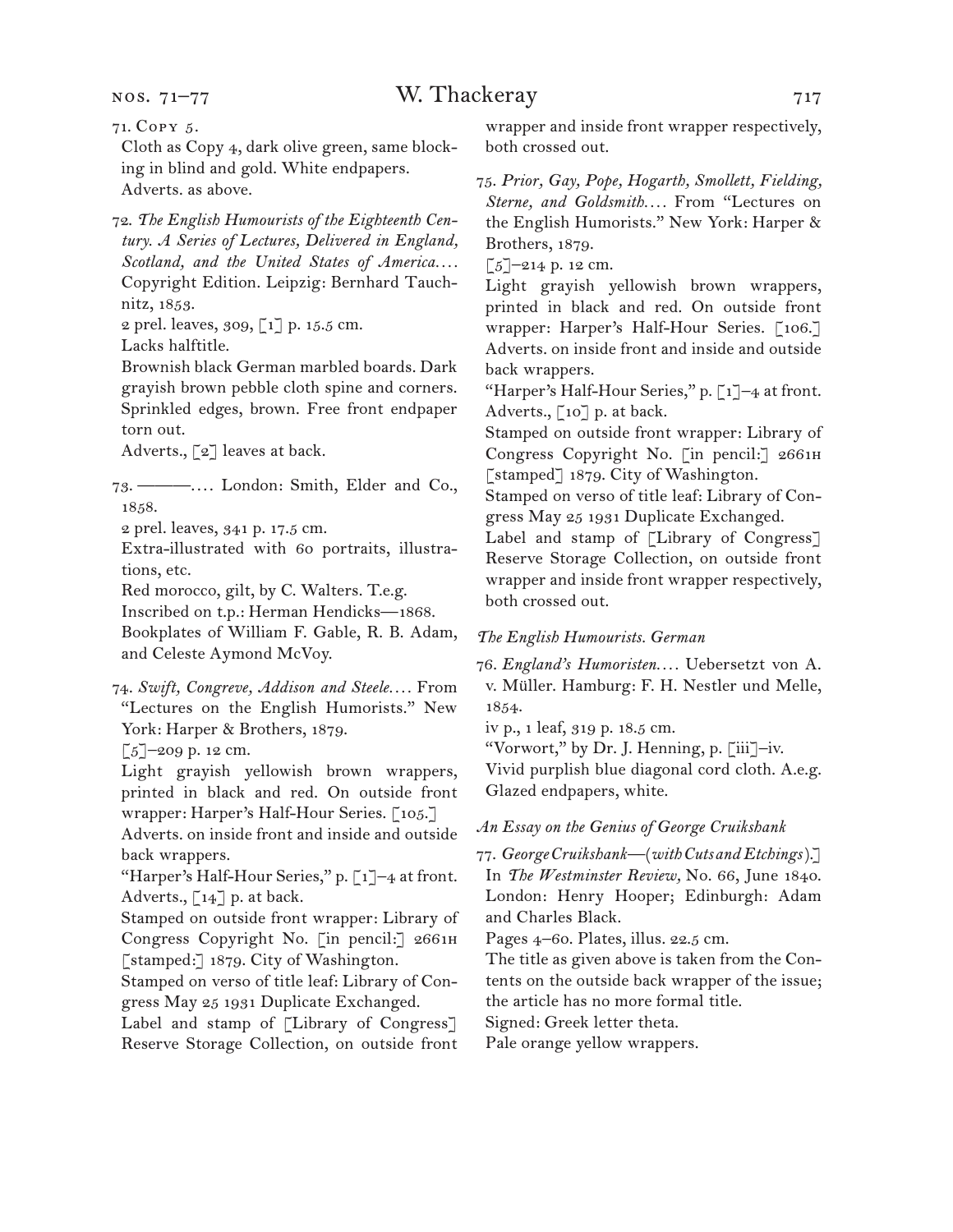78. *An Essay on the Genius of George Cruikshank.* With Numerous Illustrations of His Works. (From the Westminster Review, No. lxvi.) With Additional Etchings. [London]: Henry Hooper, 1840.

 $\lceil 2 \rceil$ , ii, 59 p. Front., plates, illus. 22 cm.

Signed: Greek letter theta.

Dark grayish olive green vertical rib cloth, blocked in blind.

"Tilt and Bogue's Catalogue of New Books," 16 p., 16 cm., at back.

79. Copy 2.

21 cm.

Dark grayish blue flexible fine diaper cloth, different blocking in blind. A.e.g. No adverts.

80. *Etchings by the late William Makepeace Thackeray, while at Cambridge, Illustrative of University Life, etc., etc.* Now First Published from the Original Plates. London: H. Sotheran & Co., 1878.

[2] prel. leaves. [11] etchings on [8] plates. 21.5 cm.

T.p. engraved in script; front cover partially in script.

Yellowish gray boards. Grayish reddish brown diagonal fine rib cloth spine. Pastedown endpapers only.

Laid in is a photograph of a sketch attributed to Thackeray, and an unsigned note, dated St. John's College, Cambridge, 11 Oct 1892, giving a history of the original sketch.

81. *Etchings by the late William Makepeace Thackeray, while at Cambridge, Illustrative of University Life, etc., etc.* Now Printed from the Original Plates. [n.p., n.d.]

 $\lceil 2 \rceil$  prel. leaves.  $\lceil 11 \rceil$  etchings on  $\lceil 8 \rceil$  plates. 22 cm.

A reprint. T.p. and front cover engraved entirely in script. Printed on very heavy, stiff paper.

Light yellowish brown boards. Moderate reddish brown fine morocco cloth spine.

82. *An Exhibition Gossip.* By Michael Angelo Titmarsh. In a Letter to Monsieur Guillaume, Peintre, A son Atelier, Rue de Monsieur, Faubourg St. Germain, Paris.

In *Ainsworth's Magazine,* No. 5, June 1842. London: Hugh Cunningham.

Pages 319–322. 23.5 cm.

Pale orange yellow illustrated wrappers.

83. *The Fatal Boots, and Cox's Diary. . . .* London: Bradbury & Evans, 1855.

 $[4]$ , 100 p. 19 cm.

"The Fatal Boots" first published in *The Comic Almanack, For 1839* under title: "Stubbs's Calendar; or, The Fatal Boots." "Cox's Diary" first published in *The Comic Almanack, For 1840*  under title: "Barber Cox, and the Cutting of His Comb."

Vivid yellow illustrated wrappers, self-caricature of Thackeray on front wrapper, repeated from t.p. "Mr. Thackeray's Collected Works. Miscellanies" on outside back wrapper.

84. *The Fitz-Boodle Papers: and Men's Wives. . . .* London: Bradbury & Evans, 1857.

iv, 219 p. 19 cm.

Vivid yellow illustrated wrappers, self-caricature of Thackeray on front wrapper, repeated from t.p. "Mr. Thackeray's Miscellaneous Writings" on outside back wrapper.

85. *Flore et Zephyr: Ballet Mythologique* dedié à [vignette of "Flore"] par Théophile Wagstaff [pseud.]. London: J. Mitchell; Paris: Rittner & Goupil, 1836.

[8] colored plates. 36 cm.

Cover title.

Eight slightly tinted plates and a tinted cover illustration, drawn by Thackeray and lithographed by Edward Morton. Light grayish yellowish brown wrappers; unstitched.

Inscription in pencil in an unidentified hand on outside front wrapper: Given by W. M. Thackeray to John Leech in 1848 and by him presented to Henry Silver—This was the first work by the now famous writer.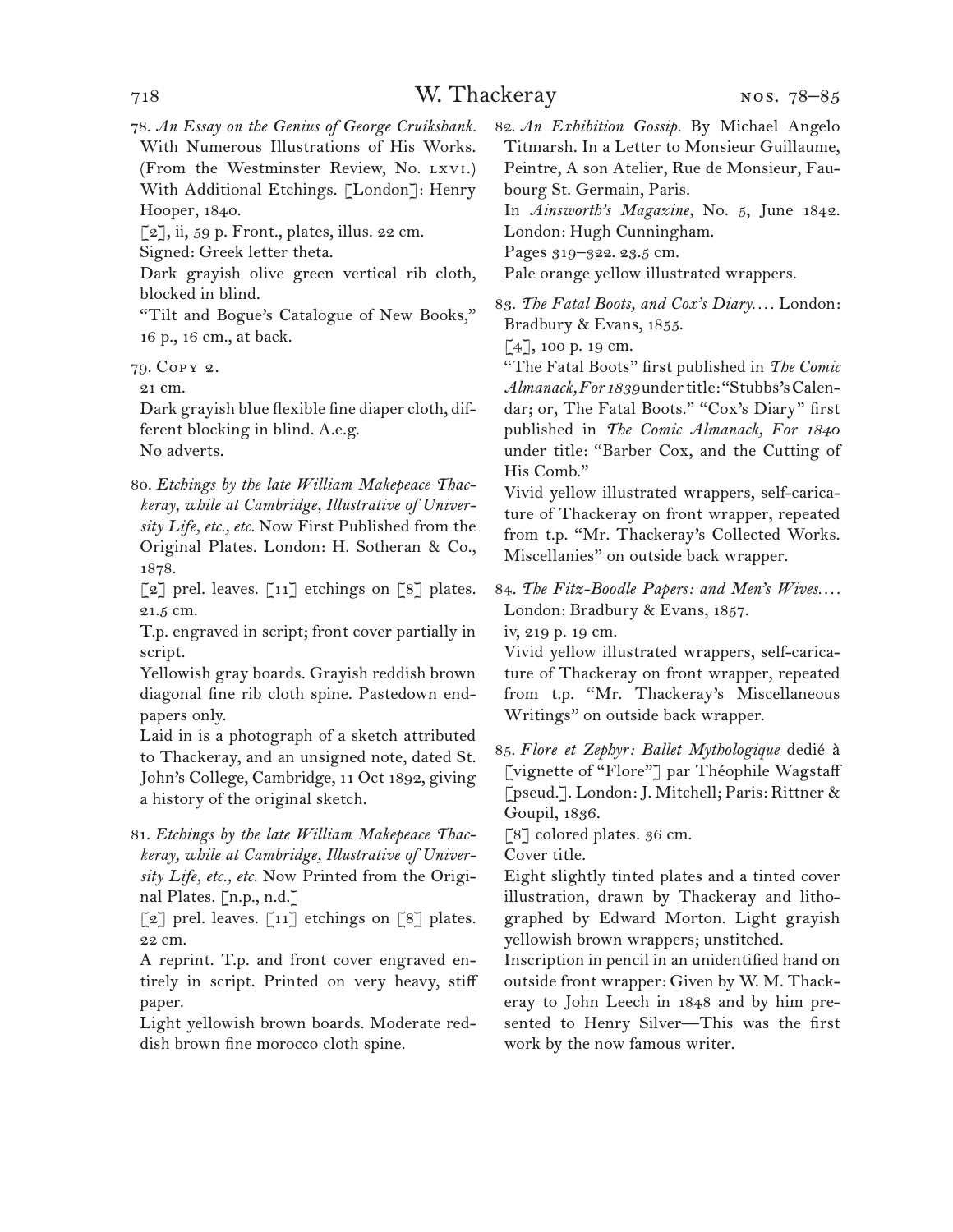nos. 85–94

86. *The Four Georges. Sketches of Manners, Morals, Court, and Town Life. . . .* With Illustrations. New York: Harper & Brothers, 1860.

 $\lceil 3 \rceil$ –241 p. Illus. 19.5 cm.

The illustrations, which are unsigned, are copies of those which accompanied these four lectures when first published in *The Cornhill Magazine,* July –Oct. 1860.

Dark red horizontal ripple cloth, covers blocked in blind, spine blocked in gold.

Adverts., p.  $\lceil 1 \rceil$ -2 at front. "List of New Books," 6 p. at back.

Bookplate of George Barr McCutcheon.

#### 87. Copy 2.

Moderate reddish brown horizontal cord cloth, same blocking in blind and gold.

Adverts. as above.

88. Copy 3.

Moderate violet bead cloth, same blocking in blind and gold. Adverts. as above.

89. Copy 4.

Black diagonal wave cloth, same blocking in blind and gold. Adverts. as above.

90. *The Four Georges: Sketches of Manners, Mor*als[,] Court and Town Life.... With an Illustration. New York: James O. Noyes, 1860. 104 p. Illus. 16.5 cm.

The illustration, repeated on wrapper, is a reduced version of an unsigned illustration which accompanied the first lecture when published in *The Cornhill Magazine,* July 1860.

Light pink illustrated wrappers. On outside front wrapper: Noyes' Ten-Cent Serial. No. i. Adverts. on inside front and inside and outside back wrappers.

91. *The Four Georges. Sketches of Manners, Mor*als, Court, and Town Life.... With Illustrations. London: Smith, Elder and Co., 1861.

2 prel. leaves, 226 p. Front., plate, illus. 19.5 cm.

The illustrations, which are unsigned, are those which accompanied these four lectures when first published in *The Cornhill Magazine,*  July –Oct. 1860, but without the plate "A Deed of Darkness."

Dark yellowish green morocco cloth, covers blocked in blind, spine blocked in gold.

"New and Standard Works," 16 p. at back.

First English edition, first issue, trial copy. The four flytitles in large type. Only one fullpage illustration, the frontispiece, repeated facing p. 151. Without the plate "Ave Caesar." No leaf with imprint at end. Advertisement catalogue dated Nov. 1861.

Bookplate of Harry Bache Smith.

#### 92. Copy 2.

First published issue. The flytitles in smaller type. With two plates, the frontispiece as before, and the "Ave Caesar" plate facing p. 59; the frontispiece not repeated. With the leaf bearing imprint at end. Catalogue dated Nov. 1861.

93. Copy 3.

Second issue. Without the subtitle, "Sketches of Manners, Morals, Court, and Town Life," on the t.p., although the colon after "Georges" has not been deleted; the subtitle continues to appear on the halftitle. Flytitles, plates, and imprint leaf as Copy 2. Catalogue dated Dec. 1861.

94. *The Four Georges:. . . .* With Illustrations. London: Smith, Elder, and Co., 1866.

2 prel. leaves, 226 p., 1 leaf. Front., plate, illus. 19 cm.

Without a subtitle on t.p.; with subtitle on halftitle.

Extra-illustrated with 73 portraits and one view.

Brown calf, gilt, by J. G. Commin, Exeter. Blue, brown, and red shell marbled endpapers. T.e.g.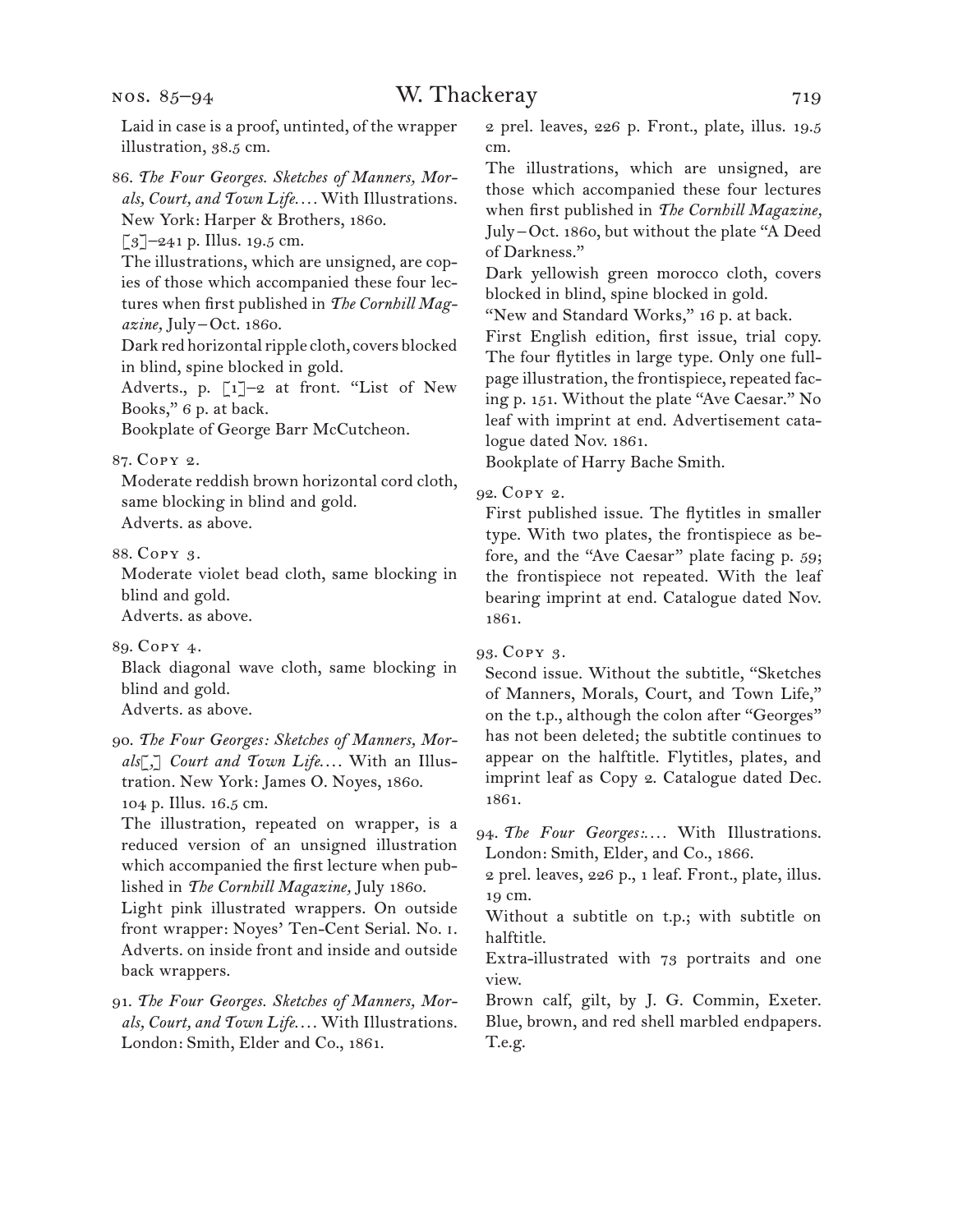95. *The Four Georges. . . .* With an Introduction by George Meredith. London: Blackie & Son Ld. [1903].

vii, 192 p. Front. 15.5 cm.

T.p. and frontispiece decoration matches endpapers.

On halftitle: Red Letter Library.

Headlines printed in red.

"The Text of this edition of *The Four Georges*  has been revised, and the Notes have been prepared, by Mr. Thomas Bayne."—p. 165.

"Introduction," p. iii–vi.

Dark olive green smooth cloth, with stylized floral decorations blocked in gold on front cover and on spine. T.e.g. Decorated endpapers, moderate olive on grayish greenish yellow. Inscribed by Meredith on recto of frontispiece leaf: To my friend Edward Clodd George Mer-

edith.

In MEREDITH collection  $\lceil$  GM 182].

96. … *The Friar's Song.* Words by W. M. Thackeray. Music by Frank H. Brackett.... Boston: The B. F. Wood Music Co. [c1900].

Page  $\lceil 1 \rceil$ , title; p. 2-7, words and music; p.  $\lceil 8 \rceil$ , adverts. 34 cm.

Unbound; unstitched.

97. *Gorilla Fight. . . .* London: T. McLean [circa 1860].

 $\lceil 1 \rceil$  printed leaf and  $\lceil 4 \rceil$  plates. 20.5 cm. by 28 cm.

Cover title.

With "Thomas Landseer, fecit" printed below the cover illustration.

"It is probable that Thomas Landseer contributed largely to the drawing, though the figures of the novelist, 'Punch,' and Landseer look as though done by Thackeray."—Van Duzer, p. 52. Leaf of letterpress entitled: Account of the Milling-Match between Entellus and Dares, Translated from the Fifth Book of the AEneid, by One of the Fancy. At bottom of page: From "Tom Cribb's *Memorial to Congress.*" London, 1819.

Pale purple stiff illustrated wrappers. Dark red bead cloth spine. Glazed endpapers, pale yellow.

Inscribed on outside front wrapper: Thomas Landseer.

Bookplates of Frederick Spiegelberg and Phoenix Ingraham.

98. Copy 2.

 $\lceil 4 \rceil$  plates and  $\lceil 6 \rceil$  blank leaves bound in before back wrapper. 21.5 cm. by 28 cm.; in binding, 22 cm. by 28.5 cm.

Without "Thomas Landseer, fecit" on cover, and without the leaf of letterpress.

Very dark green morocco. Olive green pastepatterned endpapers. Original pale purple illustrated wrappers, without endpapers, bound in. Two blank leaves before and after the wrappers.

Bookplate of John A. Spoor.

99. *The Great Hoggarty Diamond. . . .* New York: Harper & Brothers [1848].

84 [i.e. 74] p. 24.5 cm.

Pages 70 and 71 misnumbered 80 and 81 and 74 misnumbered 84.

Moderate yellowish brown illustrated wrappers. On outside front wrapper: No. 122. Library of Select Novels. Adverts. on inside front and inside and outside back wrappers.

Adverts., [8] p., and "Alphabetical Catalogue of Works," 22 p., at back.

100. *The History of Samuel Titmarsh and The Great Hoggarty Diamond. . . .* London: Bradbury & Evans, 1849.

xi, [1], 189, [1] p. Front., plates. 17.5 cm. Added t.p., engraved.

Illustrated by the author.

White glazed illustrated boards, printed in blue and green. Adverts. on back cover.

Adverts., [2] p. at back.

101. ———. . . . London: Bradbury & Evans, 1857.

131 p. 19 cm.

Vivid yellow illustrated wrappers, self-carica-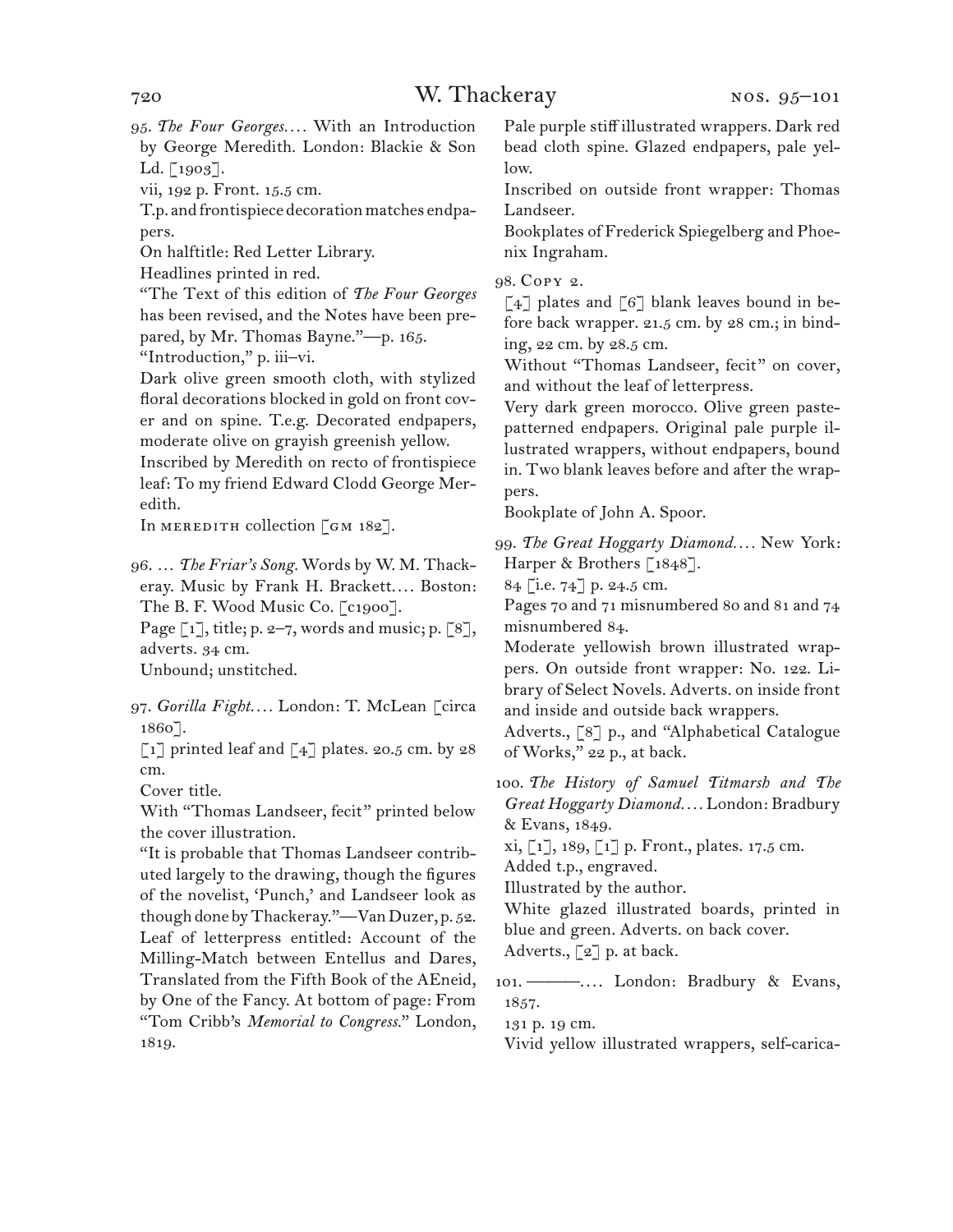ture of Thackeray on front wrapper, repeated from t.p. "Mr. Thackeray's Miscellaneous Writings" on outside back wrapper.

Inscription on inside front wrapper: Thomas Hutchinson No. 36289.

102. ———.... with Illustrations by Hugh Thomson. London: Wells Gardner, Darton & Co., c1902.

xv, [1], 200, [1] p. Front., plates, illus. 18.5 cm.

Engraved t.p.

Dark blue smooth cloth, blocked with a pattern in light blue and an illustration in gold on front cover, in blind on back cover, spine blocked in gold and light blue. T.e.g.

"Popular Books," [6] p. at back.

Bookplate with the motto "Confisus viribus," and name scratched out.

103. … *A Group of Hitherto Unpublished Letters by William Makepeace Thackeray.* Edited by His Granddaughter, Hester Thackeray Ritchie.

Four installments extracted from *Harper's Monthly Magazine,* Vol. 148, Nos. 883–886, Dec. 1923-March 1924. [New York and London: Harper & Brothers.]

Pages [25]–34, [145]–152, [367]–377, [536]– 544. Illus. 24.5 cm.

Each installment has separate title: Thackeray and His Children.—Thackeray Writes to His Family.—Mr. Thackeray Goes on Tour.—Letters from America. Subtitle of first three installments as above: A Group of Hitherto Unpublished Letters....

Includes reproductions of some of the manuscript originals and of drawings by Thackeray.

Dark red smooth cloth. Dark red leather spine and corners. T.e.g.

104. *The Heroic Adventures of M. Boudin. . . .* Reproduced in Facsimile In Honor of William Pearson Tolley. Syracuse, New York: Syracuse University Library Associates, 1980.

20 p., 1 leaf, 12 leaves of tinted plates, 1 leaf. Front. 31 cm. by 28.5 cm.

T.p. printed in black and pinkish red.

"This slim volume presents in facsimile one of the many sequences of comic drawings which William Makepeace Thackeray drew for the amusement of himself and his friends."—"Introduction," by Gordon N. Ray, p. 9.

Copy number 142 of an edition limited to six hundred numbered copies.

Light brown linen. Deep red leather label on front cover. In an open-faced pinkish red cardboard slip-in case.

105. *The History of Henry Esmond, Esq. a Colonel in the Service of Her Majesty Q. Anne*. Written by Himself.... London: Printed for Smith, Elder, & Company, 1852.

3 vols. 19.5 cm.

On halftitle and on label on spine: Esmond. A Story of Queen Anne's Reign. By W. M. Thackeray.

Dark olive vertical rib cloth. Paper label on spine.

"A Catalogue of Books," Oct. 1852, 16 p. at back of Vol. i.

Bookplates of Alexander Elder and Edmund William Gosse.

106. *The History of Henry Esmond, Esq., Colonel in the Service of Her Majesty Queen Anne.* Written by Himself. By W. M. Thackeray. New York: Harper & Brothers, 1852.

 $[v]$ –xvi,  $[17]$ –193 p. 25 cm.

Light brown wrappers. On outside front wrapper: No. 175. Library of Select Novels. Adverts. on inside front and inside and outside back wrappers.

Adverts., 2 p. at back.

107. *The History of Henry Esmond, Esq., a Colonel in the Service of Her Majesty Queen Anne.* Written by Himself. Edited by W. M. Thackeray.... With Illustrations by George Du Maurier. London: Smith, Elder and Co., 1868. xv, [1], 452 p. Front., plates, illus. 22 cm.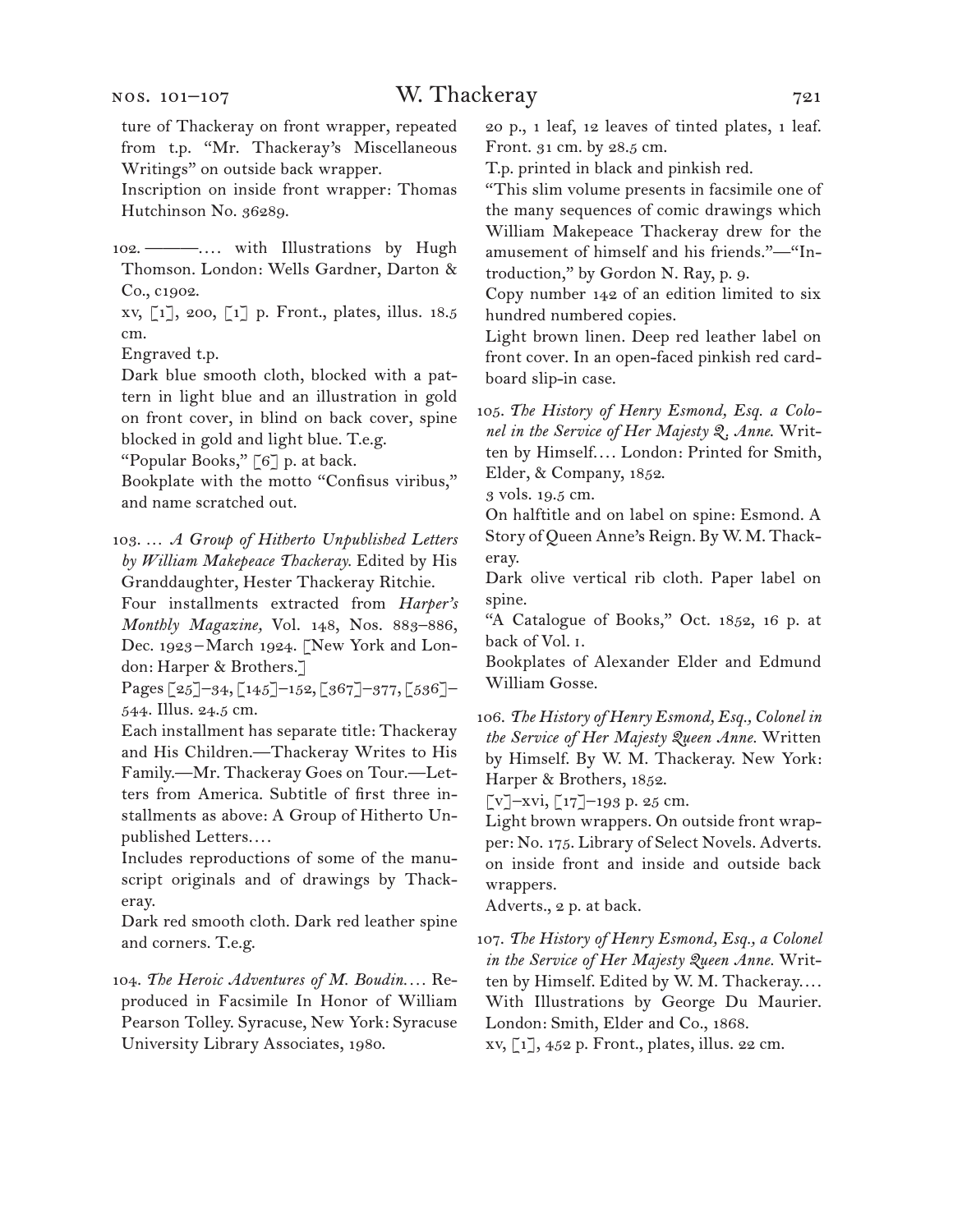Deep yellowish green sand cloth, covers blocked in blind and gold, spine blocked in gold. Bevelled boards.

Bookplate of Frederick J. Fownes.

For another copy of this edition, see below under *The Works of William Makepeace Thackeray* (1869), in which it forms Vol. vii (No. 260).

108. *The History of Pendennis. His Fortunes and Misfortunes, His Friends and His Greatest Enemy. . . .* With Illustrations on Steel and Wood by the Author.... London: Bradbury and Evans  $\lceil 1848 \rceil - 50$ .

24 parts in 23 (2 vols.). Fronts., plates, illus. 22.5 cm.

Added t.p., engraved, dated 1850, for each vol. Monthly parts, Nov. 1848–Sept. 1849 and Jan. –Dec. 1850.

Vivid yellow illustrated wrappers.

For a description of the adverts. on the wrappers and sewn in, see Van Duzer, p. 92–100, with this copy having only the three following differences: in No. vi the advertisement slip precedes the text (rather than being at the back); in No. xv the advert. for "The Working Man's Library" consists of only 4 pages (rather than 8) and the advert. for "Hydropathic Establishment" is lacking.

In No. xiv the pages of text are out of order (but none either missing or duplicated).

109. ———. . . . With Illustrations on Steel and Wood by the Author.... London: Bradbury & Evans, 1849–50.

2 vols. Fronts., plates, illus. 23 cm.

Added t.p., engraved, dated 1850, in each vol. Dark grayish blue diaper cloth, covers and spine blocked in blind.

110. ———. . . . With Illustrations on Wood by the Author.... New York: Harper & Brothers  $[1849]$ –50.

8 parts (2 vols.). Illus. Size varies, 23–24.5 cm. The parts are not dated; t.p. for both vols. dated 1850. T.p. and Contents for Vol. i at back of No. 4. T.p., dedication, Preface, and Contents for Vol. ii at back of No. 8.

On outside front wrapper of each part: To be completed in seven [i.e. eight] numbers. The "seven" on final number has been lined out.

Nos. 4, 7, and 8 are incorrectly numbered 3, 4, and 2 respectively.

Pale yellowish pink illustrated wrappers. Adverts., on inside front and inside and outside back wrappers, dated May 1850 on outside back wrapper of No. 5.

"Choice Works for Libraries," 4 p. between conclusion of text and preliminary pages at back of No. 8.

Inscribed on outside front wrapper of Nos. 1– 6: E S Leslie 1850.

111. ———.... With Illustrations on Wood by the Author.... New York: Harper & Brothers, 1850.

2 vols. Illus. 23.5 cm.

Black vertical rib cloth, blocked in blind.

"Choice Works for Libraries," 4 p. at back of Vol. ii.

Inscription in pencil on second flyleaf of Vol. i and on flyleaf of Vol. II: Geo D Parrish 1851.

112. *The Hitherto Unidentified Contributions of W. M. Thackeray to "Punch."* With a Complete and Authoritative Bibliography from 1843 to 1848. By M. H. Spielmann.... With Numerous Illustrations and Explanatory Notes. London and New York: Harper & Brothers, 1899.

xvi, 316 p. Front., folding plates, illus. 20.5 cm.

T.p. printed in black and red.

The illustrations are by Thackeray, the plates by John Leech (3) and Richard Doyle (1).

Dark red buckram. T.e.g.

Laid in is an announcement from Harper & Brothers, London, Nov. 6, 1899, transmitting a copy of the book for review.

113. ———. With a Complete and Authoritative Bibliography from 1843 to 1848. By M. H. Spielmann.... With Numerous Illustrations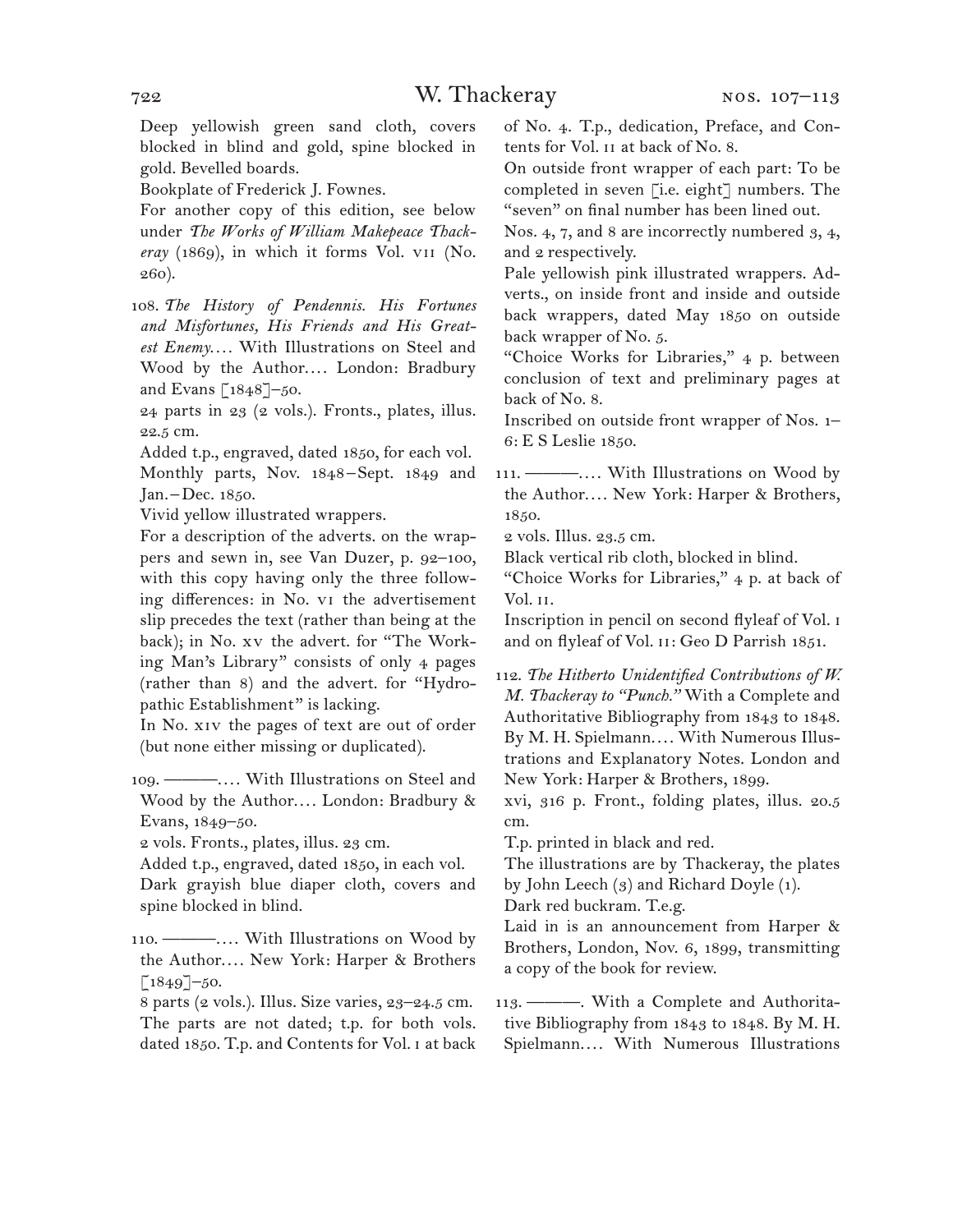xvii, [1] p., 1 leaf, 348, [1] p. Front., folding plates, illus. 21.5 cm.

Illustrations and plates as in London edition.

Dark grayish blue smooth cloth, with a pattern of T's and flowers blocked in dark blue on both covers. T.e.g.

Adverts., [2] p. at back.

114. *"I'd Be a Tadpole."* [n.p., n.d.]

Single sheet, printed on one side. Facsimile of the verses in manuscript, signed with the monogram WMT. 31.5 cm.

The poem first appeared in *The Gownsman,* No. 2, p. 14–15.

At foot in pencil: 112 Impressions only.

115. *An Interesting Event.* By Mr. Titmarsh.

In *The Keepsake for 1849.* Edited by the Countess of Blessington. London: David Bogue; New York: Appleton; Paris: Mandeville.

Pages [207]–215. 24.5 cm.

The author's name is given as W. M. Thackeray, Esq. in list of Contributors.

Moderate red diagonal straight-grain morocco cloth, front cover and spine elaborately blocked in gold, back cover in blind (design by John Leighton). A.e.g.

116. ———. By M. A. Titmarsh. London: David Bogue, 1849.

16 p. 17 cm.

No wrappers; stitched.

A forgery. See Carter and Pollard, p. 347–349.

117. ———. By Mr. Titmarsh. New York: The Gadshill Club, 1904.

31, [1] p., 1 leaf. 20 cm.

"Note," unsigned, p.  $5-6$ .

"This edition consists of two hundred and twenty-five copies, twenty-five of which are on Japanese vellum." This copy is on Japanese vellum.

Yellowish white parchment paper boards, front cover printed in gold. T.e.g.

118. *The Irish Sketch-Book.* By Mr. M. A. Titmarsh. With Numerous Engravings on Wood, Drawn by the Author.... London: Chapman and Hall, 1843.

2 vols. Fronts., illus. 21 cm.

Dedication, "To Dr. Charles Lever," signed: W. M. Thackeray.

Dark olive green vertical rib cloth, blocked in blind.

Armorial bookplate of [in manuscript:] W. O. Wade.

119. *Jeames's Diary; or, Sudden Riches.* By Michael Angelo Titmarsh, Esq.... New-York, Philadelphia and Baltimore: William Taylor and Company, 1846.

48 p. Illus. 24 cm.

"The story first appeared in *Punch* in 1845 [and 1846]. This volume contains all the papers except the second, with copies of the original illustrations as they appeared in *Punch.*"—Van Duzer, p. 62. The "copies of the original illustrations" by Thackeray are by Robert H. Elton. Strong brown wrappers. Adverts. on inside front and inside and outside back wrappers.

120. *Jeames's Diary, A Legend of the Rhine, and Rebecca and Rowena. . . .* New-York: D. Appleton & Company, 1853.

295 p. 17.5 cm.

On halftitle: Appletons' Popular Library of the Best Authors.

"'A Lucky Speculator,' 'A Letter from Jeames of Buckley Square,' and the second number of the 'Diary' are here reprinted for the first time, and it is the first appearance in book form of 'A Legend of the Rhine.'"-Van Duzer, p. 62.

Dark red smooth cloth, printed in black. Adverts. on back cover.

"Appletons' Popular Library," ii, [6] p., and "Publications," [7] p., at back.

121. Copy 2.

Dark yellowish brown vertical cord cloth, covers blocked in blind, spine blocked in blind and gold.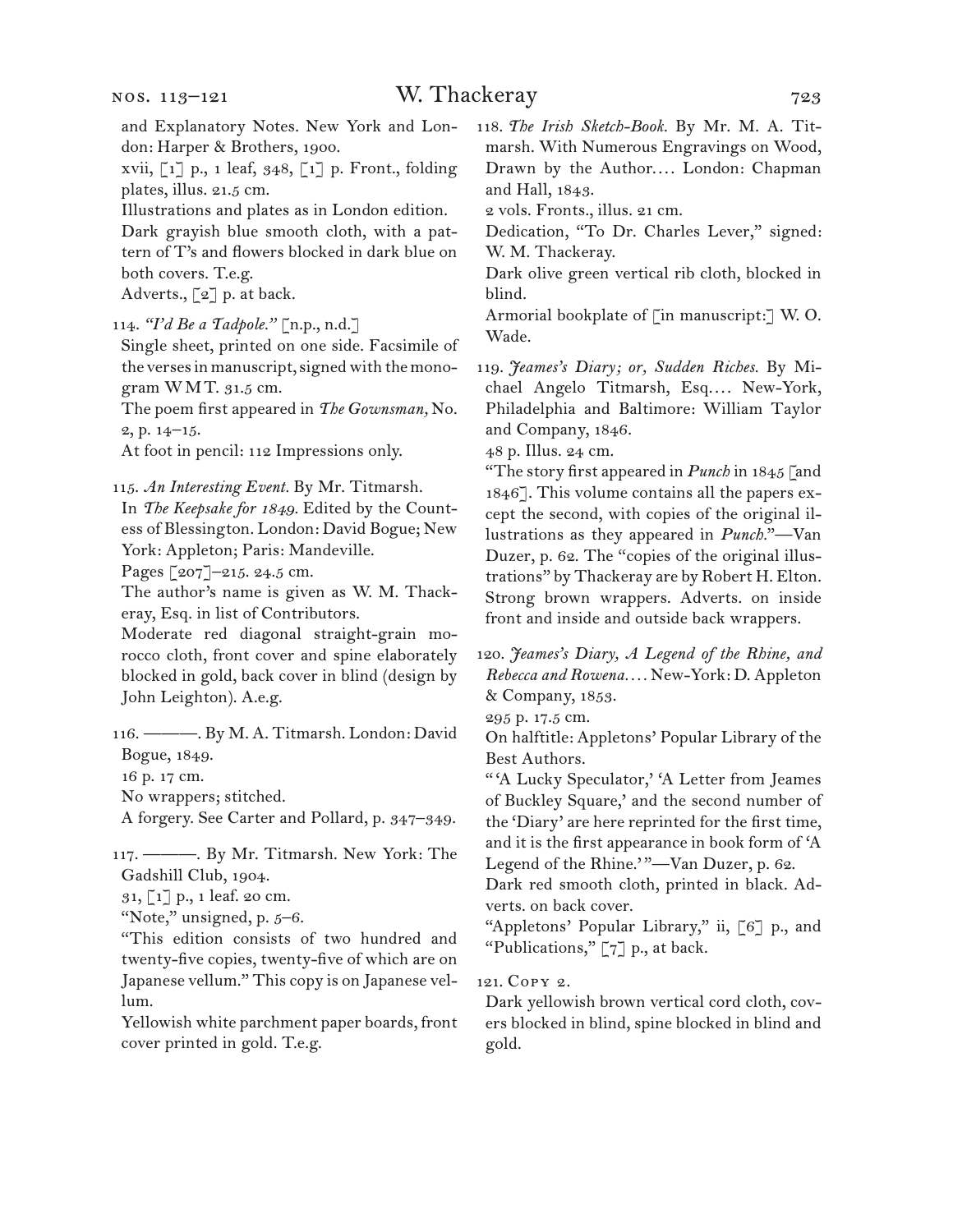"Appletons' Popular Library," ii, [6] p., and "Publications" and miscellaneous adverts., [8] p., at back. Similar to Copy 1, but with some differences throughout.

122. *The Kickleburys on the Rhine.* By Mr. M. A. Titmarsh. London: Smith, Elder, & Co., 1850. 3 prel. leaves, 87 p. Colored front., colored plates. 18.5 cm.

Colored engraved t.p.

Illustrated by the author.

Pale purplish pink glazed illustrated boards, printed in red. A.e.g

Adverts.,  $\lceil 2 \rceil$  p. at back.

Laid in is an advertisement leaf for *The Kickleburys,* with a drawing by Thackeray. See Van Duzer, p. 63. The leaf appears also in the final, double, number of *The History of Pendennis,* December, 1850.

123. ———. By Mr. M. A. Titmarsh. Second Edition. London: Smith, Elder, & Co., 1851.

3 prel. leaves, xv, 87 p. Front., plates. 18.5 cm.

Engraved t.p.

Illustrated by the author.

"Preface to the Second Edition: Being An Essay on Thunder and Small Beer," p. [i]–xv. Pale purplish pink glazed illustrated boards, printed in red. Sprinkled edges.

Adverts., [2] p. at back.

124. *Preface to the Second Edition; Being An Essay on Thunder and Small Beer.* [London: Henry Vizetelly, Printer and Engraver, 1851.] xv p. 18 cm.

Caption title.

Signed: M. A. Titmarsh. January 5.

The "Preface" from the second edition of *The Kickleburys* (see preceding entry). A few copies were issued in this form for presentation to Thackeray's friends.

No wrappers; stitched.

Inscribed by Thackeray on p. [i]: To my 'next door neighbour' [Dr. John Merriman] from WMT.

125. *The Kickleburys on the Rhine; with a Preface Entitled An Essay on Thunder and Small Beer.* By Mr. M. A. Titmarsh, (W. M. Thackeray,).... New York: Stringer & Townsend, 1851.

69 p. 19 cm.

Pale orange yellow illustrated wrappers. The unsigned illustration on outside front wrapper is not by Thackeray. Adverts. on inside front and inside and outside back wrappers.

Adverts.,  $\lceil 3 \rceil$  p. at back.

In a case with bookplate of Henry S. Van Duzer.

126. *The Kickleburys on the Rhine.* By Mr. M. A. Titmarsh. *Autumnal Excursions Through the Odenwald, the Neckarthal and the Haaradt; with Tales for the Road.* By William Howitt. In One Volume. Frankfort o.M.: Charles Jugel, 1851.

vii, 277 p. Colored front., colored plates. 16 cm.

Series halftitle: Jugel's Pocket-Editions. No. 29.

"Preface to the Second Edition: Being An Essay on Thunder and Small Beer," p. 1–14. "The Kickleburys on the Rhine," p.  $\lceil 15 \rceil$ -95.

The four illustrations are after those by Thackeray. "Autumnal Excursions" is unillustrated. Dark grayish olive green vertical rib cloth, front cover blocked in gold, back cover in blind,

spine blocked in gold.

Adverts., [2] p. at front.

127. Copy 2.

Dark grayish purple vertical rib cloth, same blocking.

128. The Knights of Borsellen.... With a Preface by Lady Ritchie.

In *The Cornhill Magazine,* Vol. 31, No. 181, New Series, July 1911. London: Smith, Elder, & Co. Pages 37–79. Plates, illus. 22.5 cm.

Includes reproductions of illustrations and manuscript notes by Thackeray.

Moderate orange yellow illustrated wrappers.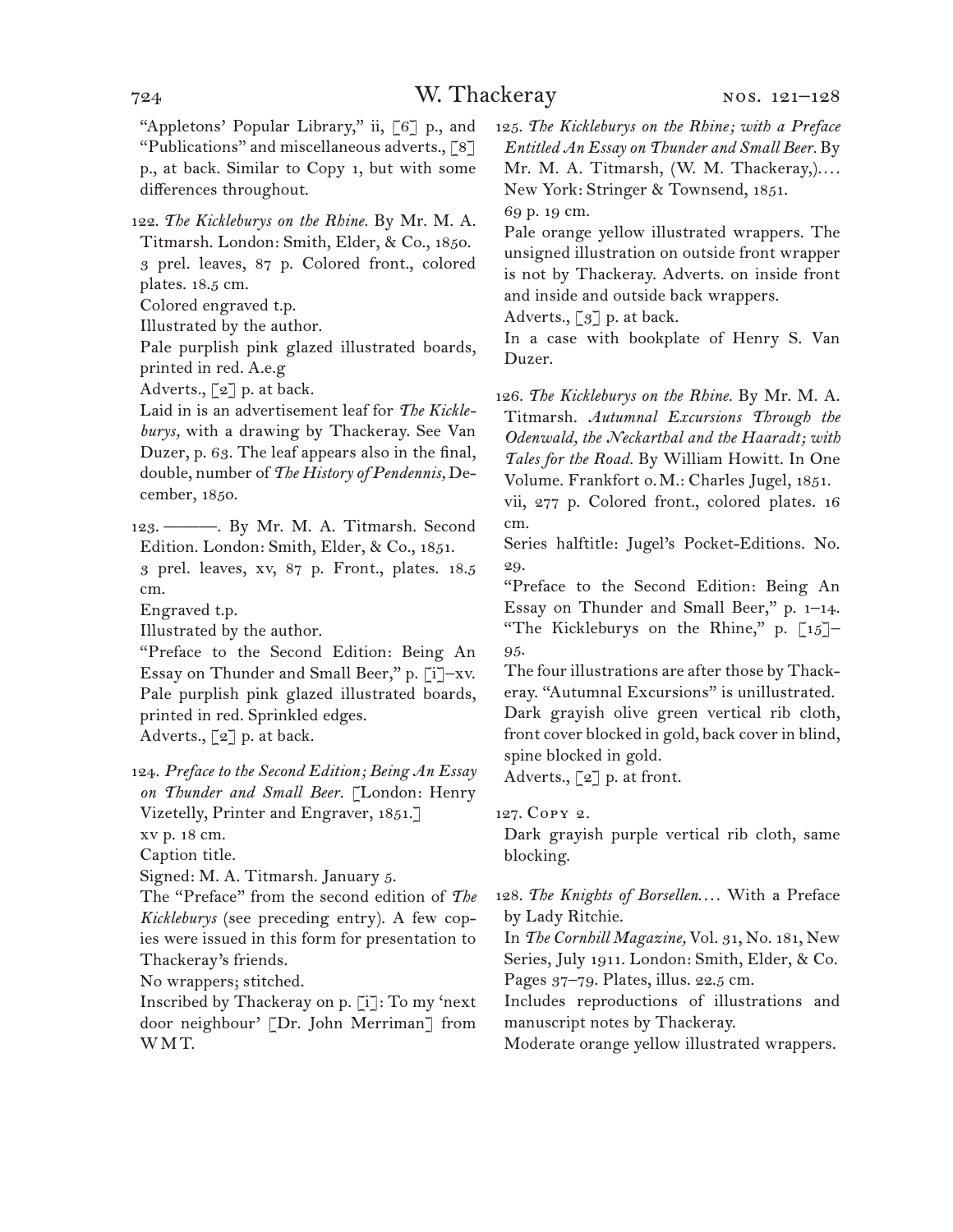### W. Thackeray 725

- 129. *The Knights of Borsellen. A Hitherto Unpublished Romance by William Makepeace Thackeray.* With Notes by his Daughter, Lady Ritchie.
- In *Harper's Monthly Magazine,* Vol. 123, No. 734, July 1911. New York and London: Harper & Brothers.
- Pages [165]-190. Colored front., illus. 25 cm.
- Includes illustrations by Thackeray.
- The frontispiece is "A Picture from Thackeray—The Virginians, Harry Warrington and the Baroness de Bernstein, Painted by Howard Pyle for Harper's Magazine."
- White and greenish yellow decorated wrappers.
- 130. *The Last Sketch*.
- In *The Cornhill Magazine,* No. 4, April 1860. London: Smith, Elder and Co.
- Pages [485]–487. 23 cm.
- An introduction (signed W.M.T.) by Thackeray to: "Emma. (A Fragment of a Story by the Late Charlotte Brontë.)," p. 487–498. Strong orange illustrated wrappers.
- 131. *A Leaf out of a Sketch-Book....* London: Emily Faithfull & Co., Victoria Press, 1861. 21 p. [2] illus. 17 cm.
- The two illustrations are by Thackeray. "25 Copies for the Author's Use."—Outside
- front wrapper.
- Pale yellow green decorated wrappers.
- A forgery. See Carter and Pollard, p. 350–352. In a case with bookplate of Walter Thomas Wallace.
- 132. *The Letters and Private Papers of William Makepeace Thackeray.* Collected and edited by Gordon N. Ray.... Cambridge, Massachusetts: Harvard University Press, 1945– 46.
- 4 vols. Fronts., plates (some folding), facsims., illus. 24 cm.
- T.p. printed in black and red.
- Dark red smooth cloth, Thackeray's monogram blocked in gold on front cover.
- 133. ———. A Supplement to Gordon N. Ray, The Letters and Private Papers of William Makepeace Thackeray*. . . .* edited by Edgar F. Harden. New York & London: Garland Publishing, Inc., 1994.
- 2 vols. Fascims. 22 cm.
- Moderate yellowish green smooth cloth.
- 134. *Letters from a Club Arm-Chair: William Makepeace Thackeray.* Edited by Henry Summerfield.
- In *Nineteenth-Century Fiction,* Vol. 18, No. 3, Dec. 1963. Berkeley and Los Angeles: University of California Press.
- Pages 205–233. 23.5 cm.
- Six letters signed "Squab," which originally appeared in the *Calcutta Star,* Sept. 21, 1844, and May 7, May 22, June 9, June 21, and Aug. 21, 1845.
- Vivid yellow wrappers.
- 135. Copy 2.
- A reprint of the above article, stapled between similar covers.
- *Little Billee*
- 136. *Illustrations to the Surprising Adventures of Three Men.* For Presentation only. [London, circa 1850.]
- 1 prel. leaf, 10 numbered plates. 28 cm.
- The lithographic plates include the text of Thackeray's ballad of "The Three Sailors," or "Little Billie," for which he made the drawings. The ballad was improvised from a Breton original at a dinner in Rome during the winter of 1844. It was published in Samuel Bevan's *Sand and Canvas* (1849), p. 340–342. See Gordon N. Ray, *Thackeray: The Uses of Adversity* (1955), p. 298–300.
- Strong reddish brown sand cloth, with title within a border of oak branches blocked in gold on both covers. Bevelled boards.
- 137. Copy 2.
- Deep purplish blue sand cloth, blocked as above. Bevelled boards.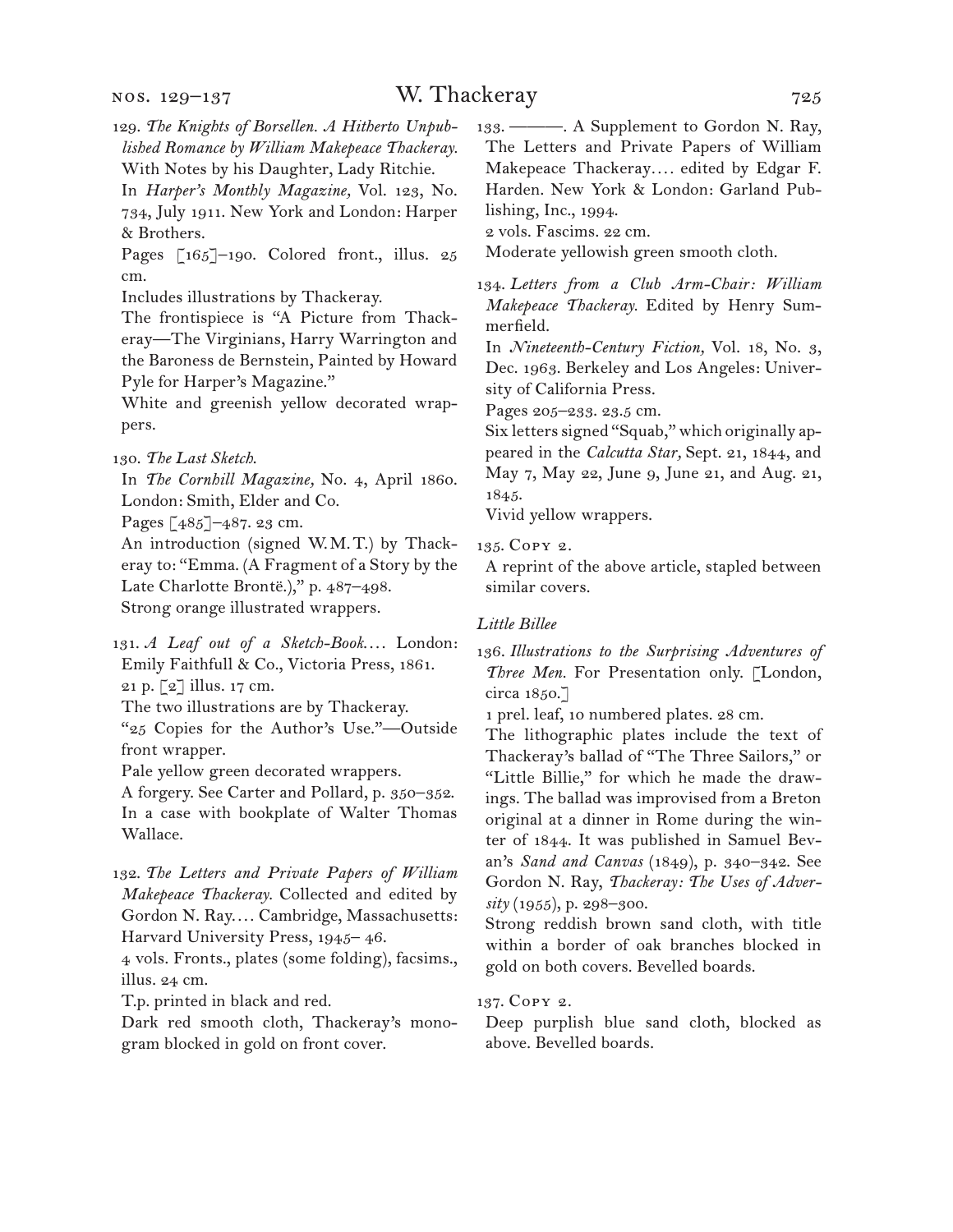Tipped in on flyleaf is a facsimile of an "Anecdote" in Thackeray's hand concerning the author of "The Three English Sailors." The anecdote is illustrated with a drawing, also by Thackeray, of the sailors.

138. *Anecdote*. . . . *The Three English Sailors.* In *The Editor's Box, a Midsummer Annual.* London: Cecil Brooks & Co., 1880.

[1] plate, facing p. [80]. Illus. 21.5 cm.

As described in the preceding entry. "The sketch and anecdote … are an exact reproduction of a page from the autograph album of the late Shirley Brooks."—p. [80].

White illustrated wrappers, printed in black and red.

139. *The Ballad of Little Billie.* By W. M. Thackeray. Set to Music by Graham Peel.... London and New York: Boosey & Co, Ltd., c1908.

Page  $\lceil 1 \rceil$ , title; p. 2–7, words and music; p.  $\lceil 8 \rceil$ , adverts. 35.5 cm.

Unbound; unstitched.

140. *A Little Dinner at Timmins's: and The Bedford-Row Conspiracy. . . .* London: Bradbury & Evans, 1856.

82 p. 19 cm.

Vivid yellow illustrated wrappers, self-caricature of Thackeray on front wrapper, repeated from t.p. "Mr. Thackeray's Miscellaneous Writings" on outside back wrapper.

Advertisement slip, yellow, printed on one side, 9.5 cm., at front. Adverts., dated July 1856 on third page, [6] p. at back.

141. *Loose Sketches. An Eastern Adventure, etc*. . . .With a Frontispiece by John Leech. London: Frank T. Sabin, 1894.

xii, 113, [1] p. Front. 23 cm.

T.p. printed in black and red. Headpieces and initial letters in red throughout.

"One hundred copies of this large paper issue have been printed. This is No. [in manuscript:] 36. Frank T. Sabin."

Moderate reddish brown buckram, Thack-

eray's monogram blocked in gold on front cover. Vellum spine. Untrimmed edges. Bookplate of Charles Edwin Stratton, 1900.

142. Copy 2.

20 cm.

T.p. printed in black and red. Headpieces and initial letters in black.

One of 500 copies printed on small paper.

Moderate olive green buckram, Thackeray's monogram blocked in gold on front cover, spine blocked in gold. Deckle edges.

"Dickensiana" [adverts.], 1 leaf, 9 p. at back.

143. Lovel the Widower. A Novel.... With Illustrations. New York: Harper & Brothers, 1860.

[3]–60 p. Illus. 23 cm.

The illustrations, by the author, appeared with the novel as published in *The Cornhill Magazine,* Jan.–June 1860.

Light grayish yellowish brown illustrated wrappers. Adverts. on inside front and inside and outside back wrappers.

"New Books for July," July 1860, p. [1–2] at front. Adverts.,  $\lceil 4 \rceil$  p. at back.

Inscription in pencil on t.p.: Mrs M M Van Buren No. 21 W 14th Street New York City.

144. Copy 2.

24.5 cm.

The adverts. at front still have same title, "New Books for July," but are dated Oct. 1860. The adverts. at back also differ slightly from Copy 1.

Inscribed at head of outside front wrapper: Caroline A. McClellan.

145. *Lovel the Widower. . . .* With Illustrations. London: Smith, Elder and Co., 1861.

2 prel. leaves, 258 p., 1 leaf. Front., plates, illus. 20.5 cm.

With illustrations by the author, as in Harper edition.

Moderate violet morocco cloth, covers blocked in blind, spine blocked in gold.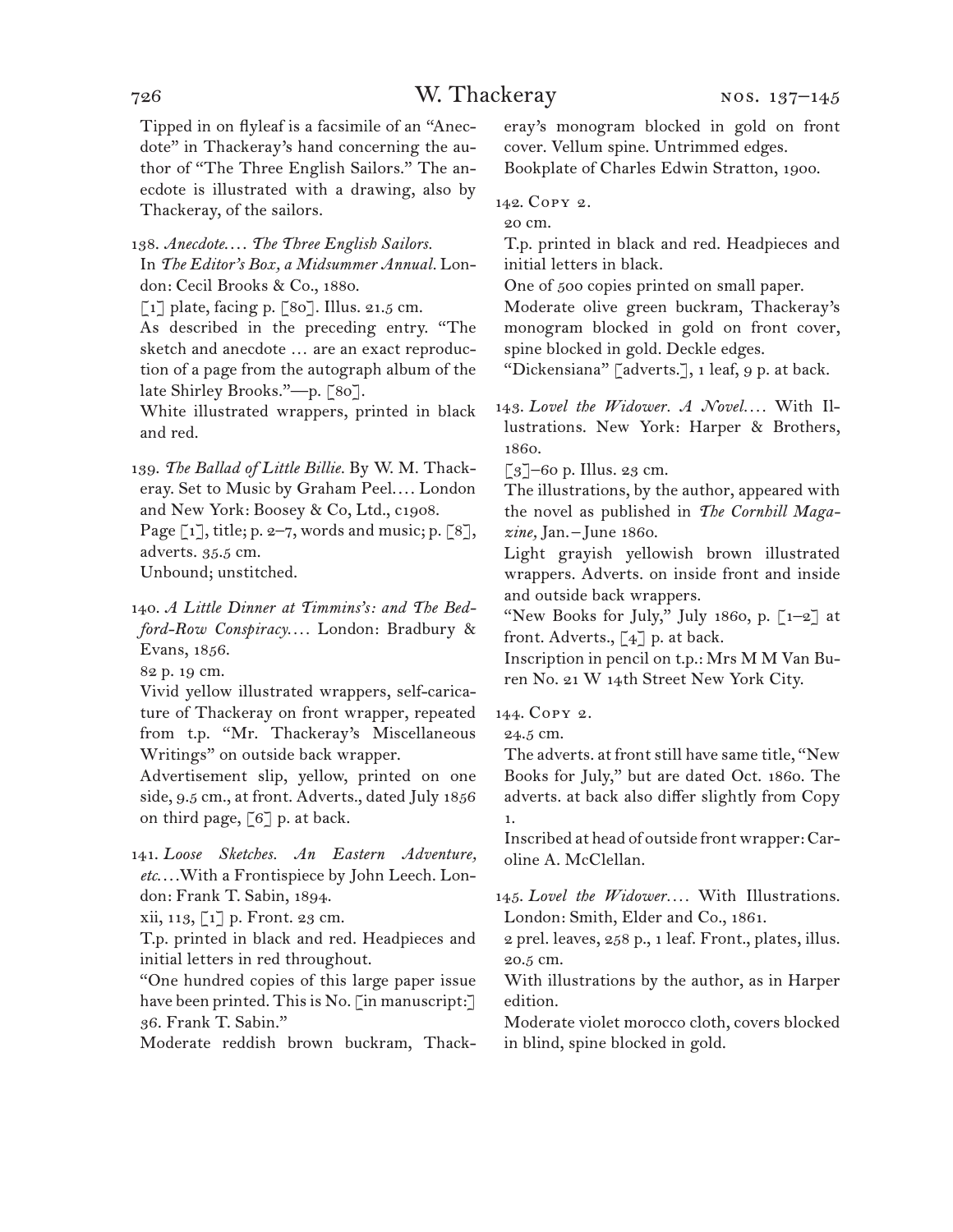"New and Standard Works," Nov. 1861, 16 p. at back.

Bookplate of Lt. Colonel Harry D. Goldsmith.

146. *Lucy's Birthday. . . .*

In *The Keepsake 1854.* Edited by Miss [Marguerite] Power. London: David Bogue; New York: Bangs, Brothers, and Co.; Paris: H. Mandeville.

Page [18]. 24.5 cm.

Deep red diagonal straight-grain morocco cloth, front cover and spine elaborately blocked in gold, back cover in blind (design by John Leighton). A.e.g.

Inscription on recto of free front endpaper dated January 1st, 1854.

147. *The Mahogany Tree. . . .*

In *The Atlantic Almanac 1868.* Boston: Ticknor and Fields, Office of the Atlantic Monthly.

Page 59. Illus. 28.5 cm.

The single illustration is by S. Eytinge, Jr. Grayish yellowish brown illustrated wrappers, printed in color.

In Dickens collection [cd 305].

148. ———.... With Illustrations by Frank T. Merrill. Boston: Samuel E. Cassino, 1887.  $\lceil 35 \rceil$  p. Front.,  $\lceil 8 \rceil$  plates, illus. 36 cm.

Added t.p., engraved.

The pages are unnumbered.

The frontispiece is a mounted portrait of Thackeray on China paper.

Printed in brown, with some initial letters in red.

"Preface," by James Jeffrey Roche, [6] p.

Dark olive smooth cloth, with a plain strip of mahogany along the left side of front cover. T.e.g.

149. Copy 2.

"This Edition is limited to Five Hundred Copies for the United Kingdom. No. [stamped:] 73."—On a leaf inserted before halftitle.

Moderate yellowish green smooth cloth, with on front cover a strip of mahogany as above

(on which has been imprinted in gold title of book and author's name) and a cut of leaves and a table blocked in brown. T.e.g. Bookplate of Phoenix Ingraham.

150. *The Mahogany Tree, A Song from Punch*; Written by W. M. Thackeray, The Music by Frank Romer. [London]: Published at the Office of The Music Book [1847].

Page  $\lceil 1 \rceil$ , title; p. 2–8, words and music. 33.5 cm.

Disbound.

Inscribed on p. [1]: Emily Bateman.

151. *The Mahogany Tree. Little Billee. The Sorrows of Werther. . . .* London: Johnson, Hickborn and Company, Ltd. [circa 1899?].

[6] p. Front. 17.5 cm.

T.p. printed in black and light olive and with text pages framed by a light olive ornamental border.

Frontispiece portrait of Thackeray tipped in. "Edition de Luxe (Privately Printed) Limited Edition."

Very deep red flexible moiré vertical fine rib cloth. Paper label printed in gold on front cover. Pastedown endpapers only, floral-patterned, strong yellow on yellowish white.

152. *The Memoirs of Mr. Charles J. Yellowplush, and The Diary of C. Jeames de la Pluche, Esq*. . . . London: Bradbury & Evans, 1856.

iv, 202 p. 19 cm.

The contents of the "Memoirs" are the same as those of *The Yellowplush Papers,* New York, Appleton, 1852. "The 'Diary' was here first published in full in separate form. It originally appeared in *Punch* (Vols. ix and x), from August 2, 1845, to February 7, 1846."—Van Duzer, p. 71.

Vivid yellow illustrated wrappers, self-caricature of Thackeray on front wrapper, repeated from t.p. "Mr. Thackeray's Collected Works. Miscellanies" on outside back wrapper. Adverts., [1] p. at back.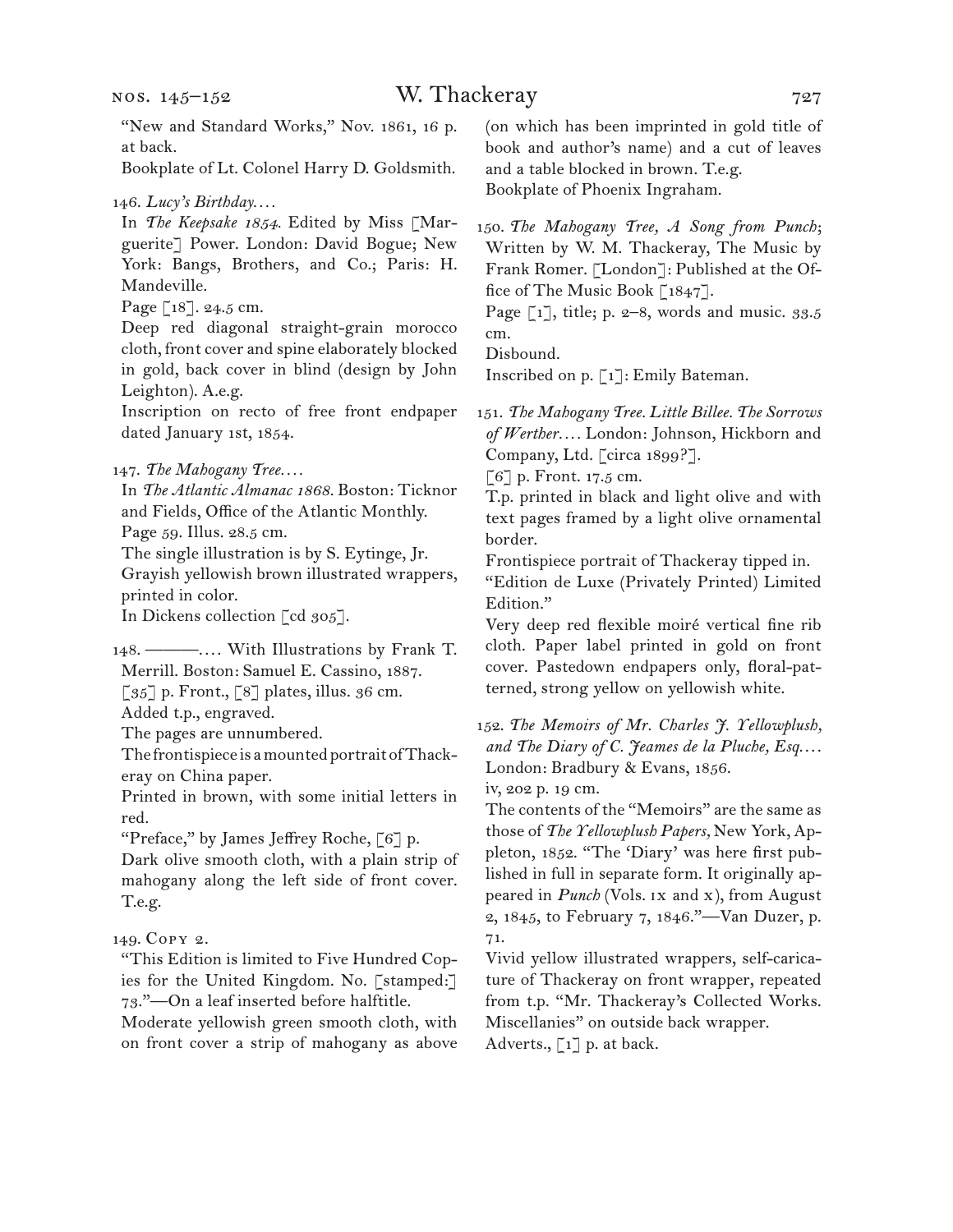153. *Men's Wives. . . .* New-York: D. Appleton & Company, 1852.

274 p. 17.5 cm.

On halftitle: Appletons' Popular Library of the Best Authors.

"The following Papers are republished from Frazer's Magazine for the year 1843, where they appear, under one of the author's literary devices, as the contributions of George Fitz-Boodle."—p. [3].

Dark red smooth cloth, printed in black. Adverts. on back cover.

Adverts.,  $\lceil 14 \rceil$  p. at back.

Book label of George C. Richardson and bookplate of George Barr McCutcheon.

154. … *Mr and Mrs Frank Berry. . . .* New York: Office of the Rebellion Record [G. P. Putnam, Henry Holt], 1864.

1 prel. leaf, [157]-207 p. 16.5 cm.

At head of title: Reading on the Rail. [4.]

Consists of two chapters of the author's *Men's Wives.* 

Pale yellowish pink wrappers. Adverts. on inside front and inside and outside back wrappers.

155. *Miscellanies: Prose and Verse. . . .* London: Bradbury & Evans, 1855–57.

4 vols. 19.5 cm.

Very deep red vertical rib cloth, covers and spine blocked in blind.

Adverts., [1] p. at back of Vols. i and ii. Advertisement slip, yellow paper printed on one side, 9.5 cm., tipped in on free front endpaper of Vol. III. Adverts., dated July 1856 on fifth page,  $\lceil 6 \rceil$ p. at back of Vol. iii.

156. *Miscellanies. . . . V. Catherine, Titmarsh among Pictures and Books, Fraser Miscellanies, Christmas Books, Ballads, etc.* Household Edition. Boston: Fields, Osgood, & Co., 1870.

vi, 631 p. Front. 18.5 cm.

Very dark yellowish green pebble cloth, author's signature blocked in gold on front cover, in blind on back cover, spine blocked in gold. Bookplate of George M. Thornton, 1870.

157. *Mr. Brown's Letters to a Young Man About Town; wit The Proser and Other Papers. . . .* New York: D. Appleton & Company, 1853.

 $\lceil$ iii]– $\lceil$ xvi],  $\lceil$ 17]–256 p. 17.5 cm.

On halftitle: Appletons' Popular Library of the Best Authors.

First edition, first issue, with the letter "h" in "with" dropped on the t.p. See Van Duzer, p. 73.

Dark red smooth cloth, printed in black. Adverts. on back cover. White endpapers.

Adverts., p. [i–ii] at front. "Appletons' Popular Library," ii,  $\lceil 6 \rceil$  p. at back.

Inscribed in pencil on pastedown front endpaper: L M Thorn June 1853.

158. Copy 2.

Tipped in on free front endpaper is a folded sheet of stationery with the inscription in Thackeray's hand: With the compliments of W M Thackeray. New York. Nov. 19. 1855.

159. *Mr. Brown's Letters to a Young Man About Town; with The Proser and Other Papers. . . .* New York: D. Appleton & Company, 1853.

 $[iii]$ – $[xvi]$ ,  $[i7]$ –256 p. 18 cm.

On halftitle: Appletons' Popular Library of the Best Authors.

Dark yellowish brown vertical rib cloth, covers embossed with a pattern similar to coarse hexagon, but 4-sided rather than 6-sided.

Dark brown endpapers.

Adverts., p. i–ii at front. "Appletons' Popular Library,"  $[6]$  p., and "Publications,"  $[2]$  p., at back.

160. *Mr. Thackeray's Writings in "The National Standard," and "Constitutional."* With Fac-similes of all the Illustrations by the author:— and a special Portrait from the Monumental Bust in Westminster Abbey. To Which is Added an Elegiac Poem (1864), by Sebastian Evans, M.A. London: W. T. Spencer, 1899.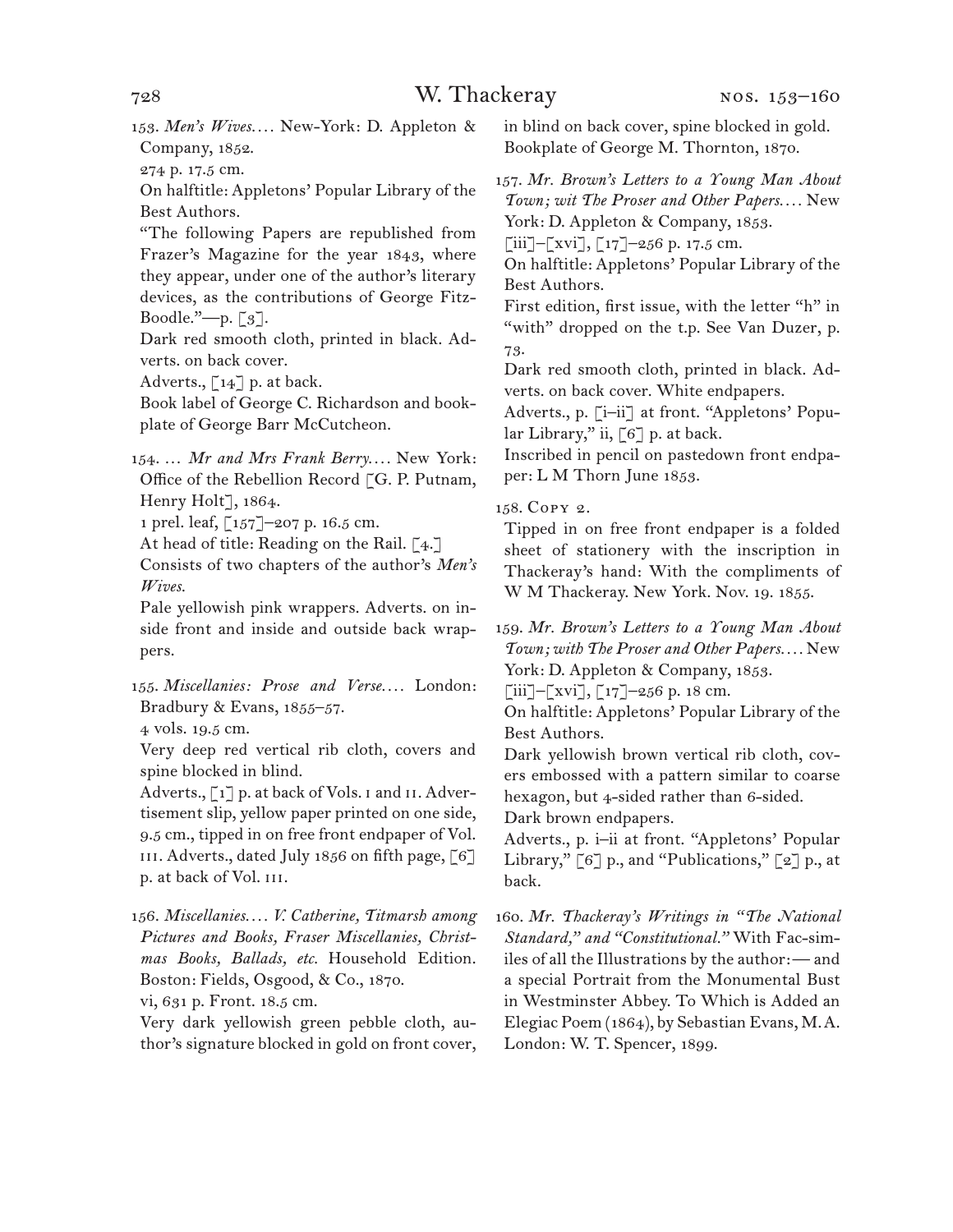$\left[\begin{smallmatrix}12\end{smallmatrix}\right]$ , 312 p.  $\left[\begin{smallmatrix}3\end{smallmatrix}\right]$  plates including front.; illus. 22.5 cm.

Edited by Walter T. Spencer.

"Only 500 copies printed."

The frontispiece, a photograph of the Thackeray bust, appears three times, preceding each section. All illustrations are printed on separate slips of paper and pasted onto the pages.

Very deep red morocco, gilt, with the familiar self-caricature of Thackeray seated on the ground, jester's mask and scepter in hand, blocked in gold on front cover. T.e.g. Dark red gold-vein shell marbled endpapers.

Bookplate of Phoenix Ingraham.

161. Copy 2.

One plate only, the frontispiece. The illustrations are printed directly on the pages.

Dark purplish blue vertical rib cloth, with the same caricature blocked in gold on front cover. Deep red leather spine, blocked in gold. T.e.g. Grayish yellow green moiré shell marbled endpapers.

162. *Mrs Perkins's Ball*. By M. A. Titmarsh.  $\lceil$ London $\rceil$ : Chapman & Hall  $\lceil 1847 \rceil$ .

2 prel. leaves, 46 p., 1 leaf. Colored front., colored plates. 21.5 cm.

Colored engraved t.p.

Illustrated by the author.

First edition, without letterpress under frontispiece, without list of illustrations, and without advert., p. [47]. See Van Duzer, p. 74.

Light purplish pink glazed illustrated boards, printed in blue. A.e.g.

With a partially erased inscription on verso of free front endpaper dated New Year 1847.

163. *My First Waltz. . . .*

In *The Atlantic Almanac 1870.* Boston: Fields, Osgood, & Co., Office of the Atlantic Monthly, 1869.

Pages 16-17. 28.5 cm.

Grayish yellowish brown illustrated wrappers, printed in color.

2 copies.

164. *Napoleon. An Essay by William Makepeace Thackeray.* Together with Reproductions of Five Original Sketches by the Author. [Boston]: Privately Printed [for William B. Osgood Field], 1915.

1 prel. leaf, 23, [1] p., 3 leaves. [5] plates. 23.5 cm.

Includes a reproduction of the manuscript of the essay.

"Seventy-five copies of this book were printed by D. B. Updike, The Merrymount Press. . . ."

Dark olive German marbled smooth cloth. Yellowish gray smooth cloth spine. Leather label on spine. Deckle edges.

Inscription on flyleaf: To—Morris Parrish Esq. Very happy to know this little book may be of use to you. February 12th 1940 Wm. B. Osgood Field.

165. … *The New Sketch Book: Being Essays Now First Collected from "The Foreign Quarterly Review,"* Edited, with an Introduction, by Robert S. Garnett, with an Appendix on the Authors Criticised. London: Alston Rivers, Ltd., 1906. xxvi, 323, [1] p. 23 cm.

Very dark red diagonal fine rib cloth.

166. *The Newcomes. Memoirs of a Most Respectable Family.* Edited by Arthur Pendennis, Esq. With Illustrations on Steel and Wood by Richard Doyle.... London: Bradbury and Evans  $\lceil 1853 \rceil - 55.$ 

24 parts in 23 (2 vols.). Fronts., plates, illus. 22.5 cm.

Added t.p, engraved, for each vol.

Monthly parts, Oct. 1853–Aug. 1855.

Vivid yellow illustrated wrappers.

For a description of the adverts. on the wrappers and sewn in, see Van Duzer, p. 77–85, with this copy having the following differences: in No. 1 "The Respirator" advertisement has five lines of text below woodcut (rather than eight); in No. 4 "The Respirator" advertisement is in duplicate, while George Routledge & Co.'s advertisement is on pink paper (rather than on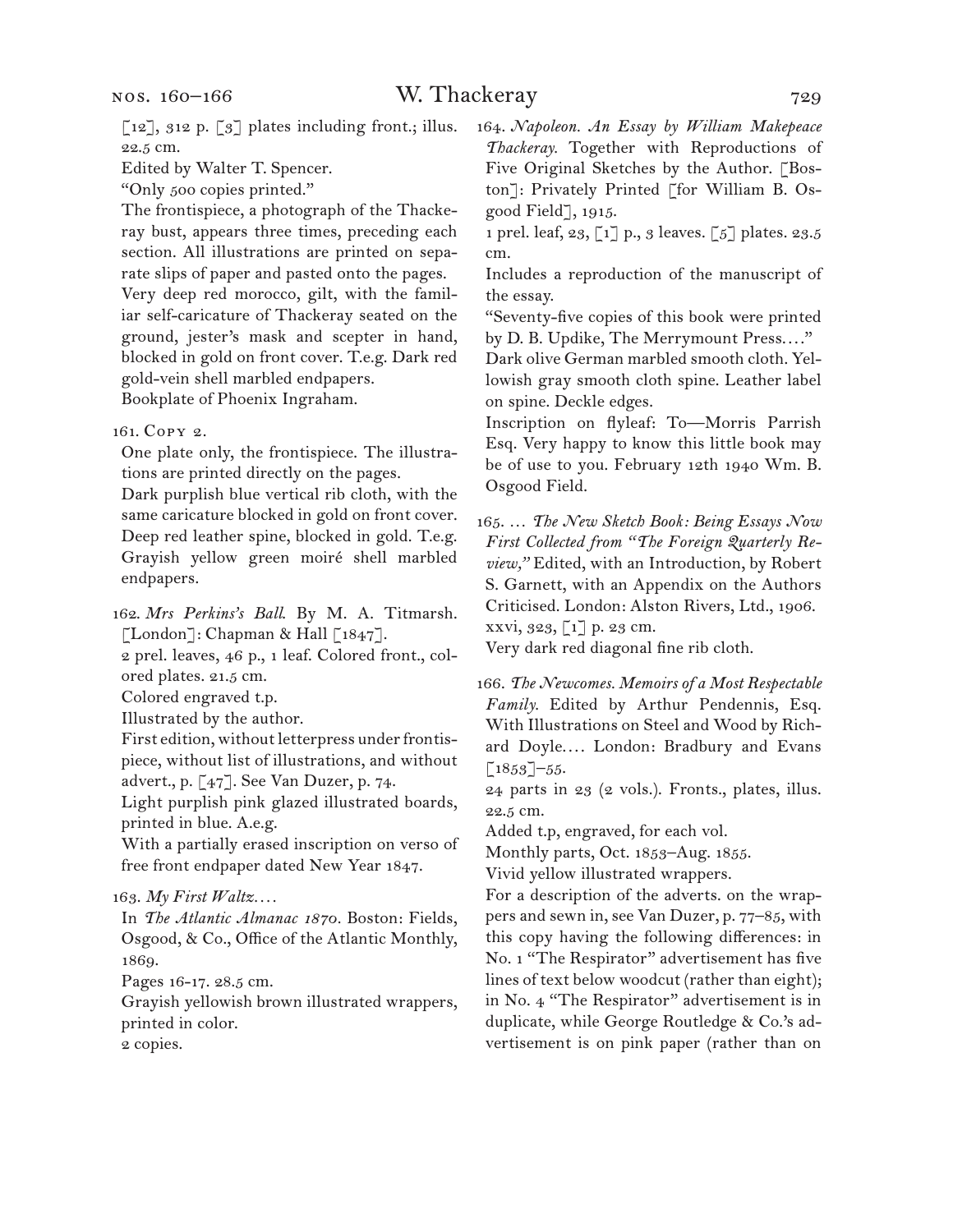green); in No. 5 the T. Madgwick advertisement is in duplicate; in No. 6 the T. Madgwick advertisement is on pink paper (rather than on green); in No. 9 the "Opening of the Crystal Palace" leaf is lacking; in No. 10 the Great Northern Railway slip is lacking; in No. 15 the advertisement for Charles Lever's *The Martins of Cro' Martin* is on yellow paper (rather than on pink); in No. 16 "The Newcomes Advertiser" is dated January, 1854 (rather than January, 1855); in No. 21 the British College of Health advertisement is the same as that in No. 18 (rather than No. 20).

167. ———. Edited by Arthur Pendennis, Esq. With Illustrations on Steel and Wood by Richard Doyle*. . . .* London: Bradbury and Evans, 1854–55.

2 vols. Fronts., plates, illus. 23 cm.

Added t.p., engraved.

Dark gray diaper cloth, covers and spine blocked in blind. Adverts. on endpapers.

168. ———. Edited by Arthur Pendennis Esqre*. . . .* New York: Harper & Brothers, 1855. 2 vols. in 1. Illus. 24 cm.

Engraved t.p. closely matches outside front wrapper of the original English issue in parts. The illustrations, engraved by Richardson & Cox, are after those of Richard Doyle. Black vertical rib cloth.

169. *Nil Nisi Bonum. . . .*

In *Harper's New Monthly Magazine,* Vol. 20, No. 118, March 1860. New York: Harper & Brothers.

Pages 542–545. 26 cm.

Yellowish white illustrated wrappers.

170. *Notes for Speech at Dinner October 11 1855 by W. M. Thackeray on the Eve of His Departure for America. Letter to Wm. C. Macready.* Philadelphia: [James Beale, Printer], 1896.

29 numbered leaves. 31 cm.

Title and text within ornamental border. T.p. and text in black, with decoration in black and red and initial letters in red. Tissue guards between leaves.

The prefatory account of the dinner and the Notes are from George Hodder's *Memories of my Time,* London, 1870, p. 257–264. The letter to Macready is dated "New York, Nov. 20  $[1855]$ "; with a postscript signed: John W. Francis.

"Forty Copies Privately Printed [for W. H. Lambert]."

Moderate olive brown boards. Pale orange yellow parchment paper spine.

Tipped in on flyleaf is a card, partially in manuscript, partially printed: Gift to Wm H. Shields from and With the Compliments of William H. Lambert.

171. *Notes of a Journey from Cornhill to Grand Cairo, by Way of Lisbon, Athens, Constantinople, and Jerusalem: Performed in the Steamers of the Peninsular and Oriental Company.* By Mr. M. A. Titmarsh.... London: Chapman and Hall, 1846.

xiv, 301,  $\begin{bmatrix} 1 \end{bmatrix}$  p. Colored front.,  $\begin{bmatrix} 15 \end{bmatrix}$  illus. 21 cm.

Dedication signed: W. M. Thackeray (in all editions listed here).

Frontispiece is hand-colored.

Illustrated by the author.

Deep red horizontal rib cloth, covers and spine blocked in blind and with a self-portrait of Thackeray as a pipe-smoking Turk blocked in gold on front cover.

"Works Published," Dec. 1845, 16 p. at back.

172. ———.... By Mr. M. A. Titmarsh.... Second Edition. London: Chapman and Hall, 1846.

xi, 221 p. Colored front.,  $\lceil 2 \rceil$  illus. 18 cm.

"Postscript to the Second Edition," p. [x]–xi. Frontispiece is hand-colored.

The frontispiece and the illustrations, on t.p. and on p. 214, are by the author.

Deep red horizontal rib cloth, covers and spine blocked in blind and with a self-portrait of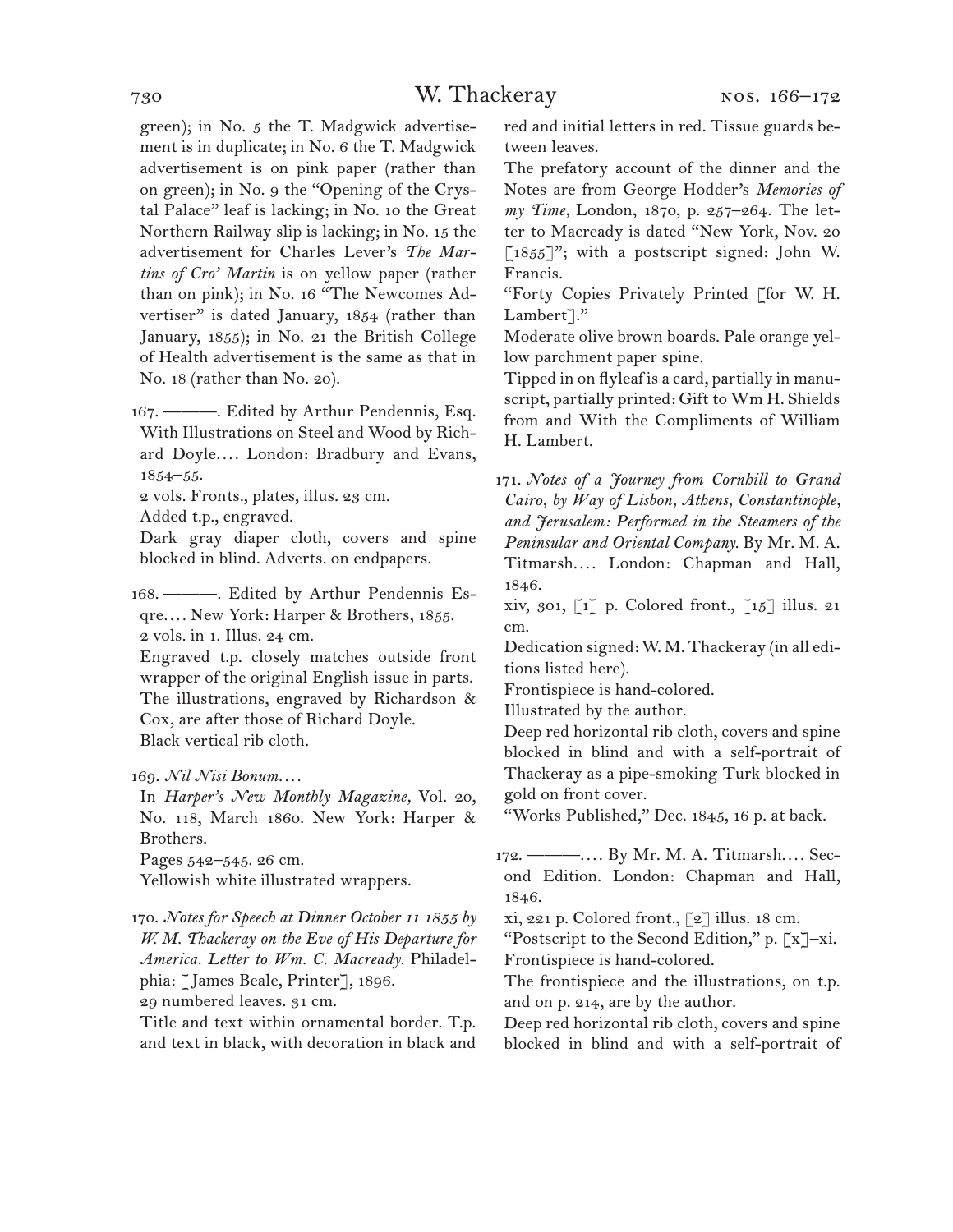#### nos. 172–180

### W. Thackeray 731

Thackeray as a pipe-smoking Turk blocked in gold on front cover. Advert., verso of p. 221.

173. ———. By Mr. M. A. Titmarsh.... New-York: Wiley & Putnam, 1846.

x, 171 p. 19 cm.

On halftitle: Wiley & Putnam's Library of Choice Reading. [No. 58.]

Light grayish yellowish brown wrappers. Adverts. on inside front and inside and outside back wrappers.

"Wiley and Putnam's Library of Choice Reading," Jan. 1846, [4] p., and miscellaneous adverts.,  $\lceil 4 \rceil$  p., at back.

174. Copy 2.

Moderate olive green horizontal net cloth, covers and spine blocked in blind, with "Putnam's Choice Library" in blind on covers and spine. Adverts. as above.

175. ———. By Mr. M. A. Titmarsh.... New-York: George P. Putnam, 1848.

x, 171 p. 20 cm.

Moderate olive green horizontal net cloth, covers and spine blocked in blind, with "Putnam's Choice Library" in blind on covers and spine. Pasted on first flyleaf is a calling card with inscription in Thackeray's hand: Mr. Thackeray Tremont House. An engraved calling card: Mr. W. M. Thackeray. And an envelope from which an undated ALS, with small envelope, Thackeray to Colonel Lawrence, [November 1852], has been removed to the manuscript file.

Bookplate of T. Bigelow Lawrence.

#### *Notes of a Journey from Cornhill to Grand Cairo. German*

176. *Aufzeichnungen von Cornhill nach Gross-Cairo*. . . . Aus dem Englischen von D. L. Heubner. . . . Grimm und Leipzig: Druck und Verlag des Verlags-Comptoirs, 1851.

2 vols. 15.5 cm.

On halftitles: Europäische Bibliothek der neuen

belletristischen Literatur Deutschlands, Frankreichs, Englands, Italiens, Hollands und Skandinaviens. Der ganzen Sammlung 408. [409.] Band. V. Serie. 8. [9.]

Dark green sand cloth. Black leather spine. Edges stained orange and glazed.

177. … *Notes of a Week's Holiday.* Embellished with pictures by Sidney Gardner. New York: James Pott & Company [1910?].

70 p., 1 leaf. Front., illus. 13.5 cm.

T.p. printed in black and orange, and with head rules and decorations in orange.

Moderate greenish blue buckram, front cover blocked in gold and blind, spine blocked in gold. T.e.g. Decorated endpapers, yellowish white on light grayish olive.

178. *Novels by Eminent Hands, and Character*  Sketches.... London: Bradbury & Evans, 1856. [3], 112 p. 19 cm.

Vivid yellow illustrated wrappers, self-caricature of Thackeray on front wrapper, repeated from t.p. "Mr. Thackeray's Collected Works. Miscellanies" on outside back wrapper.

179. *On Two Children in Black. . . .*

In *Harper's New Monthly Magazine,* Vol. 20, No. 119, April 1860. New York: Harper & Brothers.

Pages 670–672. 26 cm.

Yellowish white illustrated wrappers.

180. *The Orphan of Pimlico and Other Sketches, Fragments and Drawings. . . .* With Some Notes by Anne Isabella Thackeray. London: Smith, Elder, & Co., 1876.

vii, [85] p. Front., [49] plates (some colored) including facsims. 32.5 cm.

T.p. printed in black and red.

The pages are unnumbered.

Cover title: The Orphan of Pimlico, A Moral Tale of Belgravian Life, by Miss M. T. Wigglesworth. Many years Governess in the Nobility's families, and authoress of "Posies of Poesy," "Thoughts on the use of the Globes," &c. And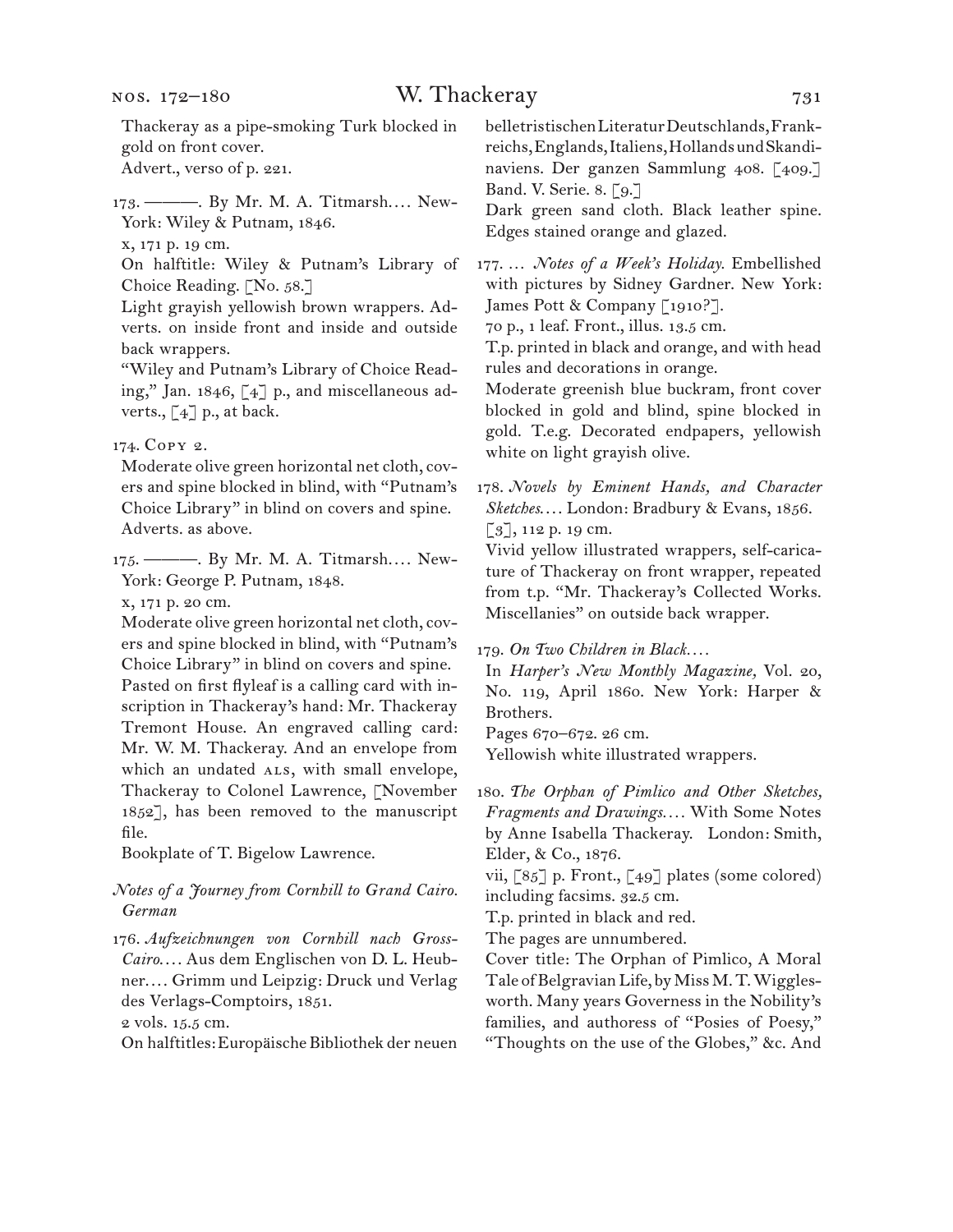other Sketches, Fragments & Drawings By William Makepeace Thackeray.

Light gray boards, printed in red. Black leather spine, blocked in gold. T.e.g.

181. Copy 2.

32 cm.

Cover title: The Orphan of Pimlico and other sketches By W. M. Thackeray.

Brilliant blue sand cloth, front cover blocked in gold and black, back cover in blind, spine blocked in gold and black. A.e.g.

182. ———.... With Some Notes by Anne Isabella Thackeray. Philadelphia: J. B. Lippincott and Co., 1876.

vii, [85] p. Front., [49] plates (some colored) including facsims. 32.5 cm.

T.p. printed in black and red.

The pages are unnumbered.

Cover title as on the English edition, Copy 1. Light gray boards, printed in red. Black leather spine, rebacked. T.e.g.

183. *Our Annual Execution; Preceded by A Word on the Annuals. . . .* Philadelphia: H. W. Fisher and Company, 1902.

x, 70 p., 1 leaf. 21.5 cm.

The "Introductory Note," p. [vii]–x, is signed by Almon Dexter.

No. 16 of 550 numbered copies. Printed by D. B. Updike, The Merrymount Press, Boston.

Dark yellowish green moiré silk. A.e.g.

184. *"Our Street."* By Mr. M. A. Titmarsh.... London: Chapman and Hall, 1848.

1 prel. leaf, 54, [2] p. Colored front., colored plates. 19 cm.

Colored engraved t.p.

Illustrated by the author.

Light purplish pink glazed illustrated boards, printed in blue. A.e.g.

185. [*The Oxford election, 1857*.]

Election card distributed in July 1857 when Thackeray was running unsuccessfully for

Parliament against Edward Cardwell for the City of Oxford. 7 cm. by 10.5 cm.

"Mr. Thackeray solicits the honour of your Vote and Interest."

With an ALS (partially printed) from Miss Clara Millard to W. H. Lambert, Teddington, Middlesex, Aug. 18, 1900, enclosing and vouching for the genuineness of the card.

186. [*The Oxford election, 1857*.]

*Mr. Thackeray's Sentiments on the Sabbath Question.* [n.p., 1857.]

Broadside. 27.5 cm. by 41 cm.

"I would not only open the Crystal Palace, the British Museum, and the National Gallery but I would go further, and open the Concert Rooms and Theatres on Sundays.""

A handbill distributed by Thackeray's opponents in an effort to discredit him.

187. [*The Oxford election, 1857*.]

Photostats of the five following items:

1. *To the Electors of the City of Oxford.* Signed: W. M. Thackeray. Dated: Mitre, July 9, 1857. Single sheet.

Condensed printed version of an address delivered to some of Thackeray's supporters when he stood as member for the City of Oxford.

2. *Oxford University Herald,* July 11, 1857, p. 10, column one and top half of column two.

The speech of Thackeray at the Town Hall, July 9, 1857. Most of the speech is directly quoted.

3. *The Oxford Journal,* July 11, 1857, p. 5, column four.

A brief, indirectly quoted, report of the same speech.

4. *To the Chairmen and Members of the Local Committees.* Dated: Wednesday, July 15, 1857. Signed: W. M. Thackeray. Single sheet. A printed letter.

5. *The Sabbath Question. To the Electors of the City of Oxford.* Signed: W. M. Thackeray. Dated: Mitre, July 18, 1857. Imprint: Vincent, Printer, Oxford. Broadside.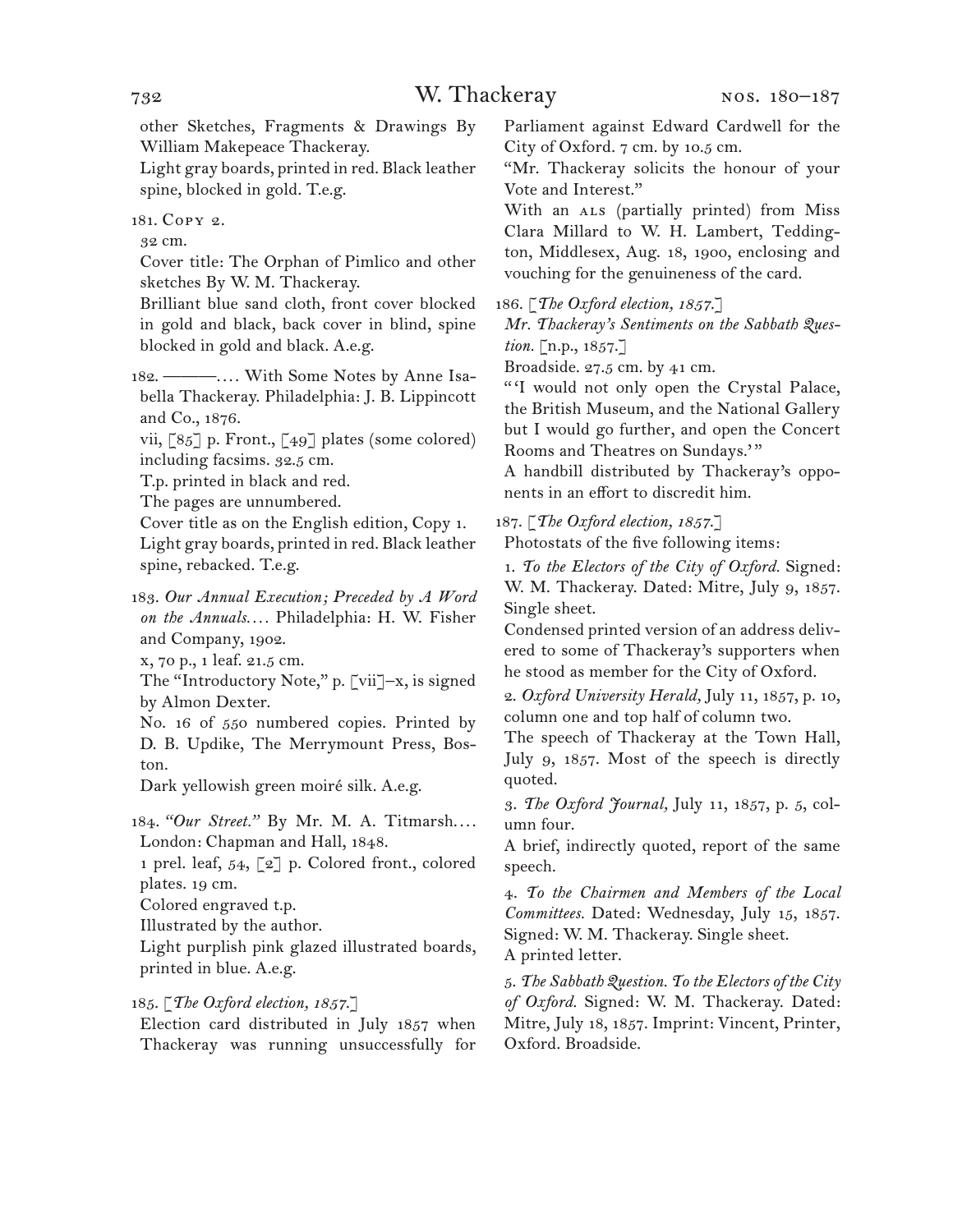188. *The Paris Sketch Book:* by Mr. Titmarsh. With Numerous Designs by the Author, on Copper and Wood.... London: John Macrone, 1840. 2 vols. Fronts., plates, illus. 20 cm. Dark reddish brown diaper cloth, covers blocked in blind, spine blocked in gold. With armorial stamp of John Bowes dated 1847 on each t.p. 189. *The Paris Sketch Book. . . .* New-York: D. Appleton & Company, 1852. 2 vols. Illus. 17.5 cm. On halftitles: Appletons' Popular Library of the Best Authors. The single illustration, by Thackeray, is of King Louis, Vol. 11, p. [215]. Dark red smooth cloth, printed in black. Adverts. on back cover. "Appletons' Popular Library," ii, [6] p. at back of Vol. ii. 190. ———. . . . New-York: D. Appleton & Company, 1853. 2 vols. Illus. 18 cm. On halftitles: Appletons' Popular Library of the Best Authors. The single illustration, by Thackeray, is of King Louis, Vol. ii, p. [215]. Dark yellowish brown vertical cord cloth, covers blocked in blind, spine blocked in blind and gold. Adverts., [2] p. at front of Vol. II. "Appletons' Popular Library," ii, [6] p., and miscellaneous adverts., [4] p., at back of each vol. 191. *The Pen and the Album*. . . . In *The Keepsake 1853.* Edited by Miss [Marguerite] Power. London: David Bogue; New York: Bangs, Brothers, and Co.; Paris: H. Mandeville. Pages [48]–50. 24.5 cm. Deep red diagonal straight-grain morocco cloth, front cover and spine elaborately blocked in gold, back cover in blind (design by John Leighton). A.e.g.

Inscription on recto of free front endpaper dated January 1st, 1853.

192. *The Professor.—A Tale.* By Goliah Gahagan [pseud.].

In *Bentley's Miscellany,* No. 9, Sept. 1, 1837. [London]: Richard Bentley; Edinburgh: Bell

and Bradfute; and Dublin: John Cumming.

Pages 277–288. 23.5 cm.

Light brown illustrated wrappers.

Bookplate of George Barr McCutcheon.

193. Copy 2.

22.5 cm.

The above issue contained in the bound Volume 2.

Light brown and blue shell marbled boards. Black leather spine and corners.

Bookplate of Charles Finch Foster.

In DICKENS collection  $\lceil$  cD 528].

194. *Punch's Prize Novelists, The Fat Contributor,*  and Travels in London.... New-York: D. Appleton & Company, 1853.

306 p. 17.5 cm.

On halftitle: Appletons' Popular Library of the Best Authors.

Dark red smooth cloth, printed in black. Adverts. on back cover. White endpapers.

"Appletons' Popular Library," ii,  $\lceil 4 \rceil$  p. at back.

195. Copy 2.

18 cm.

Grayish brown vertical cord cloth, covers and spine blocked in blind. Light yellow endpapers.

Adverts. vary somewhat from Copy 1.

196. Copy 3.

18 cm.

Dark yellowish brown vertical rib cloth, covers embossed with a pattern similar to coarse hexagon, but 4-sided rather than 6-sided. Dark brown endpapers.

Adverts. as in Copy 2.

Bookplate of Henry A. Stinnecke.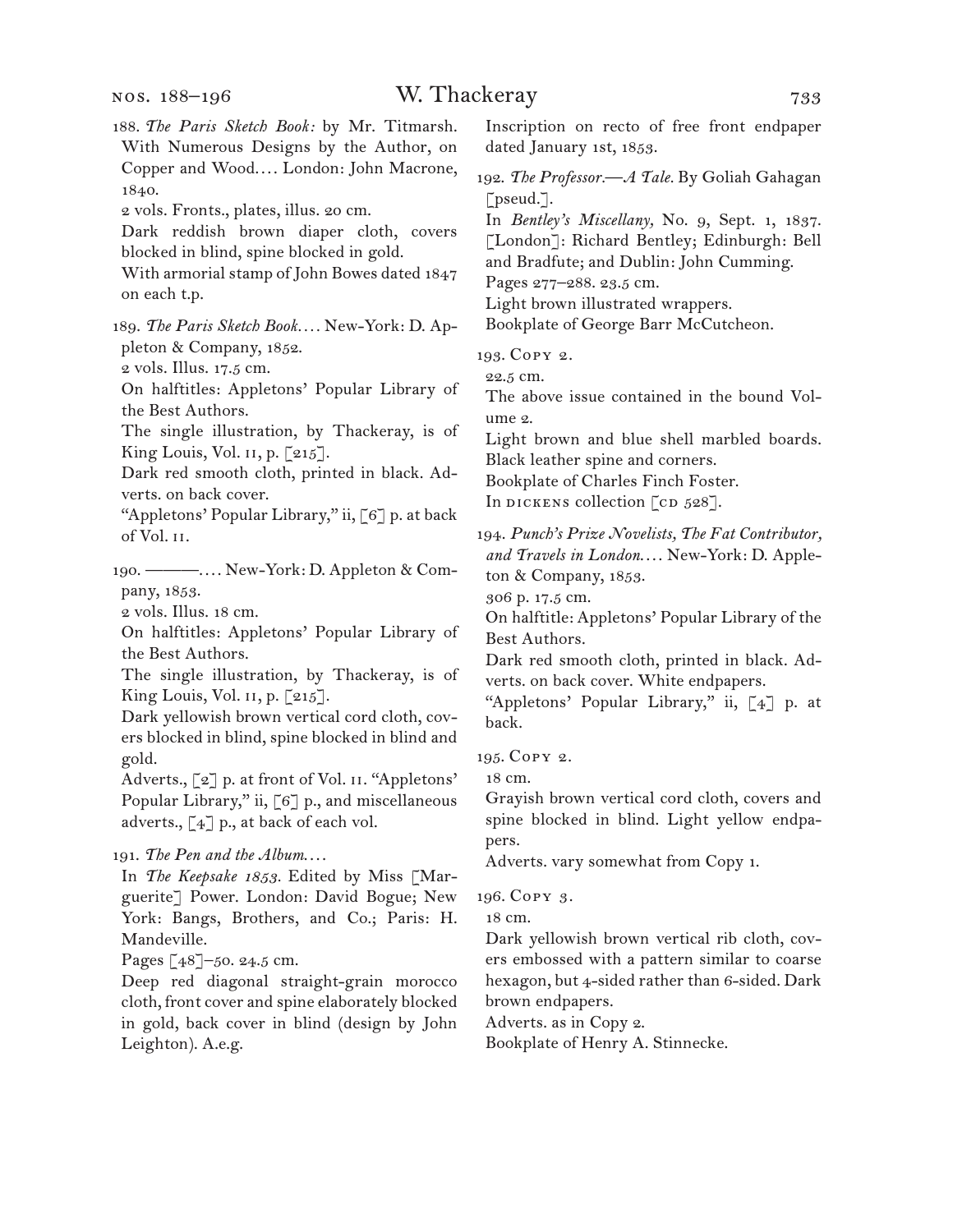197. *Reading a Poem....* Communicated by Brother Charles Plumptre Johnson To the Sette at a Meeting holden at Limmer's Hotel, on Friday the 1st of May, 1891. London: Imprinted at the Chiswick Press, 1891.

xi, 66 p., 1 leaf. Front. 14 cm.

On halftitle: Privately Printed Opuscula Issued to Members of the Sette of Odd Volumes. No. xxvii.

"O.V. A Bibliography of the Privately Printed Opuscula Issued to the Members of the Sette of Odd Volumes," p. [51]–66.

Frontispiece (by W. D. Almond) on India paper and mounted.

"This Edition is strictly limited to 321 copies, and is imprinted for private circulation only No. [in manuscript:] 298."

Yellowish white parchment paper wrappers, printed in black and red, folded over plain stiff white wrappers. Deckle edges.

198. ———. By Mr. Michael Angelo Titmarsh. A Sketch by William Makepeace Thackeray Lost in a Scarce Volume of the Weekly Paper, "The Britannia," Discovered by Charles Plumptre Johnson, and Republished for the First Time by "The Sette of Odd Volumes." Privately Reprinted for a Member of the Grolier Club. New-York: Printed at the De Vinne Press, 1897.

51 p. 15.5 cm.

"One hundred copies printed." This copy stamped on limitation page and on t.p.: Office Copy.

The member was Edward G. Kennedy.

Yellowish gray wrappers. Deckle edges.

Office copy label of Theo. L. De Vinne & Co.

199. ———.... New York: The Grolier Club, 1911.

ix,  $48, 1$ ] p., 1 leaf. 24 cm.

"… one of an edition of two hundred and fifty copies. The head-piece and tail-piece in this volume are after sketches by Thackeray, re-drawn by W. A. Dwiggins, who also designed the title-page and colophon. Printed at The Merrymount Press, Boston, by D. B. Updike, in the month of February, 1911."

Vertically striped boards, two shades of light gray. Dark grayish blue vertical rib cloth spine, blocked in gold.

200. *Rebecca and Rowena. A Romance upon Romance.* By Mr. M. A. Titmarsh. With Illustrations by Richard Doyle. London: Chapman and Hall, 1850.

viii, 102 p. Colored front., colored plates, [2] illus. 19 cm.

Light purplish pink glazed illustrated boards, printed in blue. A.e.g.

Adverts.,  $\lceil 1 \rceil$  p. at back.

201. Copy 2.

Frontispiece and plates not colored.

Rebound. Moderate red smooth cloth streaked to resemble linen. Plain edges. Adverts. as above.

202. *The Rose and the Ring; or, The History of Prince Giglio and Prince Bulbo. A Fire-Side Pantomime for Great and Small Children.* By Mr. M. A. Titmarsh.... London: Smith, Elder, and

Co., 1855.

iv, 128 p. Front., plates, illus. 18.5 cm.

Illustrated by the author.

Light purplish pink glazed illustrated boards, printed in red. Sprinkled edges, red.

"New Works by Popular Authors," 16 p. at back.

203. Copy 2.

18 cm.

Multi-colored nonpareil marbled boards, edges, and endpapers. Strong brown leather spine and corners, gilt.

No adverts.

Bound in after flyleaf is a leaf lithographed with a drawing of a comic flunkey, hat in hand, offering a pink book with a rose on the cover, the drawing signed with Thackeray's monogram; above it is the heading "with the Author's most respectful compliments." and below "Christmas 1854", both lithographed from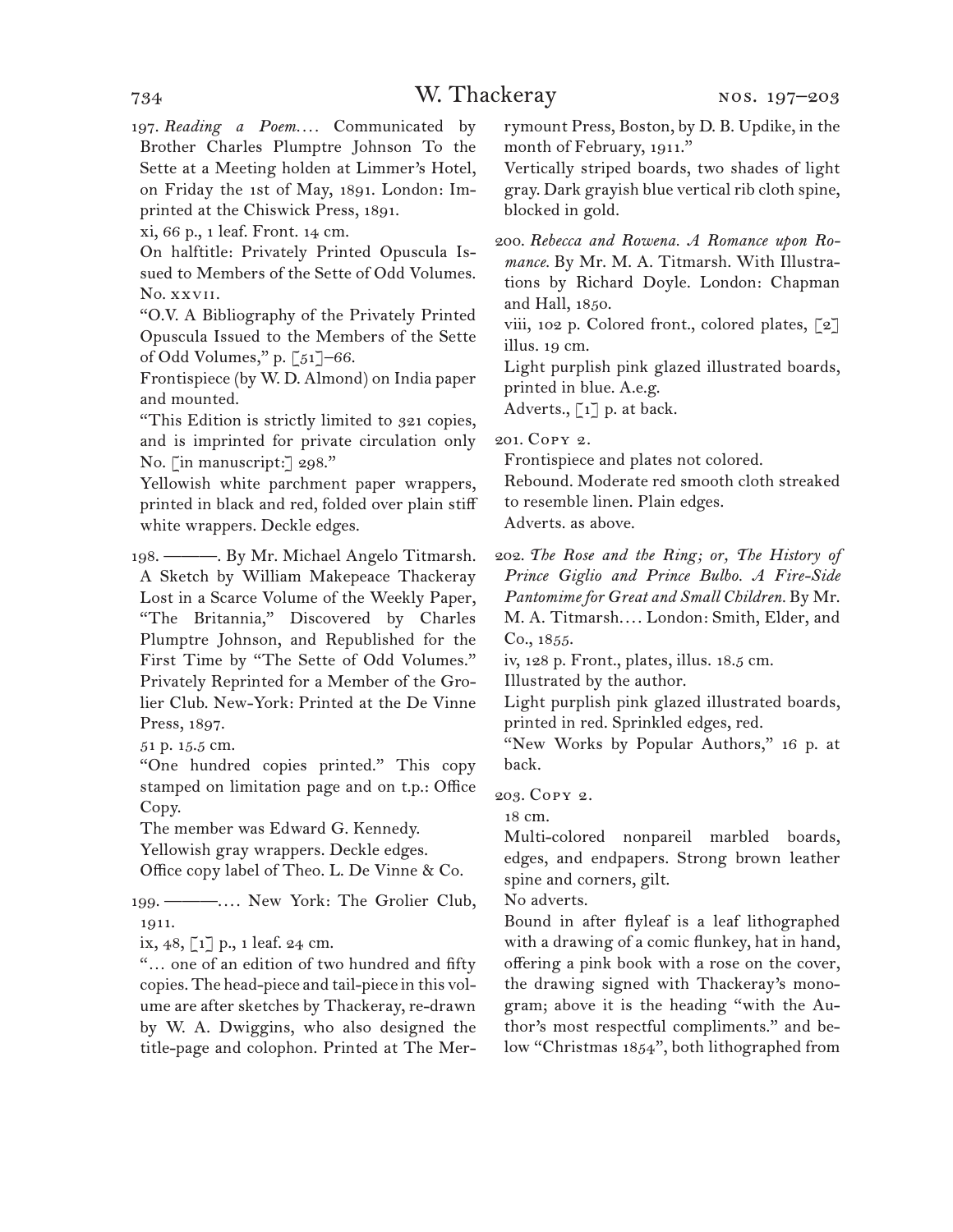This copy came from the library of Mrs. Hugh Blackburn, illustrator of Anthony Trollope's *How the Mastiffs Went to Iceland.*

204. *The Rose and the Ring; or, The History of Prince Giglio and Prince Bulbo. A Fireside Pantomime for Great and Small Children.* By Mr. M. A. Titmarsh (W. M. Thackeray).... New York: Harper & Brothers, 1855.

148 p. Front., illus. 17.5 cm.

The illustrations are those by the author.

Dark grayish yellowish brown diagonal cord cloth, blocked in blind, with a cut of a rose and a ring blocked in gold on front cover, in blind on back cover, spine blocked in gold.

Inscription on pastedown front endpaper dated Jan. 19th, 1855.

Ownership stamp of Samuel H. Russell.

205. ———. . . . Boston: Estes and Lauriat, 1883.

148 p. Front., illus. 18 cm.

The illustrations are those by the author.

Moderate yellow green diagonal fine rib cloth, with an illustration of a theatrical stage scene blocked in shades of gray on front cover and with part of a curtain blocked in shades of gray on spine. Leaf-patterned endpapers, white on light orange yellow.

Bookplate and stamp of James Arthur Beebe.

206. Copy 2.

No date on t.p.

17.5 cm.

Grayish yellow green smooth cloth, blocked as above. Floral-patterned endpapers, white on light olive brown.

207. *The Rose and the Ring. . . .* Reproduced in facsimile from the Author's original illustrated manuscript in the Pierpont Morgan Library. With an Introduction by Gordon N. Ray. New York: The Pierpont Morgan Library, 1947.

1 prel. leaf, xviii p., 1 leaf. Facsim.: 89, [1] p.; illus. (some colored). 22 cm. by 28.5 cm.

The drawing of the flunkey presenting the book, described above, is reproduced on the dedication page in this edition, colored, but without Thackeray's inscription.

Edition limited to one thousand copies.

Dark red buckram, with a flower and ring pattern blocked in gold on front cover and on spine.

In a cardboard and dark red buckram slip-in case.

208. *Round about the Christmas Tree. . . .* New York: Privately Printed, Christmas, 1914.

23 p., 1 leaf. Illus. 19.5 cm.

T.p. printed in black and orange. Introductory note, signed C.M.F. [Charles Mason Fairbanks] Christmas, 1914, p. [9].

"Of this book two hundred and fifty copies were printed for Thomas Nast Fairbanks by the Marchbanks Press. . . ."

Silver boards, with an overall geometric pattern in orange, brown, and green. Yellowish white parchment paper spine. Paper label on spine. Deckle edges.

Inscription on free front endpaper: Wishing M. L. Parrish a very happy 1933 I. R. Brussel Brooklyn-on-Long Island Xmas Day. 1932.

209. *Roundabout Papers.* Reprinted from "The Cornhill Magazine." With Illustrations.... London: Smith, Elder and Co., 1863.

[6], 352 p. Front., plates, illus. 19.5 cm.

The illustrations, by the author, appeared with the essays as first published in *The Cornhill Magazine,* 1860–63.

Moderate violet vertical wave cloth, covers blocked in blind, spine blocked in gold.

"New and Standard Works," Nov. 1862, 16 p. at back.

Book label of John Paterson.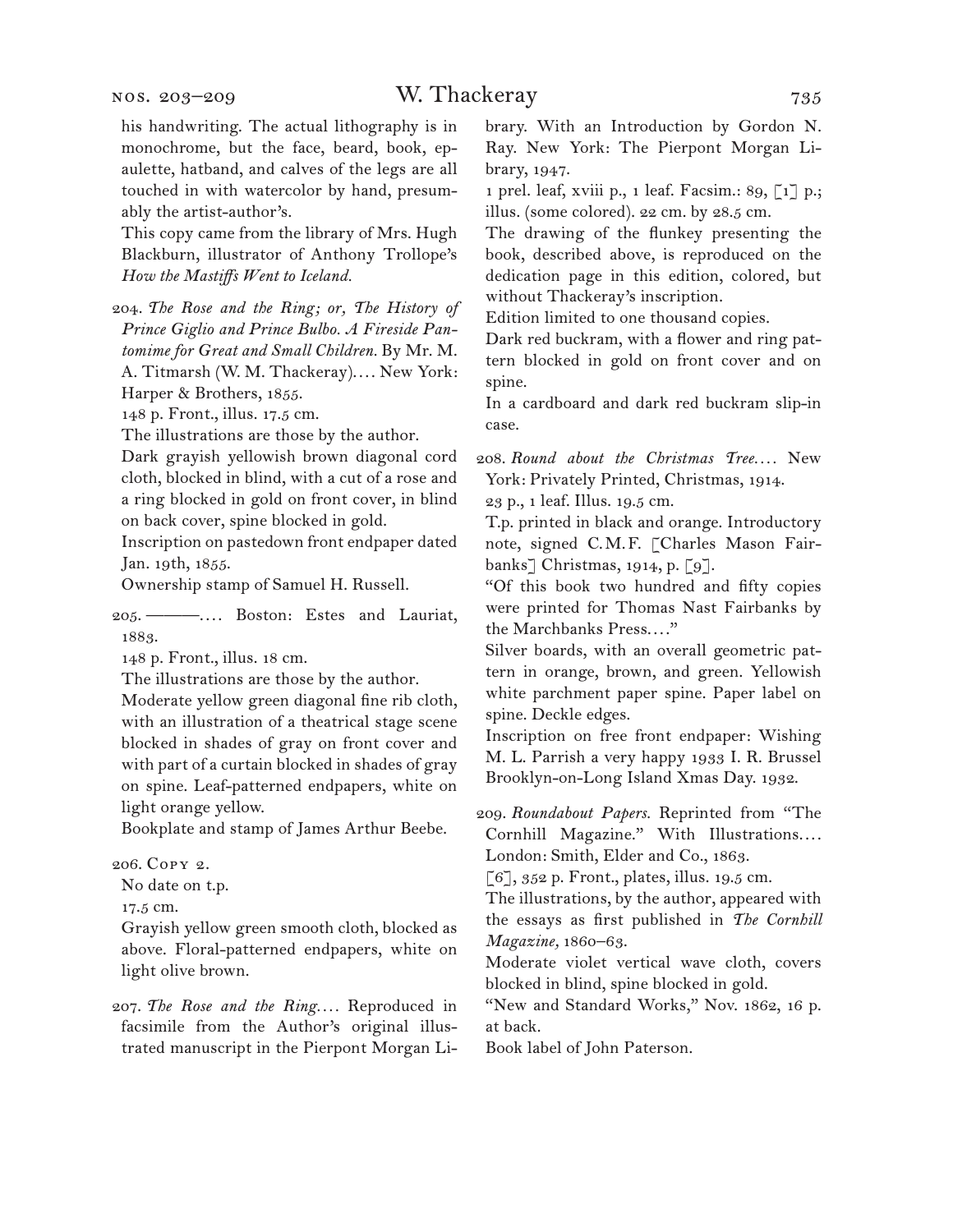210. *The Second Funeral of Napoleon: In Three Letters to Miss Smith, of London. And The Chronicle of the Drum.* By Mr. M. A. Titmarsh. London: Hugh Cunningham, 1841.

2 prel. leaves, 122 p. Front., plates. 14 cm.

Cover illustration by the author. The 4 plates are by an unidentified artist.

Light brownish gray illustrated wrappers. Advert.,  $\lceil 1 \rceil$  p. at back.

Armorial stamp of John Bowes dated 1842 on recto of free front endpaper.

211. *A Shabby Genteel Story....* London: Bradbury & Evans, 1857.

108 p. 19 cm.

Vivid yellow illustrated wrappers, self-caricature of Thackeray on front wrapper, repeated from t.p. "Mr. Thackeray's Miscellaneous Writings" on outside back wrapper.

212. *A Shabby Genteel Story, and Other Tales....* New-York: D. Appleton & Company, 1852. 267 p. 17.5 cm.

On halftitle: Appletons' Popular Library of the Best Authors.

Dark red smooth cloth, printed in black. Adverts. on back cover.

"Appletons' Popular Library," ii, 6 p., and miscellaneous adverts.,  $\lceil 10 \rceil$  p., at back.

213. ———. . . . New-York: D. Appleton & Company, 1852.

283 p. 17.5 cm.

On halftitle: Appletons' Popular Library of the Best Authors.

Second edition, including the first three numbers of "A Little Dinner at Timmins's," which had been omitted in the first edition. Later copies of this edition are dated 1853.

Dark red smooth cloth, printed in black. Adverts. on back cover.

"Appletons' Popular Library," [4] p. at back. Book label of George C. Richardson and bookplate of George Barr McCutcheon.

214. *Simple Melodies with illustrations.* Choisy le Roi. Printed for Edward Torre. 1832. [London: Bernard Quaritch, 1898.]

 $\lceil 7 \rceil$  plates including t.p. 21.5 cm.

Facsimile of a hand-lettered, illustrated t.p. and six drawings by Thackeray with a verse in his handwriting below each.

Laid in is an invoice from Bernard Quaritch, London, 1898, indicating that 250 copies were printed.

Dark purplish red boards, with a drawing of flowers in a pot blocked in gold on front cover. Very dark red leather spine. Deckle edges.

Thackeray is identified as the author on the front cover.

Bookplate of Dr. H. Stilling.

215. *Sketches and Travels in London. . . .* London: Bradbury & Evans, 1856.

iv, 176 p. 19 cm.

Vivid yellow illustrated wrappers, self-caricature of Thackeray on front wrapper, repeated from t.p. "Mr. Thackeray's Collected Works. Miscellanies" on outside back wrapper.

216. *The Snobs' Trip to Paris; or The Humours of the Long Vacation. A Fiction, Founded on Fact. . . .* Cambridge: Printed by Weston Hatfield, and Published by W. H. Smith [ca. 1829-30].

36 p. 15.5 cm.

"While this has been generally attributed to Thackeray, the evidence is by no means conclusive, the fact of its being written about a 'Snob' and printed by the same printer as Thackeray's 'Snob' leading, no doubt, to this assumption."—Van Duzer, p. 114.

Light brown plain wrappers; stitched.

217. ------ Second Edition.... Cambridge: Printed by Weston Hatfield, and Published by W. H. Smith [ca. 1829–30].

36 p. 15 cm.

This edition has a 4-line "Moral" at end, and is signed at the foot of p. 36 with the Greek letter omega.

Light brown plain wrappers; stitched.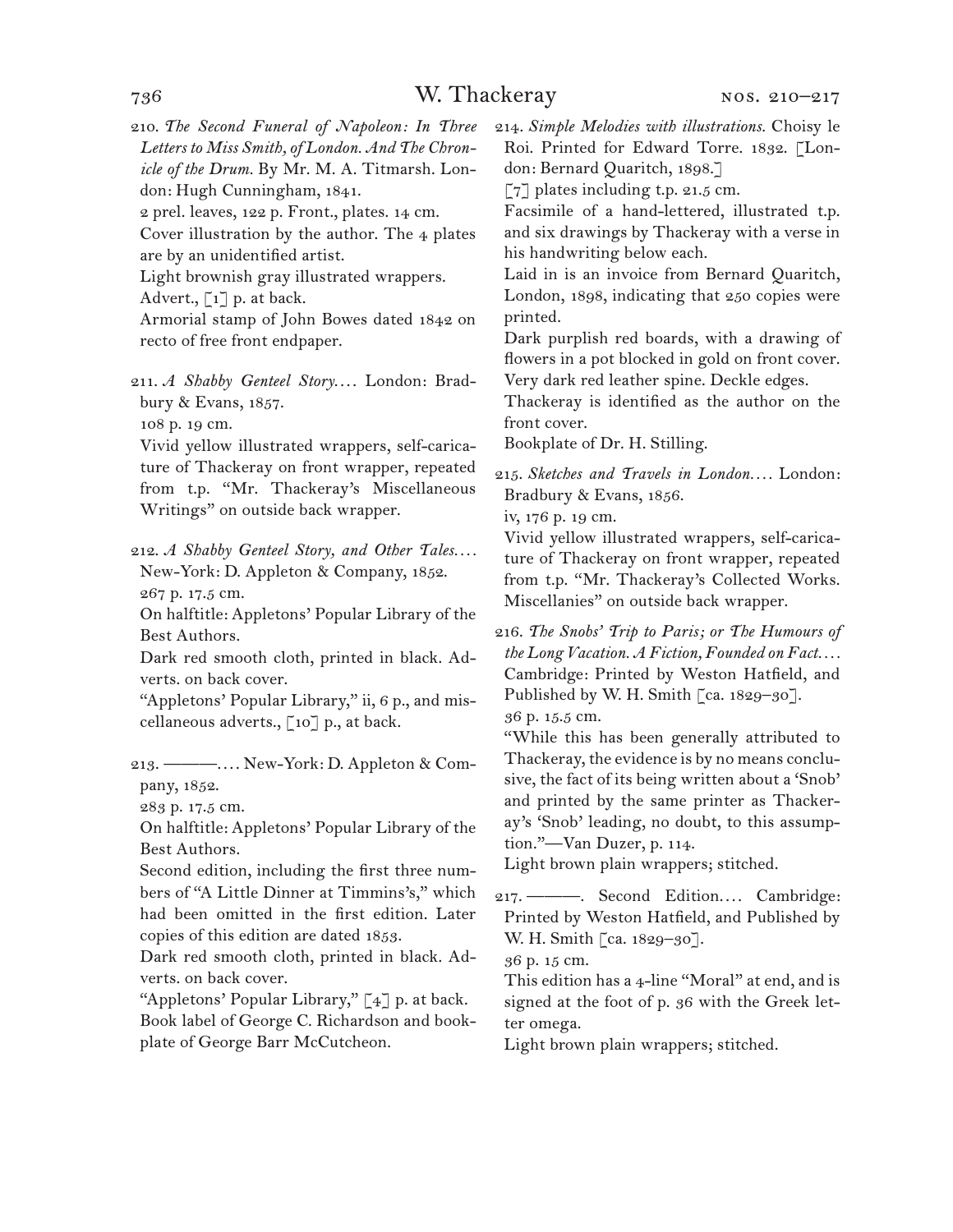### W. Thackeray 737

- 218. *Some Family Letters of W. M. Thackeray. Together with Recollections by His Kinswoman Blanche Warre Cornish.* Boston and New York: Houghton Mifflin Company, 1911.
- $[5]$ , 76,  $[2]$  p. Front. 22.5 cm.

The frontispiece is a portrait of Thackeray by Richard Doyle.

No. 170 of 550 copies.

Grayish yellow green horizontal widely ribbed boards, blocked in blind. Paper label on spine. Deckle edges.

219. *Stray Papers. . . .* Being Stories, Reviews, Verses, and Sketches (1821–1847). Edited, with an Introduction and Notes. By Lewis Melville [pseud.].... With Illustrations. London: Hutchinson and Co., 1901.

xi, 492 p. Front., plates. 21 cm.

T.p. printed in black and red.

Lewis Melville was the pseudonym of Lewis S. Benjamin.

Dark red diagonal fine rib cloth, with Thackeray's "coat of arms" blocked in gold on front cover. T.e.g.

Adverts., [8] p. at back.

220. ———. . . . Being Stories, Reviews, Verses, and Sketches (1821–1847). Edited, with an Introduction and Notes. By Lewis Melville [pseud.].... With Illustrations. Philadelphia: George W. Jacobs & Co. [1901].

xi, 492 p. Front., plates. 21.5 cm.

T.p. printed in red and black.

Dark red diagonal fine rib cloth, with Thackeray's "coat of arms" blocked in gold on front cover and on spine. T.e.g.; fore edges untrimmed.

Bookplate of The Lotos Club, New York.

#### 221. *Stubbs's Calendar; or, The Fatal Boots.*

In *The Comic Almanack, For 1839.* London: Imprinted for Charles Tilt, Bibliopolist.

Pages  $\left[4\right]-5$ ,  $\left[8\right]-9$ ,  $\left[12\right]-13$ ,  $\left[16\right]-17$ ,  $\left[20\right]-$ 21, [24]–25, [28]–29, [32]–33, [36]–37,  $[40]$ –41,  $[44]$ –45,  $[48]$ –49. Plates, illus. 17 cm. Published anonymously.

The illustrations are by George Cruikshank.

Light grayish yellowish brown illustrated wrappers, printed in blue.

Bookplates of Alain de Suzannet and Albert M. Cohn laid in case.

 $222. -$ 

In *Peoples Almanac, 1842.* Boston: S. N. Dickinson.

Pages [4]–27. Illus. 20.5 cm.

Published anonymously.

The illustrations are after those by George Cruikshank.

No wrappers; stitched.

223. *Stubbs's Calendar: or, The Fatal Boots. . . .* Illustrated by George Cruikshank. New-York: Stringer & Townsend, 1850.

112 p. Front., plates. 15.5 cm.

This copy contains only 6 of Cruikshank's 12 plates.

Deep orange yellow glazed decorated boards, printed in green.

224. *The Students' Quarter; or, Paris Five-and-Thirty Years Since.* By the Late William Makepeace Thackeray. Not included in his Collected Writings. With Original Coloured Illustrations. London: John Camden Hotten [1874?]. iv p., 1 leaf, [17]–202 p. Colored front., colored plates. 19.5 cm.

The illustrations are attributed to the author. Hotten's name on t.p. and spine, therefore probably a first issue. See Van Duzer, p. 117.

Deep blue diagonal fine rib cloth, with a single rule border blocked in blind on both covers, a small ornament blocked in gold on spine. Pale yellow endpapers.

#### 225. Copy 2.

Second issue. Hotten's name on t.p., Chatto & Windus on spine.

Deep blue diagonal fine rib cloth, with the single rule border blocked in black on front cover, in blind on back cover, a design blocked in black at center of front cover, two ornaments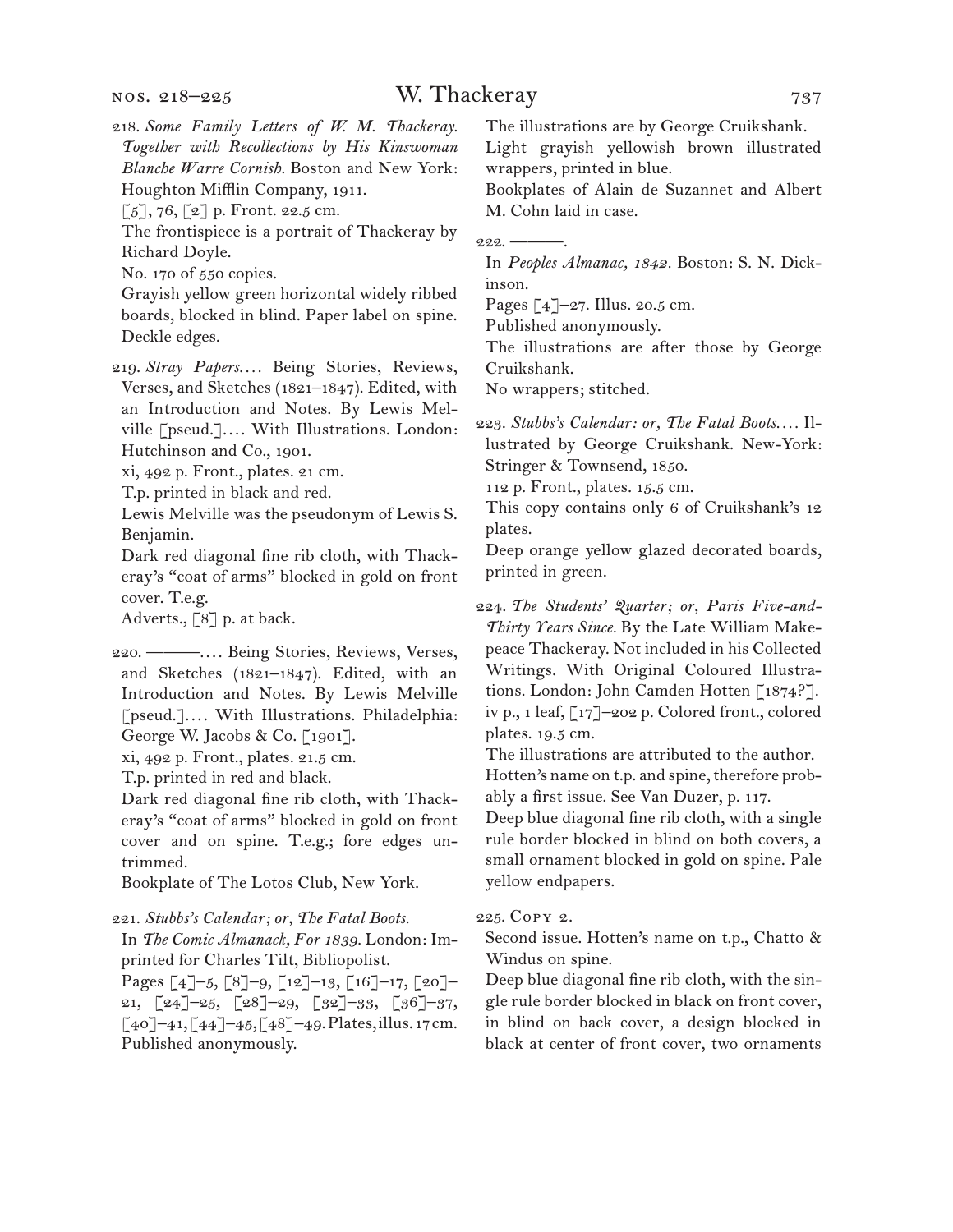blocked in gold on spine. Grayish brown endpapers.

"A List of Books Published by Chatto & Windus," May 1874, 48 p. at back.

226. *Sultan Stork. Being the One Thousand and Second Night.* Translated from the Persian, by Major G. O'G. Gahagan, H.E.I.C.S. [pseud.]. In *Ainsworth's Magazine,* Nos. i and iv, Feb. and May 1842. London: Hugh Cunningham. Pages 33–38, 233–237. Illus. 23.5 cm. The two illustrations are by George Cruikshank.

Pale orange yellow illustrated wrappers.

227. *Sultan Stork and Other Stories and Sketches. . . .* (1829–1844). Now First Collected. To Which Is Added, The Bibliography of Thackeray, Revised and Considerably Enlarged. London: George Redway, 1887.

xviii p., 1 leaf, 268 p. 23.5 cm.

Edited by R. H. Shepherd, compiler of the Bibliography, p. [219]–260.

Grayish yellowish green smooth cloth, covers and spine blocked in black, with a cut of a stork blocked in gold on front cover. Floralpatterned endpapers, dark red on light gray. "A Selection from Mr. Redway's Publications,"

Sept. 1886, 38, [2] p. at back.

Bookplate of Edward S. Marsh.

228. Copy 2.

Grayish olive green very fine morocco cloth, blocked as above. Endpapers as above. Adverts. as above.

229. Copy 3.

23 cm.

Dark grayish olive green diagonal fine rib cloth, 7 plain rules blocked in black on front cover and on spine and without the cut of the stork. Dark grayish brown endpapers. No adverts.

230. Copy 4.

23 cm.

Dark grayish olive sand cloth, blocked as Copy 3, but with slight differences in positioning of rules and of lettering on front cover and on spine. Dark grayish brown endpapers.

No adverts.

Bookplate of George Barr McCutcheon.

231. *Sybil. By Mr. Disraeli, M.P.*

Photostat of 5 columns in *The Morning Chronicle,* May 13, 1845.

An unsigned review by Thackeray of Disraeli's novel.

232. *The Thackeray Alphabet.* Written and Illustrated by William Makepeace Thackeray. London: John Murray, 1929.

[6] p., [26] facsims. 17 cm.

A reproduction of the original manuscript, belonging to Edward Frederick Chadwick, for whom it was written probably about the year 1833.

Grayish yellowish brown boards. White smooth cloth spine. White paper label on front cover.

233. ———. Written & Illustrated by William Makepeace Thackeray. New York and London: Harper & Brothers, 1930.

vii,  $\begin{bmatrix} 1 \end{bmatrix}$ ,  $\begin{bmatrix} 51 \end{bmatrix}$  p. incl. facsims., 1 leaf. 17 cm. "First Printing."

Light red boards. Light brown paper label on front cover.

234. *Thackeray's Contributions to "Punch."*

In *The Critic*, Nos. 863–865, May-July 1899. New York; New Rochelle, N.Y.; London: Published for The Critic Co. by G. P. Putnam's Sons.

Pages 406–416, 500–512, 600–608. Illus. 25 cm.

Drawings by Thackeray and excerpts from his sketches, compiled and with running commentary by Frederick S. Dickson.

Light olive wrappers, printed in green and red.

Stamp of Ripon College Library on outside front wrapper of June issue.

No. 865 contains also "When Doctors Disagree," a letter to the Editor from M. H. Spiel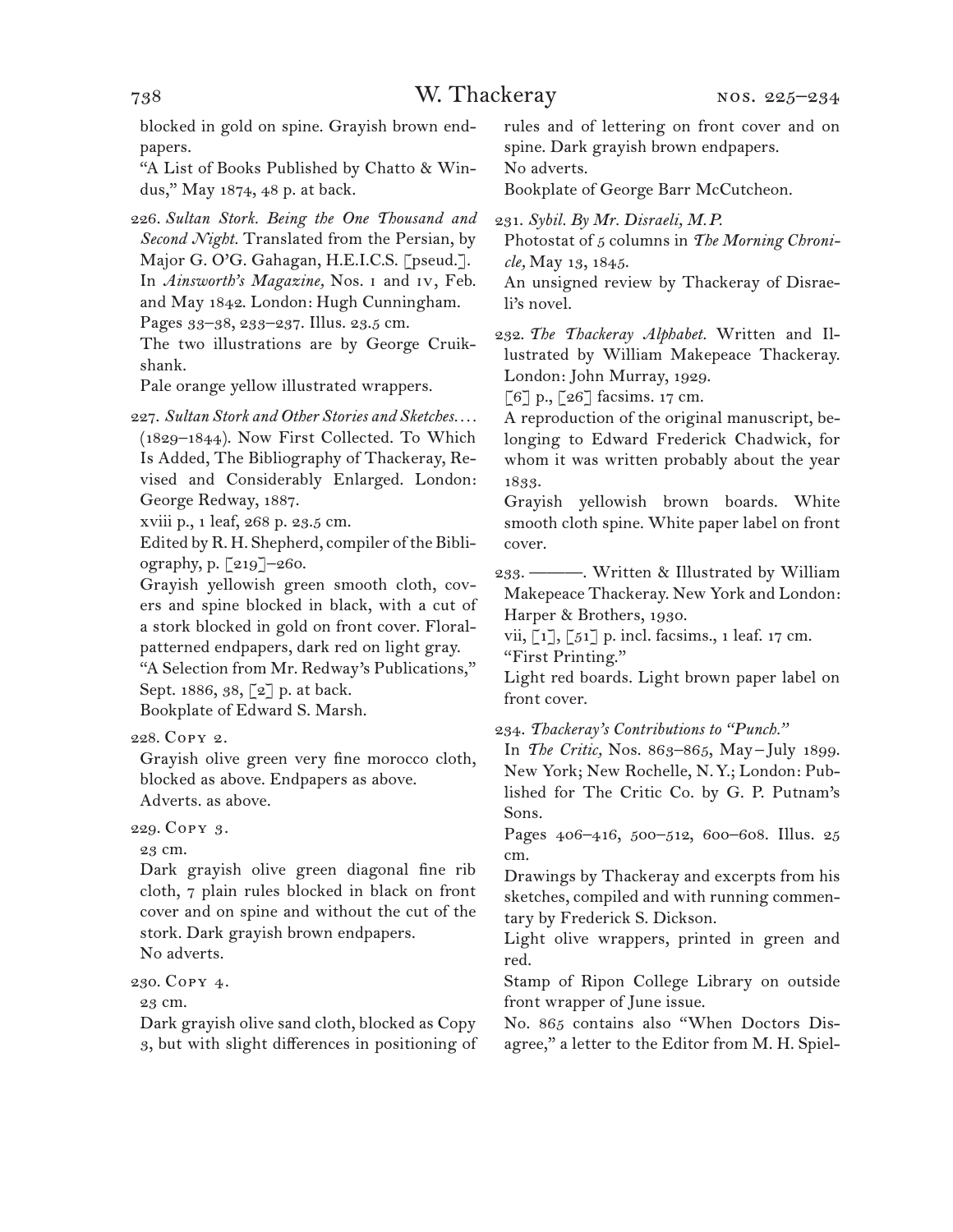mann in which he denies Thackeray's authorship of certain items attributed to him in *The Critic* and F. S. Dickson's reply, p. 597–599.

235. *Thackeray's Letters to an American Family.* With an Introduction by Lucy D. Baxter and Original Drawings by Thackeray*. . . .* New York: The Century Co., 1904.

[viii] p., 1 leaf, 193, [1] p. Plates, illus. 22 cm. T.p. printed in black and gold.

Includes reproductions of parts of the manuscript originals.

Printed by D. B. Updike, The Merrymount Press, Boston.

A variety of checkerboard cloth, blackish blue. Yellowish white smooth cloth spine. Leather label on spine. T.e.g.

236. … *To a Contributor.*

Single sheet, printed on both sides. Headed: Private. "The Cornhill Magazine," Smith, Elder & Co. 65, Cornhill, 1st November, 1859. Signed: W. M. Thackeray. 25 cm.

This circular was reprinted in the first number of *The Cornhill Magazine,* Jan. 1860, under the heading: A Letter from the Editor to a Friend and Contributor.

Bound in red morocco, by Riviere. Bookplate of John A. Spoor.

#### *To a Contributor*

237. … *A Letter from the Editor to a Friend and Contributor.* [London: Smith, Elder and Co., 1859.]

2 p. 22 cm.

Caption title.

Dated Nov. 1, 1859, and signed W. M. Thackeray.

Advert. leaf, printed on dark orange paper.

Inserted in Charles Lever, *One of Them,* London, No. i, Dec. 1859.

In LEVER collection [CL 71].

Another copy is inserted in Charles Dickens, *A Tale of Two Cities,* London, Nos. vii & viii, Dec. 1859 (in DICKENS collection: No. 487).

 $238...$ 

In *The Cornhill Magazine,* No. 1, Jan. 1860. London: Smith, Elder and Co.

 $\lceil 1 \rceil$  p., on verso of Contents leaf, facing p.  $\lceil 1 \rceil$ . 23 cm.

Dated 1st November, 1859, and signed W. M. Thackeray.

The issue contains also the first of the Roundabout Papers, "On a Lazy Idle Boy," p. [124]– 128.

Strong orange illustrated wrappers.

In a case with a copy of final issue of *The Cornhill Magazine,* No. 960, Dec. 1939.

239. *To Contributors and Correspondents.*

In *The Cornhill Magazine,* No. 28, April 1862. London: Smith, Elder and Co.

[1] p., on verso of Contents leaf. 23 cm.

Thackeray's announcement of his resignation as editor, dated March 18, 1862, and signed W.M.T.

Strong orange illustrated wrappers.

240. … *A Tragic Tale.* Words by Wm. Makepeace Thackeray. Music by J. Bertram Fox.... Boston: Oliver Ditson Company; [etc.] [c1920]. Page [1], decorated t.p., printed in blue; p. 2-7, words and music; p. [8], adverts., printed in blue. 31 cm.

Unbound; unstitched.

241. *The Tremendous Adventures of Major Ga*hagan.... London: Bradbury & Evans, 1855  $\lceil$  cover 1856].

 $[4]$ , 75,  $[1]$  p. 19 cm.

First appeared in the *New Monthly Magazine,*  1838–39, under titles, "Some Passages in the Life of Major Gahagan," "Major Gahagan's Historical Romances," and "Historical Recollections of Major Gahagan." See Van Duzer, p. 123.

Vivid yellow illustrated wrappers, self-caricature of Thackeray on front wrapper, repeated from t.p. "Mr. Thackeray's Collected Works. Miscellanies" on outside back wrapper.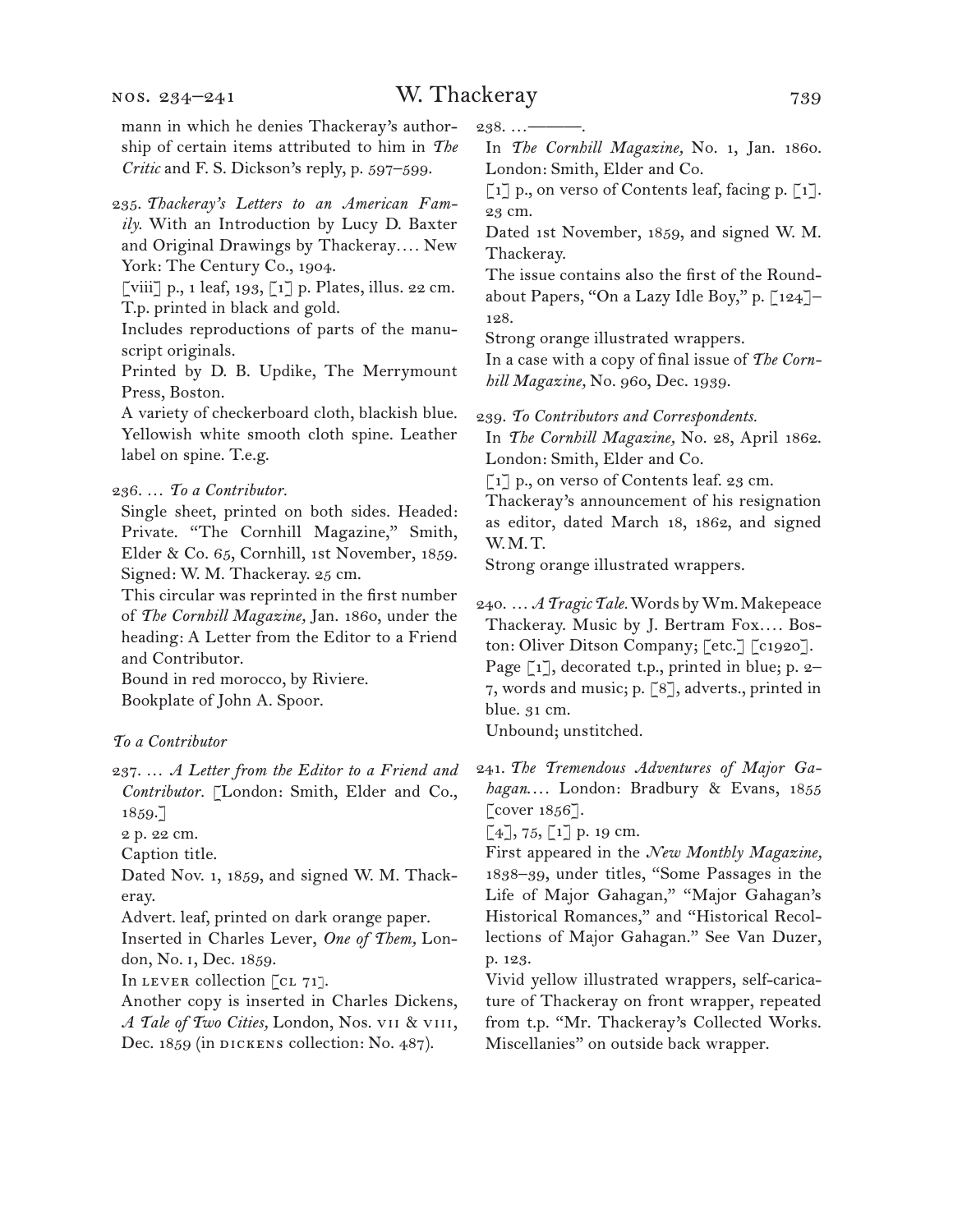242. *Unpublished Letters...*. These letters are printed here for the first time with the kind permission of Lady Ritchie. [London: Privately printed by Clement Shorter, 1916.] 19, [1] p. Illus. 23 cm.

"… twenty-five copies only have been privately printed by Clement Shorter for distribution among his friends—by permission of Lady Ritchie. London, April 29, 1916. [in manuscript:] No 10 Clement Shorter."

Includes reproductions of the manuscript originals embellished with Thackeray's drawings. Grayish olive stiff wrappers.

243. *Unpublished Verses. . . .* With Two Original Drawings, and Facsimiles of the Original Manuscripts, now printed for the First Time. Twenty-five Numbered Copies Only. Not For Sale. London: Printed for W. T. Spencer, June, 1899.

25 p. Illus., facsims. 19 cm.

"Number 2."

Moderate yellow wrappers, with the familiar self-caricature of Thackeray as a jester on outside back wrapper.

244. *Vanity Fair. A Novel without a Hero....* With Illustrations on Steel and Wood by the Author. London: Bradbury and Evans [1847]– 48.

20 parts in 19 (xvi, 624 p.). Front., plates, illus. 22.5 cm.

Added t.p., engraved.

Monthly numbers, Jan. 1847 – July 1848.

Heading on p.  $\lceil 1 \rceil$ , in rustic; with the woodcut of the Marquis of Steyne on p. 336; "Mr. Pitt" rather than "Sir Pitt" on p. 453. See Van Duzer, p. 133.

Vivid yellow illustrated wrappers. Title on outside front wrapper: Vanity Fair: Pen and Pencil Sketches of English Society. Adverts. on inside front and inside and outside back wrappers.

For a description of the adverts. on the wrappers and sewn in, see Van Duzer, p. 123–132, with this copy having only the two following differences: in No. i the 8 unnumbered pages of adverts. at the back are on pale yellow paper (Van Duzer, light green); in No. xvi the 8 unnumbered pages of adverts. at the back are on light yellowish green paper (Van Duzer, white). No. VIII contains at the front the 4-page advertisement mentioned by Van Duzer (p. 132) as being found in one copy and "in no other." In a case with bookplate of Herschel V. Jones.

245. Copy 2.

This copy differs from Van Duzer only as follows: in No. i the 8 unnumbered pages of adverts. at the back are on pale yellow paper (Van Duzer, light green); inserted in the front of No. iv is a prospectus for "Cheap Edition of the Works of Mr. Charles Dickens" (Van Duzer, not present); No. xv lacks Dr. Radcliffe's advert. at the back; Nos. xix and xx lacks the advertisement slip after the plates. The advertisement is not present in No. VIII.

246. ———. . . . With Illustrations on Steel and Wood by the Author. London: Bradbury and Evans, 1848.

xvi, 624 p. Front., plates, illus. 23 cm.

Added t.p., engraved.

Heading on p.  $\lceil 1 \rceil$ , in rustic; with the woodcut of the Marquis of Steyne on p. 336; "Mr. Pitt" rather than "Sir Pitt" on p. 453. See Van Duzer, p. 133.

Dark grayish blue diaper cloth, covers and spine blocked in blind.

#### 247. Copy 2.

Heading on p. [1], in regular typeface; without the woodcut of the Marquis of Steyne on p. 336; but "Mr. Pitt" not changed on p. 453.

"Virtue rewarded," which should face p. 624, serves as frontispiece, while "The letter before Waterloo," which should be the frontispiece, faces p. 619.

Advertisement slip for *Pendennis* on green paper, dated June 30, 1848, tipped onto free front endpaper.

Book label of Frederick Spiegelberg.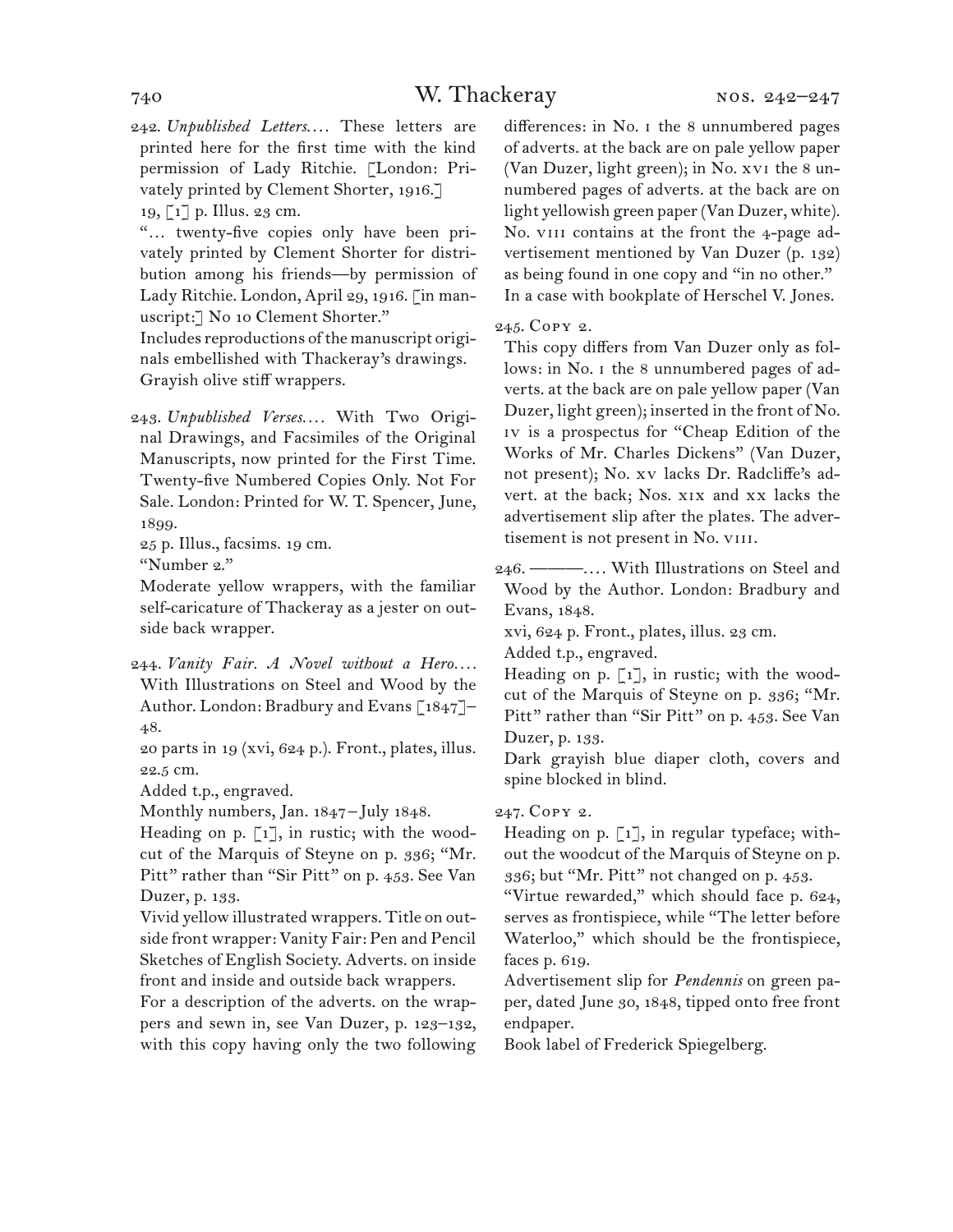### W. Thackeray 741

Added t.p., engraved.

Dark grayish purple horizontal ripple cloth, blocked in blind and with a "fair" scene blocked in gold on front cover, in blind on back cover. Adverts., [4] p. at back.

249. ———.... Copyright Edition.... Leipzig: Bernhard Tauchnitz, 1848.

3 vols. 16.5 cm.

On halftitles: Collection of British Authors. Vol. 157  $\lceil 158 \rceil$   $\lceil 159 \rceil$  (halftitle lacking in Vol. i).

Light brown wrappers. Adverts. on outside back wrapper.

A shabby copy.

- 250. ———. . . . With Illustrations on Steel and Wood by the Author. London: Bradbury and Evans, 1849.
- 20 parts in 19 (xvi, 624 p.). Front., plates, illus. 22.5 cm.

Added t.p., engraved.

No monthly designations on outside front wrapper.

The text is printed from stereotyped plates. Page [ii] is headed "Works by Mr. Thackeray" and is an advert. for *Pendennis* in parts and *The History of Samuel Titmarsh and The Great Hoggarty Diamond.* Heading on p. [1] in regular typeface; without the woodcut of the Marquis of Steyne on p. 336; but "Mr. Pitt" not changed on p. 453.

Vivid yellow illustrated wrappers, as first issue in parts, with these exceptions: the imprint at foot of outside front wrapper is undated; in the imprint on Nos. 13 and 18 "Thos. Murray, Glasgow" appears in place of "J. M'Leod, Glasgow," while in the imprint on Nos. 19/20 "J. M'Leod, Glasgow" appears in place of "Thos. Murray, Glasgow"; the parts are numbered in ink in arabic numerals, with the price of the final double part changed in ink from 1*s.* 

to 2*s.* The inside front and inside and outside back wrappers are blank.

There are no inserted adverts.

251. Vanity Fair: A Novel Without a Hero.... Edited with an Introduction and Notes by Geoffrey and Kathleen Tillotson.... London: Methuen & Co Limited [c1963]. xli, [1] p., 1 leaf, 680 p. Illus. 21.5 cm. The illustrations are those by the author. Moderate blue boards embossed to simulate buckram. Top edges stained red.

#### *Vanity Fair. French*

252. *La Foire aux Vanités. . . .* Roman Anglais Traduit avec l'Autorisation de l'Auteur par Georges Guiffrey.... Publication de Ch. Lahure et Cie, Imprimeurs à Paris. Paris: Librairie de L. Hachette et Cie, 1859.

2 vols. 17.5 cm.

Dark red German marbled boards. Dark red leather spine. Sprinkled edges. Moderate brown shell marbled endpapers.

#### *Vanity Fair. German*

253. … *Eitelkeitsmarkt: Ein Roman ohne einen Helden.* Uebersetzt von H. Lobedan. Mit einer Einleitung von Johannes Proelk.... Stuttgart: W. Spemann [n.d.].

3 vols. 18 cm.

At head of title: Collection Spemann. William M. Thackerays Werke.

T.p. printed in black and red.

Series halftitle: Deutsche Hand- und Hausbibliothek. [160-162.]

Dark blue diagonal rib cloth, covers and spine blocked in blind. Blue hair-vein marbled edges. Pastedown front endpaper illustrated as a fullpage bookplate. Adverts. on pastedown back endpaper and both sides of free endpapers.

254. *The Virginians. A Tale of the Last Century. . . .* With Illustrations on Steel and Wood by the Author.... London: Bradbury & Evans [1857]-59.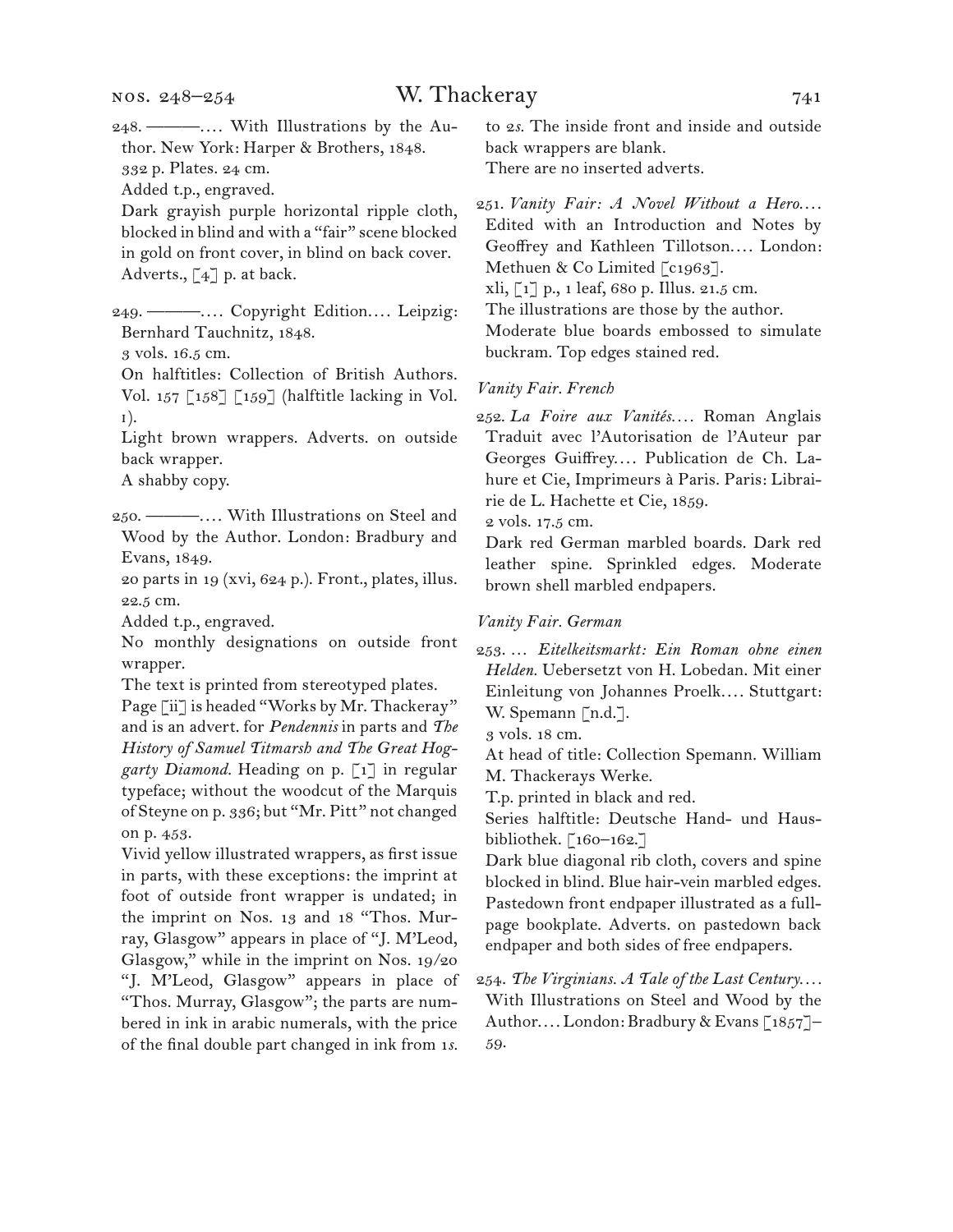24 parts (2 vols.). Fronts., plates, illus. 22.5 cm. Added t.p., engraved, for each vol.

Monthly numbers, Nov. 1857-Oct. 1859.

Vivid yellow illustrated wrappers.

For a description of the adverts. on the wrappers and sewn in, see Van Duzer, p. 133–141, with this copy having the following differences: in No. 1 there are 8 pages of book advertisements in the back (Van Duzer, 6 pages); in No. 2 "A Swift, Pleasant Pen" is on pink paper (Van Duzer, yellow); in No. 15 the De Jongh advertisement is on yellow paper (Van Duzer, tinted), the De La Rue advertisement is on tinted paper (Van Duzer, white), and the advertisement before text is for "The English Cyclopaedia" (rather than "The English Encyclopaedia"); in No. 16 only p. 11 of "John Cassell's Publications" is unnumbered (Van Duzer, p. 1 and  $2$  unnumbered, others numbered  $3-16$ ; in No. 18 the "Perfumery Factors" slip and the Bradbury & Evans advertisement are lacking, the De Jongh advertisement is on blue paper (Van Duzer, yellow), and in the back are "Catalogue of Atlases and Maps," 16 p., on pink paper, slip "On the 7th of December," and "A Swift, Pleasant Pen," 2 p., on blue paper (all 3 absent in Van Duzer); in No. 20 the De Jongh advertisement is on pink paper (Van Duzer, yellow), while the slip concerning the plates precedes the text (rather than being in the back); in No. 24 the De Jongh advertisement is on violet paper (Van Duzer, yellow), while the 20 pages of advertisements are lacking.

255. ———. . . . With Illustrations on Steel and Wood by the Author*. . . .* London: Bradbury & Evans, 1858–59.

2 vols. Fronts., plates, illus. 23 cm.

Added t.p., engraved, for each vol.

Dark grayish blue diaper cloth, covers and spine blocked in blind.

Adverts., [1] p. at back of Vol. I.

256. ———. . . . New York: Harper & Brothers, 1859.

411 p. Illus. 24 cm.

Engraved t.p. closely resembles outside front wrapper of the original English issue in parts. The illustrations are those by the author.

Black vertical rib cloth.

Adverts.,  $\lceil 4 \rceil$  p. at back.

Inscribed on t.p.: John H King and Emma Louise King.

Bookplate of John H. King.

257. *Voltigeur*. . . .

In *The Keepsake 1851.* Edited by Miss [Marguerite] Power. London: David Bogue; New York: Appleton and Co.; Paris: H. Mandeville.

Pages [238]-250. 24.5 cm.

Deep red diagonal straight-grain morocco cloth, front cover and spine elaborately blocked in gold, back cover in blind (design by John Leighton). A.e.g.

258. *W. M. Thackeray and Edward FitzGerald: A Literary Friendship. Unpublished Letters and Verses by W. M. Thackeray.* With an Introduction by Lady Ritchie. [London: Printed by Clement Shorter, 1916.]

22 p., 1 leaf. Illus. 23 cm.

"… twenty-five copies only have been printed by Clement Shorter for distribution among his friends. London, April 9th, 1916."

Includes reproductions of the manuscript originals embellished with Thackeray's drawings. Grayish olive stiff wrappers.

259. *William Makepeace Thackeray at Clevedon*  Court. [Bristol: Lavars Lith.], [n.d.].

 $\lceil 2 \rceil$  p., blank leaf,  $\lceil 15 \rceil$  plates. 29.5 cm.

15 lithographic facsimiles of Thackeray's drawings made at Clevedon Court. Only a few copies were made for members of the Elton family, the owners of Clevedon Court, and for presentation to certain guests. Several sketches have descriptive captions in Thackeray's facsimile autograph. This piece is traditionally dated "ca. 1860," but it is likely that it was not produced until 15 or 20 years after Thackeray's death.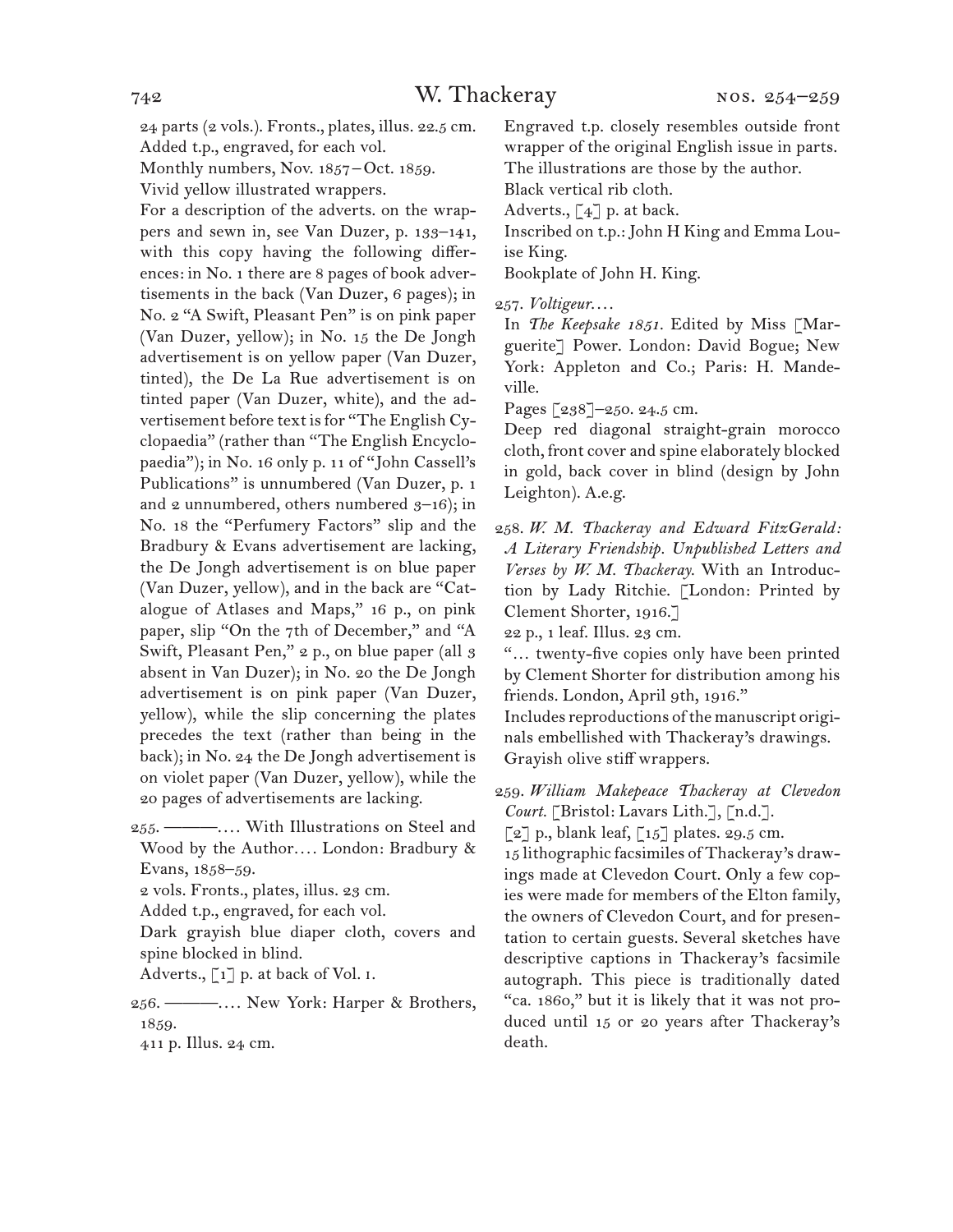Very pale blue wrappers. Moderate reddish brown pebble cloth spine.

Bookplate of John A. Spoor.

Laid in case is a letter from B. F. Stevens & Brown, American Library & Literary Agents, London, to J. A. Spoor, dated 17 March 1909, vouching for the pedigree of this copy as it was obtained directly from a member of the family for whom it was done.

260. *The Works of William Makepeace Thackeray.* In Twenty-two Volumes.... London: Smith, Elder & Co., 1869.

22 vols. Fronts., plates, illus. 22 cm.

Each volume in this edition has its own t.p., with no indication that it forms part of a set; the halftitles and t.ps for the set are bound together at the back of Vol. xxii. Vols. i–ii are dated 1867; Vols. III-XIII and XVII are dated 1868; Vols. xiv–xvi, xviii–xxii are dated 1869. Vols. i–vi and viii–ix have frontispieces and added t.ps, engraved; Vols. vii, x–xii, xiv, xvii, xix–xxii have frontispieces; Vols. xiii, xv, xvi, xviii have no frontispieces.

The illustrations are mostly those of the original editions of the individual works.

Deep yellowish green sand cloth, covers blocked in blind and gold, spine blocked in gold, with no indication that the volumes form part of a set. Bevelled boards.

Vol. XIII has a full-page annotation in ink by Anthony Trollope on *Barry Lyndon*, dated June 1868, p. [292]; a full-page annotation in ink by Trollope on the *Hoggarty Diamond,* dated December 1868, free back endpaper; and marginal markings in pencil, p. 109, 111, 118–121, 128, 132, 135, 136, 168. Vol. xiv has an annotation in pencil, presumably by Trollope, p. 20. Vol. xvi has an annotation in pencil by Trollope, p. 186, and a marginal marking in pencil, p. 173. Vol. xviii has annotations in pencil, presumably all by Trollope, p. 18, 20, 29, 34, 40, 45, 48, 56, 57, 61, 63, 68, 69, 76, 142, 146, 156, 159, 161, 164, 167, 173, 174, 176, 179, 183– 186, 195, 199, 207, 210, 215, 227, 229, 232, and marginal markings in pencil, p. 64, 134, 140, 152, 170, 171, 175, 205. Vol. xix has annotations in pencil by Trollope, p. 164, 183, 243, 252, and marginal markings in pencil, p.  $47,$  [135], 136, 139–142, 145, 150, 151, 153, 154, 156, 157, 162, 163, 172, 178, 179, 181, 189, 190, 196, 202–205, 209, 218, 222–227, 229, 237, 242, 244, 246, 249–251. There are marginal markings in pencil in Vol i, p. 115; Vol. ii, p. 214, 215, 226; Vol. iii, p. [vii], viii; Vol. vii, p. 351, 353, 355, 356, 448; Vol. xv, p. 16, 17, 49. There are no annotations or markings in Vols. IV-VI, VIII-XII, xvii, xx–xxii.

Bookplate of Anthony Trollope.

In ANTHONY TROLLOPE collection  $[AT 499]$ .

#### *The Yellowplush Correspondence*

261. *Orthography.—The 'Yellowplush Correspondence.'*

In *The Knickerbocker, or New-York Monthly Magazine,* Vol. 12, No. 2, Aug. 1838. New-York: Clark and Edson; Boston: Otis, Broaders and Co., and Weeks, Jordan, and Co.; Philadelphia: J. R. Pollock.

Pages 176–177. 23 cm.

Excerpts from *The Yellowplush Correspondence,*  as examples of spelling words as they are pronounced: "Sea-Sickness"; Salt-Watering Places"; "A Female 'Toady.'"

Light greenish blue illustrated wrappers.

262. *The Yellowplush Correspondence.* Philadelphia: E. L. Carey & A. Hart, 1838.

 $[2]$ ,  $[13]$ –238 p. 19.5 cm.

Page 26 not numbered. Page 235 misnumbered 335.

Published anonymously.

Light grayish yellowish brown boards. Very dark red smooth cloth spine. Paper label on spine.

Bookplate of Henry S. Van Duzer.

263. *The Yellowplush Papers. . . .* New-York: D. Appleton & Company, 1852. 219 p. 17.5 cm.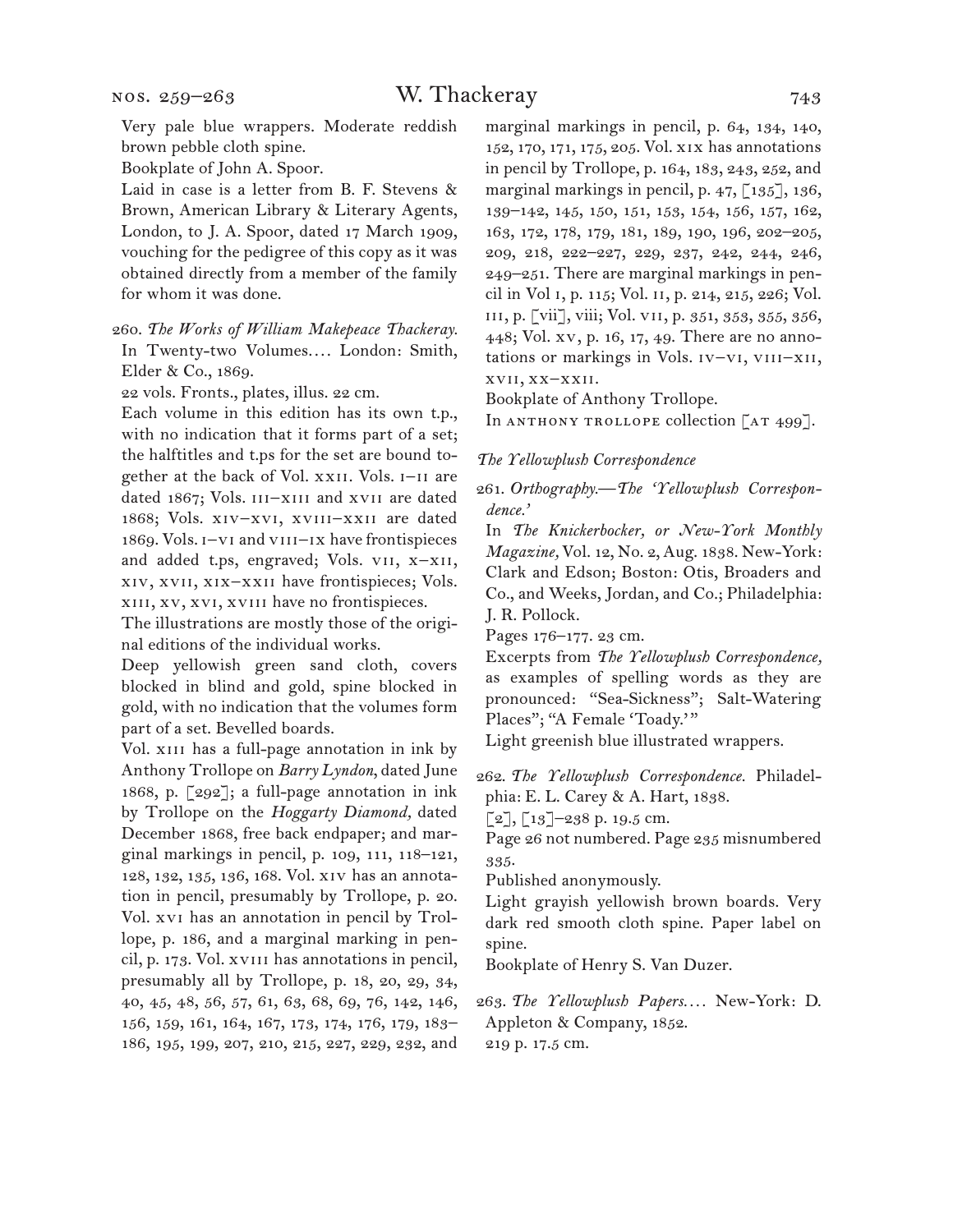On halftitle: Appletons' Popular Library of the Best Authors.

Contents vary slightly from the Philadelphia 1838 edition entitled *The Yellowplush Correspondence.* 

Dark red smooth cloth, printed in black. Adverts. on back cover.

"Appletons' Popular Library," ii, [6] p. at back.

264. ———. . . . New-York: D. Appleton & Company, 1853.

219 p. 18.5 cm.

On halftitle: Appletons' Popular Library of the Best Authors.

Dark yellowish brown vertical cord cloth, covers blocked in blind, spine blocked in blind and gold.

#### contributions

265. Addison, Charles Greenstreet.

*Damascus and Palmyra: A Journey to the East. With a Sketch of the State and Prospects of Syria, under Ibrahim Pasha. . . .* London: Richard Bentley, Publisher in Ordinary to Her Majesty, 1838.

2 vols. Colored fronts., colored plates. 23.5 cm.

With 18 plates, 9 in each vol., by Thackeray. Most copies have only 10 plates.

Dark grayish olive green diagonal wave cloth, with a cut of an Eastern horseman blocked in gold on front cover, spine blocked in gold.

266. *The Anti-Corn Law Circular.* Manchester: John Gadsby, 1839–41.

57 numbers in 1 vol. 4 illus. 38 cm.

Nos. 1–57, April 16, 1839–April 8, 1841, with Nos. 52-57 as Vol. II. Biweekly, April 16-Dec. 24, 1839, Jan. 23–March 5, 1840, and April 23, 1840 –April 8, 1841; otherwise weekly.

For contributions by or attributed to Thackeray, see Van Duzer, p. 22, reading No. 39 for No. 9.

Deep red morocco, by Riviere & Son. T.e.g.

267. *The Autographic Mirror: Autographic Letters and Sketches of Illustrious and Distinguished Men of Past and Present Times; Sovereigns, Statesmen, Warriors, Divines; Historians, Lawyers; Literary, Scientific, Artistic, and Theatrical Celebrities.* London and New York: Cassell, Petter, and Galpin [1864–66].

4 vols. Illus. Vols. i–ii, 41.5 cm.; Vols. iii–iv, 32 cm.

Feb. 20, 1864– June 1866.

Vols. I and II in English and French.

The periodical consists of two sections: autographs (and some drawings) in facsimile and brief biographical or anecdotal sketches about the contributors.

For description of Thackeray's contributions in each of the four volumes, see Van Duzer, p. 23–24.

"Biographical Notices" concerning Thackeray: Vol. i, 1st section, p. 6, 15, 27, 28, 39, 40; 2nd section, p. [4], 8, 14; Vol. ii, 2nd section, p. [51], 64; Vol. III, 2nd section, p. 86; Vol. IV, 2nd section, p. 38.

Dark green sand cloth, blocked in blind.

Bookplate of Alfred Charles Twentyman in Vols. iii and iv.

#### 268. Copy 2.

Vol. i only, with a different title page: *The Autographic Mirror. L'Autographe Cosmopolite. Inedited Autographs of Illustrious and Distinguished Men of Past and Present Times: Sovereigns, Statesmen, Warriors, Divines, Historians, Lawyers, Literary, Scientific, Artistic, and Theatrical Celebri*ties. [subtitle also in French].... Lithographed by Vincent Brooks, Chandos St Charing Cross. Office: 13, Burleigh St. Strand, London.

Dark red sand cloth, same blocking in blind as Copy 1.

#### 269. [BARROW, JOHN.]

*The Exquisites: A Farce in Two Acts. . . .* (For private circulation only.) London: 1839.

1 prel. leaf, [1], 37 p. Front., [3] plates. 17.5 cm.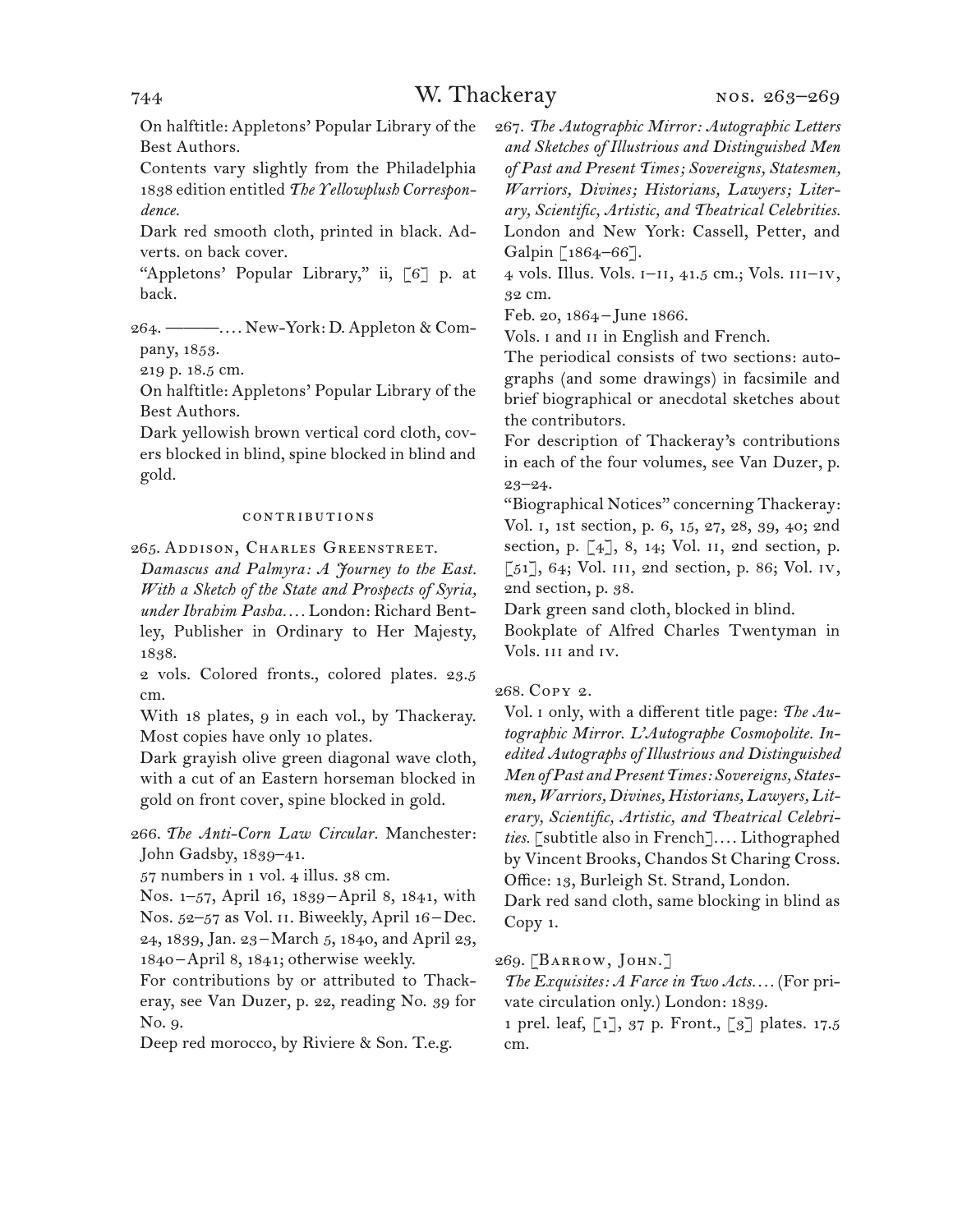nos. 269–276

Printed on bluish paper.

Illustrated by Thackeray.

A comparison of the title pages of *King Glumpus* and of *The Exquisites* suggests that they were issued from the same press.

Light yellowish brown plain wrappers (not original).

270. [BARROW, JOHN.]

*King Glumpus: An Interlude in One Act.* (For private circulation only.) London: 1837. 16 p. Front., [2] plates. 18 cm. Illustrated by Thackeray. Light yellowish brown plain wrappers.

271. ———. By [i.e., illustrated by] W. M. Thackeray. With Three Illustrations. A Facsimile reprint of the Original Edition, printed in 1837. London: W. T. Spencer, 1898.

[4] prel. leaves and the facsimile. 20 cm.

The facsimile: 20 p. Front., [2] plates. 18 cm. Brilliant orange yellow plain wrappers.

"One Hundred Copies only have been printed. This is No. [in manuscript:] 3 Extra. 'The Sketch.'

Very dark red smooth cloth. Bevelled boards. Bookplate of Clement K. Shorter.

272. [Benjamin, Lewis Saul.]

*The Life of William Makepeace Thackeray.* By Lewis Melville [pseud.]. With Portraits and Illustrations.... Chicago and New York: Herbert S. Stone and Company, 1899.

2 vols. Fronts., plates, facsims. 23 cm.

T.p. printed in black and orange.

Includes the texts of speeches, letters, and other writings by Thackeray, as well as reproductions of drawings by him.

Red smooth cloth, blocked in gold. Brown leather label on spine. T.e.g.

273. [Benjamin, Lewis Saul.]

*William Makepeace Thackeray. A Biography including Hitherto Uncollected Letters & Speeches & a Bibliography of 1300 Items.* By Lewis Melville [pseud.]. With 2 Photogravure Portraits

& Numerous Other Illustrations.... London: John Lane, The Bodley Head, 1910.

2 vols. Fronts., plates, illus. 23 cm.

T.p. printed in black and green.

"Ten years have passed since I published a biography of Thackeray.... The present Life, however, is not a reprint, nor a revised edition of the previous one, but an entirely new work...."-p. ix.

Moderate olive smooth cloth.

274. Bevan, Samuel.

*Sand and Canvas; A Narrative of Adventures in Egypt, with a Sojourn Among the Artists in Rome. . . .* London: Charles Gilpin, 1849.

xii, 370 p. Front., plates, illus. 23 cm.

Page 185 wrongly numbered 186.

The illustrations are by the author, Herbert White, and others unidentified.

Six plates are colored, the frontispiece and one plate (facing p. 120) are not.

No border around the plate, "The Author's Entry into Alexandria," facing p. 26.

"The Three Sailors," by M. A. Titmarsh, p. 340–342. The ballad is better known under the title "Little Billee."

Moderate olive green horizontal ripple cloth, front cover blocked in blind and gold, back cover in blind, spine blocked in gold.

Adverts., [2] p., and advertisement slip, [2] p., 20.5 cm., also bound in, at back.

Bookplate of George Barr McCutcheon.

275. Copy 2.

Page 185 wrongly numbered 186.

Plates not colored.

The plate "The Author's entry into Alexandria" has a single rule border but no title.

Moderate reddish brown horizontal ripple cloth, same blocking in blind and gold.

Adverts., [2] p. as above, but no advertisement slip.

276. Birrell, Augustine.

Frederick Locker-Lampson: A Character Sketch with a Small Selection from Letters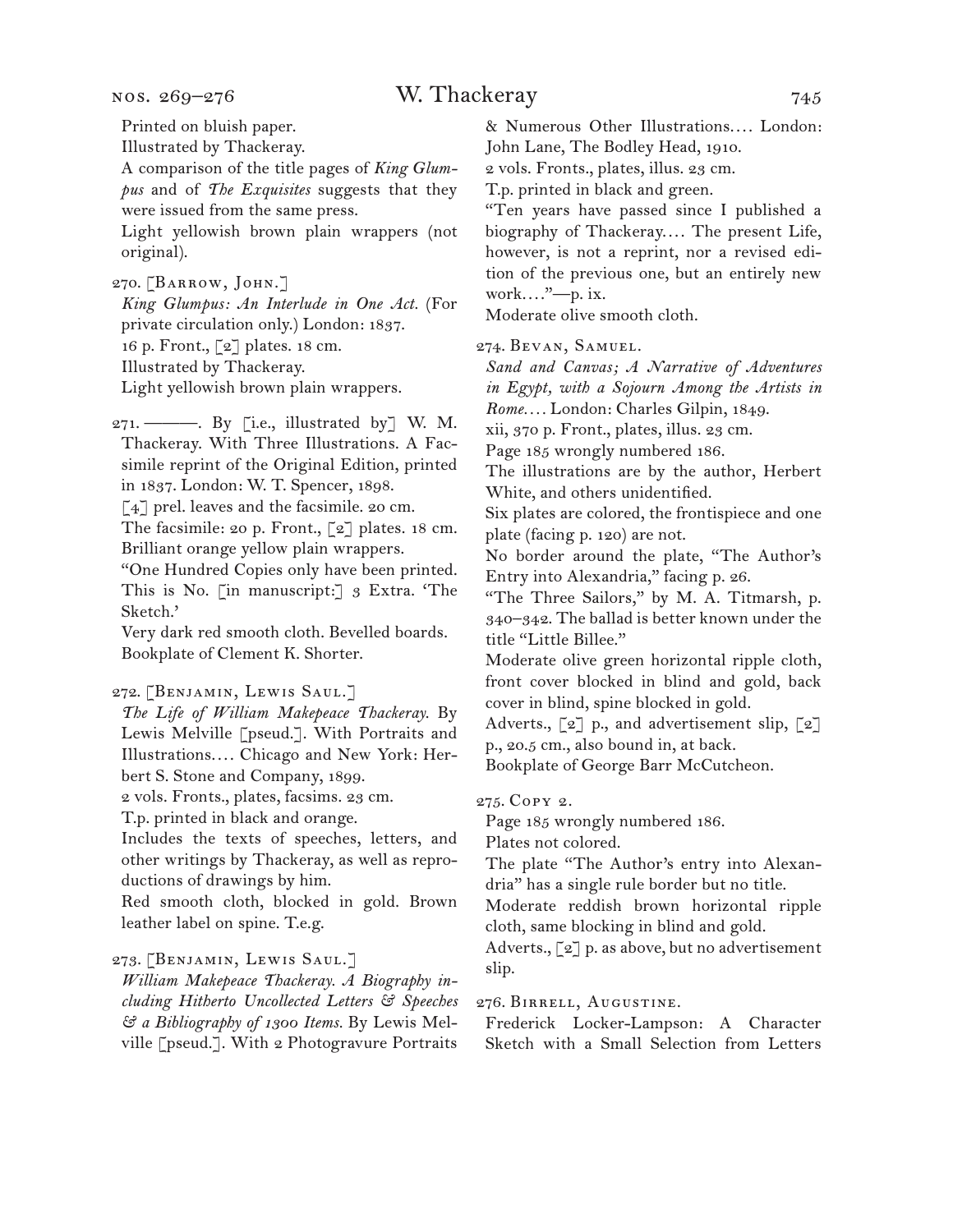Addressed to Him and Bibliographical Notes on a Few of the Books formerly in the Rowfant Library. Composed and Edited by His Sonin-Law, The Right Hon. Augustine Birrell.... New York: Charles Scribner's Sons, 1920. ix, 206 p., 1 leaf. Front., plates. 23 cm. Two letters, W.M.T. to Locker, [January 1861]; to L, Febr. 11, 1861, p. 106–107. Brownish gray boards. Light brown linen spine. Paper label on spine. In ELIOT collection [GE  $148$ ].

277. [BOYLE, GEORGE DAVID.]

*William Makepeace Thackeray. A Sketch.* Birmingham: Henry Wright, 1864.

8 p. 22 cm.

Cover title.

"This sketch was written to introduce some readings from Thackeray's writings at one of our 'Winter Evenings.' I have printed it here, with all its imperfections, at the wish of some who heard it.  $-G.D.B.''—p.[1].$ 

Includes the text of a letter from Thackeray to the Rev. Joseph Sortain, undated, p. 7. Light brown wrappers.

278. Brookfield, Charles Hallam Elton. *Mrs. Brookfield and Her Circle.* By Charles and Frances Brookfield.... London: Sir Isaac Pitman and Sons, Ltd., 1905.

2 vols. (viii, [7], 261; [6], 263–554 p.). Fronts., plates. 24.5 cm.

T.p. printed in black and red.

Includes the texts, in whole or in part, of 12 letters written by Thackeray to Mr. and Mrs. William Henry Brookfield, as well as the texts of several letters addressed to him, and reproductions of two drawings by Thackeray, opp. p. 256 and 306.

Deep red buckram. Bevelled boards. T.e.g. Bookplate of Ludford Charles Docker.

279. … *Burlesque.* Boston: William F. Gill and Company, 1875.

224 p. 16.5 cm.

At head of title: The Treasure-Trove Series.

Edited by R. H. Stoddard. Compiled by W. S. Walsh. [Vol. 1.]

"The Painter's Bargain," by William Makepeace Thackeray, p. 185–209.

Dark yellowish green diagonal fine rib cloth, with a cut of two imps and other decoration blocked in black and gold on front cover, back cover blocked in blind, spine blocked in black and gold. Glazed edges, reddish orange.

280. … *Comedy. . . .* Boston: James R. Osgood and Company, Late Ticknor & Fields, and Fields, Osgood, & Co., 1875.

227 p. 15 cm.

At head of title: Ninth Volume. Little Classics. Edited by Rossiter Johnson.

T.p. printed in black and red.

"Bluebeard's Ghost," by William Makepeace Thackeray, p. [67]–101.

Moderate reddish brown diagonal fine rib cloth, with a cut of a bust on a pedestal and other decoration blocked in black on front cover, back cover blocked in blind, spine blocked in black. Glazed edges, reddish orange.

A copy of the  $1876$  issue is in READE collection  $[CR 183].$ 

281. *The Cornhill Gallery, Containing One Hundred Engravings from Drawings on Wood,* (*Being Designs for the Illustration of "The Cornhill Magazine."*) By Frederick Leighton.... John Everett Millais*. . . .* George Du Maurier. J. Noel Paton*. . . .* Frederick Sandys. George A. Sala. W. M. Thackeray. Frederick Walker. Engraved by The Brothers Dalziel, W. J. Linton, and Joseph Swain. London: Smith, Elder & Co., 1864.

[4] p., 100 plates. 33 cm.

T.p. printed in red and black.

Plates by W. M. Thackeray for *Lovel the Widower,* Nos. 9–14, for *The Adventures of Philip,*  Nos. 15–17, for *The Four Georges,* Nos. 34 and 35, and for "A Roundabout Journey," No. 36. Plates by Frederick Walker for *The Adventures of Philip,* Nos. 18–33, and for *Denis Duval,* Nos. 90–93.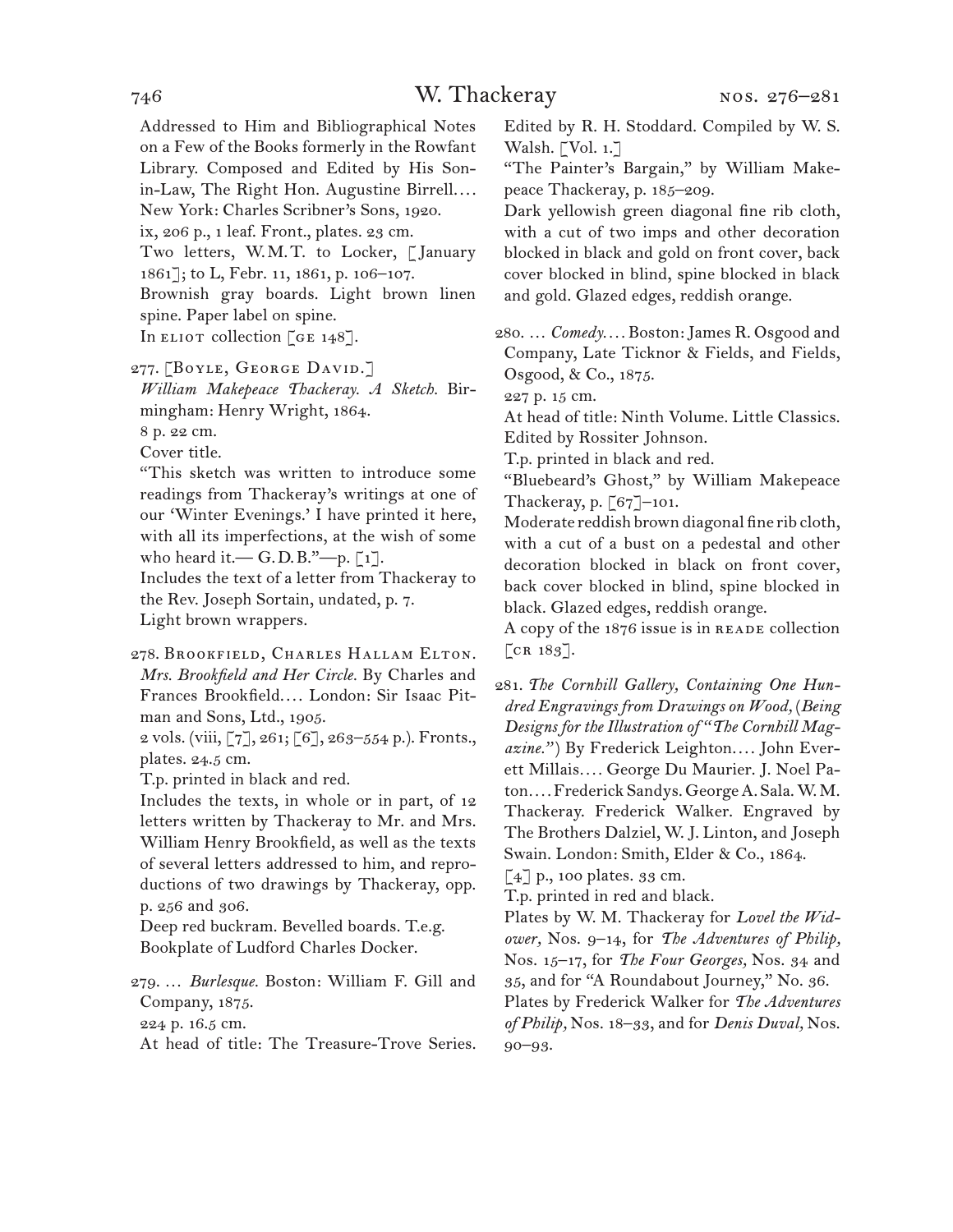These 32 plates were published separately by Smith, Elder & Co. in 1864 as *Illustrations from the Cornhill Magazine to Thackeray's Lovel the Widower, Adventures of Philip, The Four Georges, Roundabout Journey, Denis Duval* (q.v.).

Vivid red morocco cloth. Red morocco spine and corners. Red, blue, and yellow bouquet marbled endpapers. A.e.g.

Bookplate with a capital H superimposed on a heart and with the text: Bound to be Read.

#### 282. *The Corsair. A Gazette of Literature, Art, Dramatic Criticism, Fashion and Novelty.* New-York, 1839–40.

831, [1] p. Illus. 31 cm.

Volume i, comprising 52 weekly numbers, March 16, 1839–March 7, 1840.

Edited by N. P. Willis and T. O. Porter.

The two rather crude illustrations, p. 75 and 171, are not signed by the artists, but the latter was probably drawn by Elisha Forbes, who drew the cut of the corsair.

For Thackeray's contributions, see Van Duzer, p. 37–38.

Olive gray Spanish marbled boards. Deep yellowish brown leather spine and corners. Bookplate of William Mitchell Van Winkle.

#### 283. Crowe, Eyre.

*Thackeray's Haunts and Homes. . . .* With Illustrations from Sketches by the Author. New York: Charles Scribner's Sons, 1897.

ix, [1], 82 p., 1 leaf. Front., illus. 19.5 cm.

T.p. printed in red and black.

Edition limited to 1280 copies.

Includes the text of a letter from Thackeray to Crowe, November 7, 1849, p. 58, and a reproduction in facsimile of the letter, p. [59].

Light gray boards, front cover blocked in gold. White vellum spine and corners.

Bookplate of Philip Greely Brown.

284. [Davies, Gerald S.]

*Thackeray as Carthusian.* Illustrations by W. M. Thackeray (O.C.), H. H. Cameron (O.C.), Leonard Marshall (Ch.M.), G. S. Davies (O.C.).

In *The Greyfriar, A Chronicle in Black and White by Carthusians,* Vol. 2, No. 7, April 1892. Godalming: Printed for the Proprietors by R. B. Stedman.

Pages [61]–67. Front., plates, illus. 32.5 cm. Signed: G.S.D.

Includes reproductions of manuscripts and drawings by Thackeray.

Dark brown morocco, by Riviere & Son. T.e.g. Original illustrated wrappers, gray on white, bound in.

Bound in before front wrapper is an etched portrait of Thackeray by G. Barnett Smith, with inscription in pencil: Andrew Chatto, Esq. With G Barnett Smith's kind regards.

285. Fields, Annie Adams.

*A Shelf of Old Books.* By Mrs. James T. Fields. New York: Charles Scribner's Sons, 1894.

xiii, 215 p. Front., illus., facsims. 23.5 cm.

Contains a reproduction of a pen-and-ink sketch by Thackeray dated June 5, 1852, p. 209; a reproduction of a letter from Thackeray to James T. Fields, 30 September [actually October, 1855], p. [214]; and a portrait of Thackeray when about thirty years old, p. [207]. Light brown linen. T.e.g.

286. Fitzball, Edward.

*Harlequin and Humpty Dumpty: or, Robbin de Bobbin, and the First Lord Mayor of Lun'on, a Grand Historical Pantomime. . . .* First Performed at the Theatre Royal, Drury Lane, December 26th, 1850*. . . .* [London: S. G. Fairbrother, Printer.], [n.d.]

23 p. Front., plates. 17 cm.

The illustrations are attributed to Thackeray. See Van Duzer, p. 55.

Yellowish white glazed wrappers, with an overall star pattern in gold. A.e.g.

Bookplate of John A. Spoor.

287. *George Cruikshank's Omnibus.* Illustrated with One Hundred Engravings on Steel and Wood.... Edited by Laman Blanchard, Esq. London: Tilt and Bogue, 1842 [i.e. 1841–42].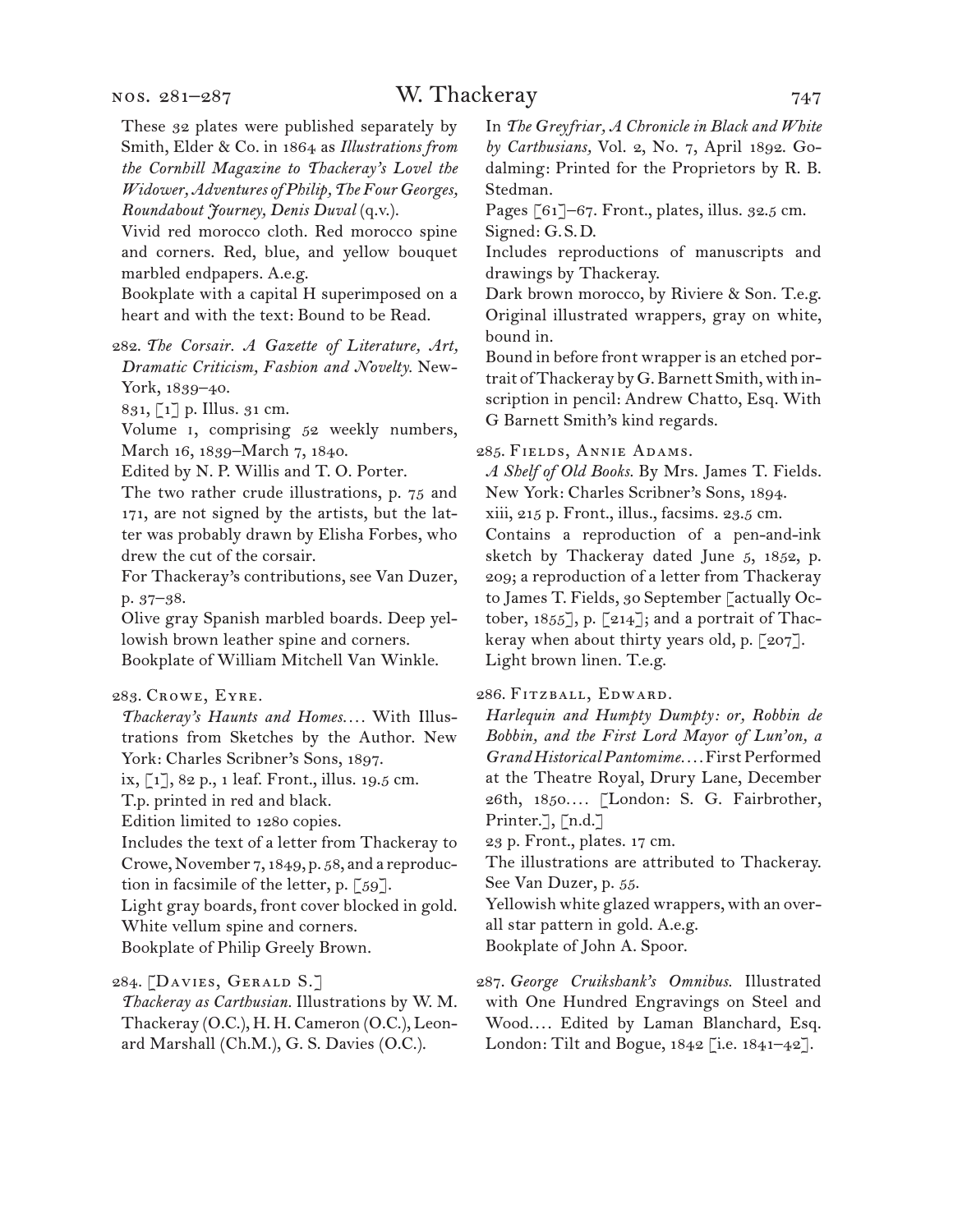9 parts (vi, [2], ii, 300 p.). Front., plates, illus. 24 cm.

Monthly parts, May 1841–Jan. 1842.

With the leaf "A Few Words to the Public, from an Old Acquaintance," ii p. in No. i; and "Our Preface," [2] p. in No. ii.

"Little Spitz. A Lenten Anecdote, from the German of Professor Spass," No.vi, p. [167]– 172, and "The King of Brentford's Testament," No. VIII, p. 244-246, by Michael Angelo Titmarsh.

Yellowish white illustrated wrappers.

Various adverts., on wrappers and inserted.

288. ———. Illustrated with One Hundred Engravings on Steel and Wood*. . . .* Edited by Laman Blanchard, Esq. London: Tilt and Bogue, 1842.

vi, [4], 300 p. Front., plates, illus. 24.5 cm.

Without the leaf "A Few Words to the Public." For contributions by "Michael Angelo Titmarsh," see preceding entry.

Dark grayish olive green vertical rib cloth, covers blocked in blind and with a cut of a coach and crowd blocked in gold on front cover, spine blocked in gold.

"New and Popular Works," 16 p., 16.5 cm., at back.

Inscribed by Cruikshank on halftitle: Robert Bell Esq: with the compliments of Geo. Cruikshank March 3rd 1842.

Bookplate of Anthony Trollope. The initials RB written in upper left corner of the bookplate.

289. *George Cruikshank's Table-Book.* Edited by Gilbert Abbott à Beckett. Illustrated by George Cruikshank. London: Published at the Punch Office, 1845.

12 parts (viii, 284 p.). Plates, illus. 24.5 cm. Engraved halftitle.

Vol. 1, Nos. 1–12, Jan. – Dec. 1845.

"A Legend of the Rhine," Nos. 6–12, p. 119–125, 144–152, 167–175, 193–200, 224–228, 241–245, 267–270. Signed at end, Theresa Mac Whirter, but listed in the Contents as by Michael Angelo Titmarsh.

Light grayish yellowish brown illustrated wrappers. Nos.  $1-3$ , a.e.g.

Various adverts., on wrappers and inserted.

290. ———. Edited by Gilbert Abbott à Beckett. Illustrated by George Cruikshank. London: Published at the Punch Office, 1845.

viii, 284 p. Plates, illus. 25 cm.

For contribution by "Michael Angelo Titmarsh," see preceding entry.

Dark olive green diaper cloth, covers blocked in blind and with a caricature blocked in gold on front cover, spine blocked in gold. A.e.g.

Inscription by Cruikshank on leaf tipped in on halftitle: To H. Mayhew Esq with the regards of Geo Cruikshank.

291. *The Golden Wreath.* A Christmas and New Year's Present, Elegantly Illustrated. New York: D. Appleton and Company [185-?]. 288 p. Plates. 24.5 cm.

The plates are engravings after paintings by E. H. Corbould, R. Buckner, and others.

"Lucy's Birthday," by W. M. Thackeray, p.  $\lceil 48 \rceil$ –49.

Very deep red morocco, with a diamond-shaped inset in deep blue in center of covers, covers elaborately blocked in blind and gold, spine elaborately blocked in gold. Bevelled boards. A.e.g.

With an undated presentation inscription on the free front endpaper from George Ashbury, U.S.N., to [Miss] A[merica] A. Thompson, of Salsbury Cove, Maine.

292. *The Gownsman,* (*Formerly Called* ) *"The Snob," A Literary and Scientific Journal, Now Conducted by Members of the University. . . .* Vol. 2. Cambridge: W. H. Smith, 1830.

18 parts (ix, [1], 138 p.). Size varies, 19–19.5 cm.

Preliminary leaves and weekly Nos. 1–17, Nov. 5, 1829–Feb. 25, 1830, with an advertisement leaf, 18 cm.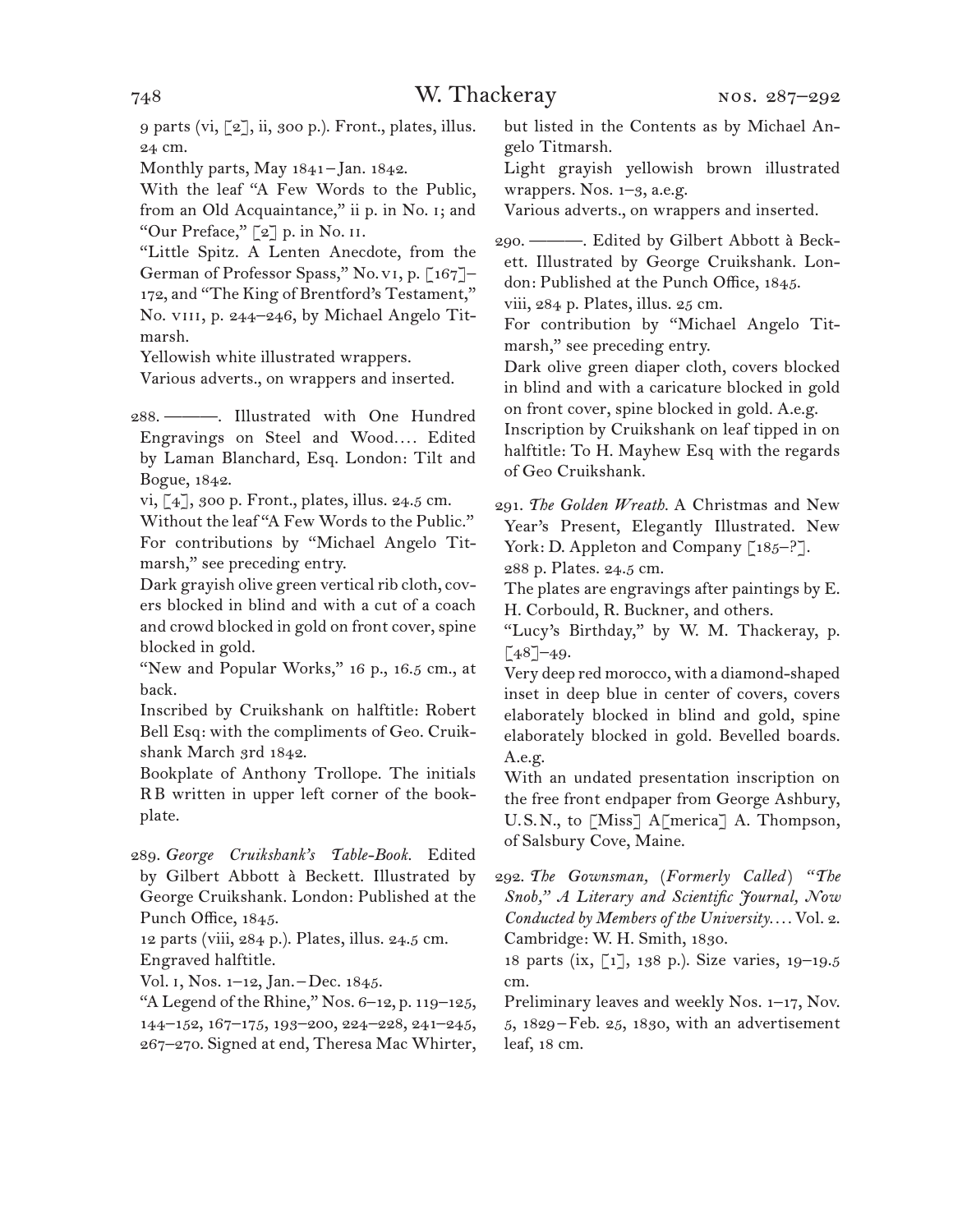Designated Vol. 2 as a continuation of *The Snob*, which forms Vol. i.

For a discussion of Thackeray's contributions, see Van Duzer, p. 53, and Gulliver, p. 16–22. No wrappers; unstitched. Preliminary leaves

and No. 17 disbound.

293. Copy 2.

19 cm.

The above issues comprising the bound volume.

Lacks advertisement leaf.

Pale yellow decorated boards.

#### 294. [Grego, Joseph.]

*Thackerayana: Notes & Anecdotes. Illustrated by nearly Six Hundred Sketches by William Makepeace Thackeray, Depicting Humorous Incidents in his School Life, and Favourite Scenes and Characters in the Books of his Every-day Reading.* London: Chatto and Windus, 1875.

xx, 492 p. Illus. 20 cm.

Reproduces sketches made by Thackeray in margins, etc., of his books, with passages from the works illustrated, and a running commentary by the compiler, who made a collection of such books at the sale of Thackeray's library.

Suppressed because of copyrighted material included, and subsequently issued with changes (see following entry).

Dark red diagonal fine rib cloth, front cover with cartoon illustrations of Thackeray blocked in gold on a background blocked in black, double rule border blocked in blind on back cover, spine blocked in gold and black. Bevelled boards. T.e.g.

"A List of Books," Nov. 1874, 24 p. at back.

#### 295. Copy 2.

19.5 cm.

Very dark red and light blue bouquet marbled boards and endpapers. The marbled paper is treated to simulate calf. Very deep red morocco spine and corners. T.e.g. Original front cover and spine bound in at back.

"A List of Books," Dec. 1874, 24 p., at back.

296. *Thackerayana: Notes and Anecdotes. Illustrated by Hundreds of Sketches by William Makepeace Thackeray, Depicting Humorous Incidents in his School Life, and Favourite Scenes and Characters in the Books of his Every-day Reading.* London: Chatto & Windus, 1875.

xx, 494 p., 1 leaf. Colored front., colored plates, illus. 20 cm.

Dark red diagonal fine rib cloth, front cover with cartoon illustrations of Thackeray blocked in gold on a background blocked in black, triple rule border blocked in blind on back cover, spine blocked in gold and black. Bevelled boards. T.e.g.

"A List of Books," 32 p. at back. Bookplate of John A. Spoor.

297. ———. New York: Scribner, Welford, & Armstrong, 1875.

xx, 494 p., 1 leaf. Colored front., colored plates, illus. 20 cm.

Dark red diagonal fine rib cloth, blocking as on London edition, except for imprint at foot of spine. Bevelled boards. T.e.g.

298. *Heads of the People: or, Portraits of the English.* Drawn by Kenny Meadows. With Original Essays by Distinguished Writers. London: Robert Tyas, 1840 [i.e. 1838–39].

13 parts in 12 (viii, 400 p.). Front., plates, illus. 22.5 cm.

Added t.p., engraved.

Monthly parts, Nov. 1838–Oct. 1839.

Cover title: Heads of the People Taken Off by Quizfizzz. "Authorship" statement on cover varies: Nos. I-III, "by Quizfizzz"; Nos. IVvi, "by Kenny Meadows (Quizfizzz)"; No. vii, "by Kenny Meadows, The Illustrator of Shakspere"; Nos. VIII-XII/XIII, "by Kenny Meadows, the Artist to The Illustrated Shakspere." The page numbers 153–154 are repeated, appearing on two consecutive leaves of text; the text itself is not duplicated. No. v skips from p. 136 to p. [177]. Pages 137–154 and two plates are given instead at the beginning of No. vii;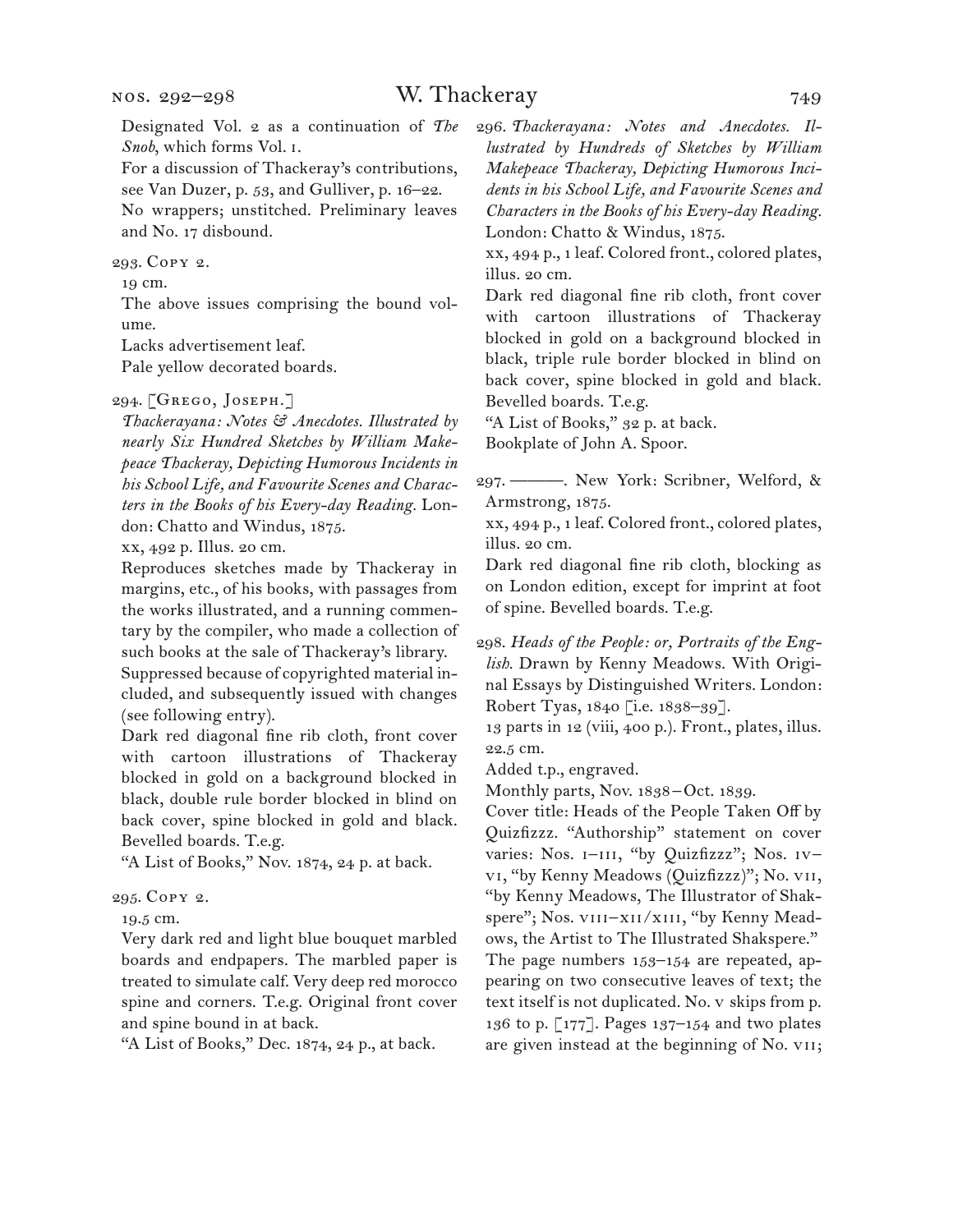p. 153–176 and three plates are given at the beginning of No. viii.

"Captain Rook and Mr. Pigeon," by William Thackery [*sic*], No. x, p. [305]–320.

Pale orange yellow illustrated wrappers, printed in brown.

Various adverts., on wrappers and inserted.

299. ———. Drawn by Kenny Meadows. With Original Essays by Distinguished Writers. London: Robert Tyas, 1840.

viii, 400 p. Front., plates, illus. 23.5 cm.

Added t.p., engraved.

The page numbers 153–154 are repeated, appearing on two consecutive leaves of text; the text itself is not duplicated.

For contribution by Thackeray, see preceding entry.

Dark grayish reddish brown diaper cloth, covers blocked in blind, spine blocked in gold.

300. *Heads of the People: or, Portraits of the English.* [New Series.] Drawn by Kenny Meadows. With Original Essays by Distinguished Writers. London: Robert Tyas, 1841 [i.e. 1839–40]. 13 parts in 11 (vi, 385, [1] p.). Front., plates, illus. 22.5 cm.

Added t.p., engraved.

Monthly parts, [Dec. 1839–Oct. 1840].

"The Fashionable Authoress," by William Thackeray, No. III, p. [73]-84. "The Artists," by Michael Angelo Titmarsh, No. vi, p.  $[161]$ –176.

Yellowish white illustrated wrappers, printed in blue.

Various adverts., on wrappers and inserted.

Inscribed at head of cover title of Nos. i–x: W. Strong, Esq.

301. ———. [New Series.] Drawn by Kenny Meadows. With Original Essays by Distinguished Writers. London: Robert Tyas, 1841. vi, 385, [1] p. Front., plates, illus. 23 cm. Added t.p., engraved.

For contributions by Thackeray and "Michael Angelo Titmarsh," see preceding entry.

Grayish brown diaper cloth, covers blocked in blind, spine blocked in gold.

302. *Heads of the People: or, Portraits of the English.* Drawn by Kenny Meadows. With Original Essays by Distinguished Writers. Phila-

delphia: Carey & Hart, 1841. 370 p. Front., plates. 25 cm.

Added t.p., engraved.

Contains 23 of the 83 chapters which comprise the English editions, first and second series.

"The Fashionable Authoress," p. [44]–59, and "Captain Rook and Mr. Pigeon," p. [281]–301, by William Thackeray.

Dark grayish purple vertical rib cloth, covers blocked in blind, spine blocked in gold. Adverts., [2] p. at back.

303. Hodder, George.

*Memories of My Time, including Personal Reminiscences of Eminent Men. . . .* London: Tinsley Brothers, 1870.

xx, 420 p. 23 cm.

Contains numerous references to Thackeray, with Chapters x<sub>1</sub> and x<sub>11</sub> being devoted to him; included in the former are the texts of four letters from Thackeray to Hodder, p. 241, 243, 244, 250, and in the latter Thackeray's speech at the dinner given to him on October 11, 1855, before his departure to the United States, p. 261–264.

Deep violet fine diaper cloth, covers blocked in blind, spine blocked in gold.

Inscribed on halftitle: To John Cordy Jeaffreson With the sincere regards of The Author.

304. Homunculus, pseud.

*John Bull and His Wonderful Lamp. A New Reading of An Old Tale.* By Homunculus. With Six Illustrations Designed by the Author. London: John Petheram, 1849.

vi p., 1 leaf, 59 p. Front., plates. 22.5 cm.

Sometimes attributed to Thackeray.

Light grayish yellowish brown boards. Paper label on front cover.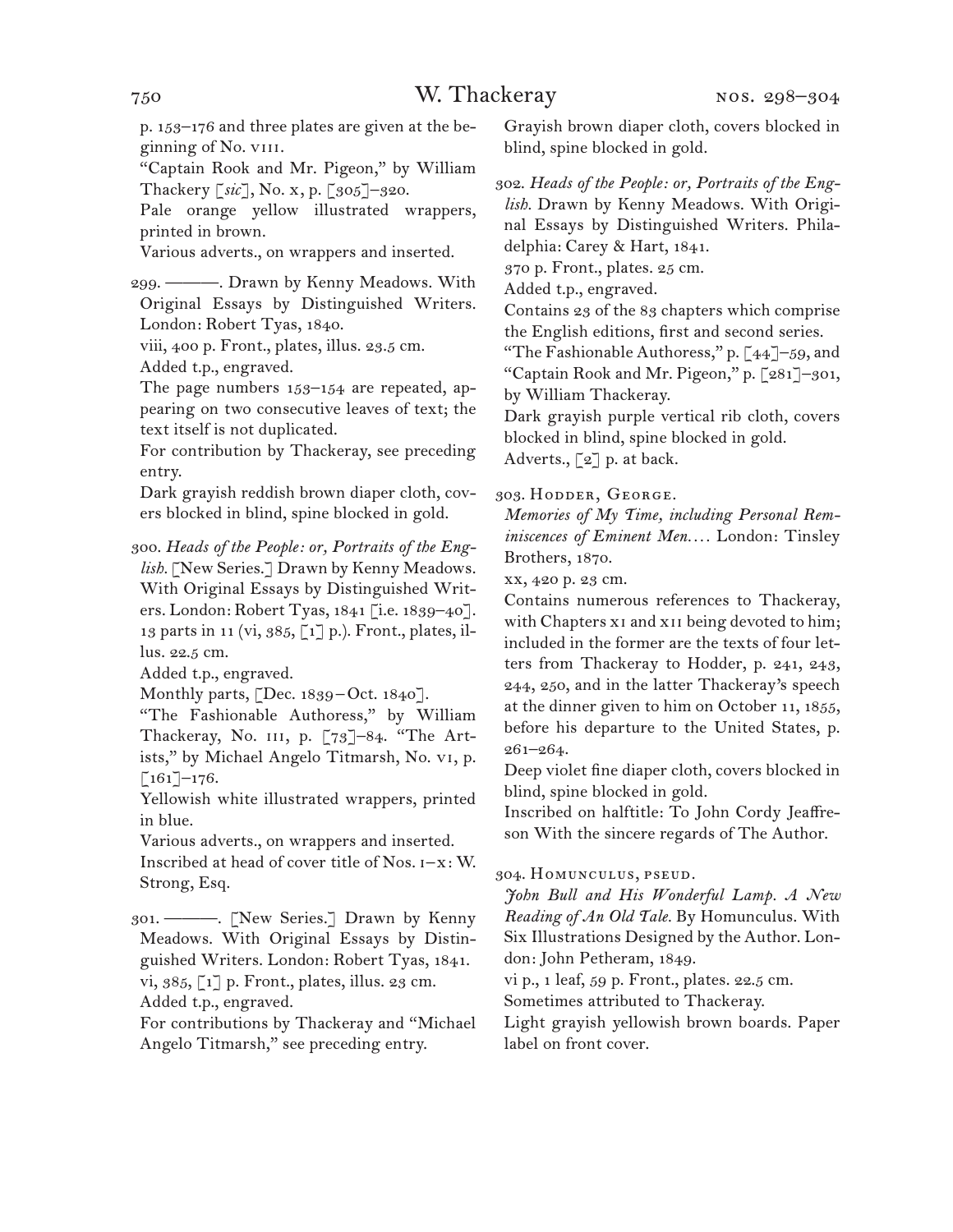#### nos. 305–312

viii, 63 p. Front., plates. 20 cm.

Attributed to Thackeray on the title page of this edition, but without supporting evidence. Dark blue buckram, with a cut of John Bull blocked in gold on front cover. Deckle edges.

#### 306. [Hotten, John Camden.]

*Thackeray the Humourist and the Man of Letters. The Story of His Life, including a Selection from His Characteristic Speeches, Now for the First Time Gathered Together.* By Theodore Taylor, Esq. [pseud.].... With Photograph from Life by Ernest Edwards, B.A., and Original Illustrations. London: John Camden Hotten, 1864. vii, 223 p. Front., plates, facsim. 20 cm.

The frontispiece includes an actual oval photograph of Thackeray pasted to the leaf. One of the two plates is an etching by Geo. Cruikshank ("'The Happiest moment of my life'"). "Mr. Thackeray's Public Speeches: A Selection from Notes taken on various occasions," p. 206–223.

Dark olive green vertical dot and line cloth, spine blocked in gold.

Adverts., [28] p. at back.

307. *Thackeray the Humourist and the Man of Letters. The Story of His Life and Literary Labours, including a Selection from His Characteristic Speeches, Now for the First Time Gathered Together.* By Theodore Taylor, Esq. [pseud.].... To Which is Added, In Memoriam—By Charles Dickens, and a Sketch, by Anthony Trollope. With Portrait and Illustrations.... New York: D. Appleton and Company, 1864. viii, 242 p. Front., illus., facsim. 20 cm. The frontispiece is an engraving by  $\ulcorner$  William G.] Jackman after George Cruikshank.

"Mr. Thackeray's Public Speeches: A Selection from Notes taken on various occasions," p. 206–223.

"In Memoriam," by Charles Dickens, p. 224– 231. "W. M. Thackeray," by Anthony Trollope, p. 232–242.

Dark grayish purple pebble cloth.

Inscription on free front endpaper dated May. 64.

Another copy is in ANTHONY TROLLOPE collection  $\lceil$  AT 436].

308. Copy 2.

Dark grayish green pebble cloth.

309. Copy 3.

Black pebble cloth.

310. *Household Friends for Every Season. . . .* Boston: Ticknor and Fields, 1864.

iv, 327 p. Front., plates. 19.5 cm.

T.p. printed in black and red.

"Tunbridge Toys," by W. M. Thackeray, p.  $[188]$ –195.

The illustrations are mostly engraved portraits (but not including one of Thackeray) of the authors included in the anthology.

Dark red vertical dot and line cloth, covers and spine blocked in gold. A.e.g.

In HUGHES collection [HU 80].

311. *The Idler, A Treasury of Essay, Criticism, and General Literature. . . .* London: Houlston and Stoneman  $[1856$ ?].

[4], 372 p. 22 cm.

Caption title: The Idler, Magazine of Fiction, Belles Lettres, News, & Comedy.

Bound from the parts.

"The Idler," by W. M. Thackeray, p. 172–173. Dark grayish brown horizontal cord cloth. Blue Gloster marbled edges.

Bookplate of Henry S. Van Duzer (on verso of free front endpaper).

312. *Illustrations from the Cornhill Magazine to Thackeray's Lovel the Widower, Adventures of Philip, The Four Georges, Roundabout Journey, Denis Duval.* London: Smith, Elder and Co., 1864.

[1] p., [32] plates. 33 cm.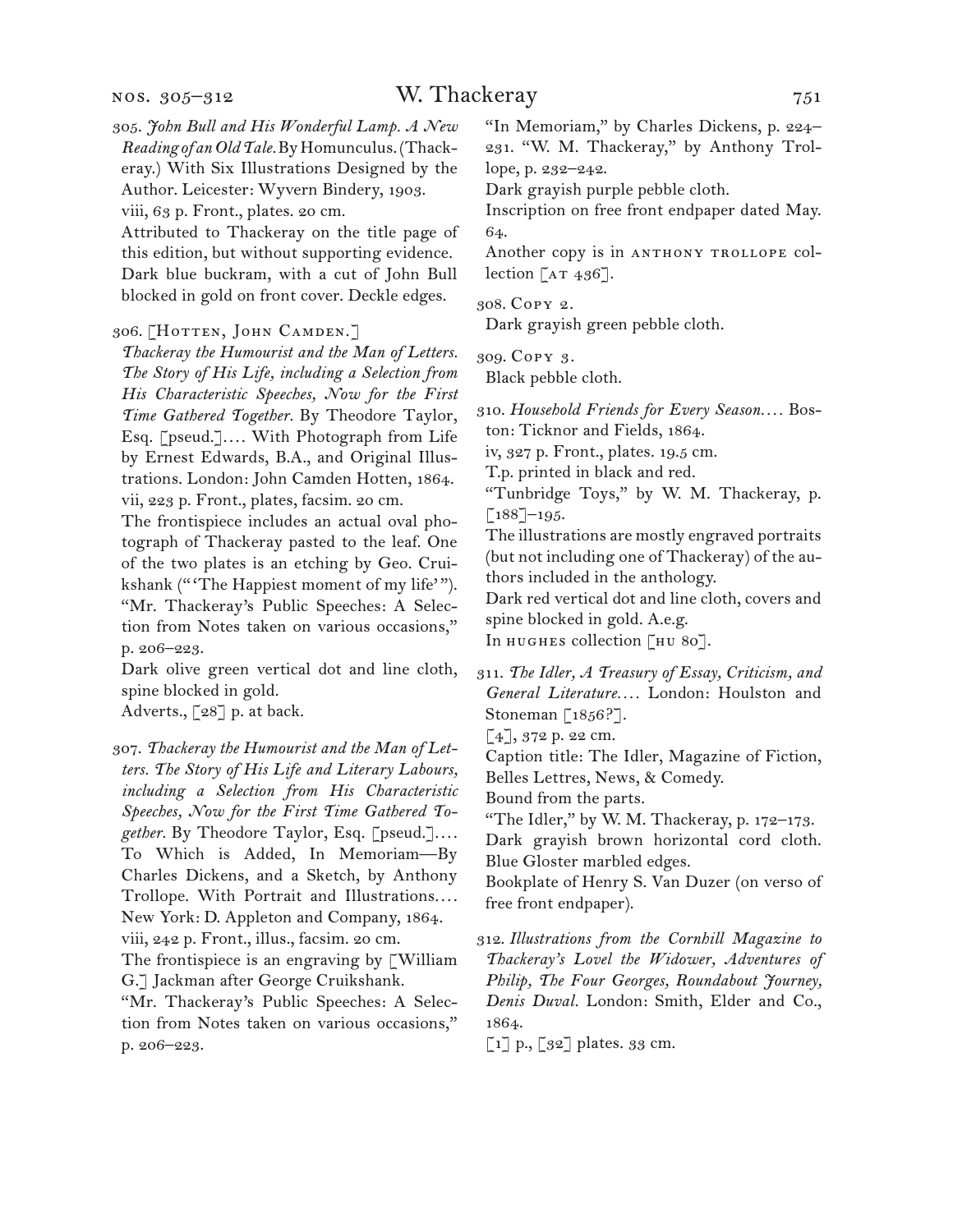### 752 W. Thackeray

The plates, which are numbered 9 to 36 and 90 to 93, appeared originally in *The Cornhill Gallery* (q.v.). Each plate is preceded by a guard sheet.

Plates by Thackeray for *Lovel the Widower,*  Nos. 9–14, for *The Adventures of Philip,* Nos. 15–17, for *The Four Georges,* Nos. 34 and 35, and for "A Roundabout Journey," No. 36.

Plates by Frederick Walker for *The Adventures of Philip,* Nos. 18–33, and for *Denis Duval,* Nos. 90–93.

Varicolored Gloster marbled boards and endpapers. Dark blue morocco spine and corners, spine blocked in gold. A.e.g.

313. *In Re Morton McMichael. Including Unpublished Letters by Henry Clay, William M. Thackeray and Others.* Edited by Albert Mordell.... [Philadelphia]: Privately Printed [c1921 by Charles B. McMichael].

43 p. Front. 21 cm.

Errata slip tipped in on verso of title leaf. Notice slip, concerning the letters of Henry Clay, tipped in on free front endpaper.

"Some Notes from Thackeray to Morton Mc-Michael," p. [37]-39.

Light gray boards. Black vertical rib cloth spine.

314. Jerrold, Douglas William.

*Men of Character....* London: Henry Colburn, 1838.

3 vols. Fronts., plates. 20.5 cm.

With 12 plates by Thackeray.

Grayish yellowish brown boards. Paper label on spine.

315. Jerrold, William Blanchard.

*The Best of all Good Company.* By Blanchard Jerrold. A Day with W. M. Thackeray.... London: Houlston and Sons, 1872.

Pages [313]–392. Front. (facsim.). 22 cm.

No. v in the series "The Best of all Good Company."

Includes the texts of letters and speeches by Thackeray.

Light brown wrappers, printed in orange and black, with a portrait of Thackeray on outside front wrapper. Adverts. on inside front and inside and outside back wrappers.

316. Lytton, Edward George Earle Lytton Bulwer-Lytton, 1st Baron.

*The Coming Race; or, The New Utopia. . . .* New York: John W. Lovell Company [n.d.].

 $\lceil 3 \rceil$ –137, 281–391 p. 19 cm.

"Oxford" Edition of 12 mos. No. 31.

"The Coming Race," p. [3]–137. "The History of Samuel Titmarsh and the Great Hoggarty Diamond," [by W. M. Thackeray], p. 281–391.

Very dark bluish green diagonal fine rib cloth, front cover blocked in black, spine blocked in black and gold. Floral-patterned endpapers, dark grayish green on white.

"Publications," 8 p. at back.

In LYTTON collection [EBL 28].

317. Marvy, Louis.

*Sketches after English Landscape Painters. . . .* With Short Notices by W. M. Thackeray. London: David Bogue [1850].

[46] p. [20] colored engraved plates including front. 34 cm.

The pages are unnumbered. Each plate has guard sheet.

On both covers and spine: The Landscape Painters of England.

Blackish blue vertical rib cloth, covers blocked in blind and gold, spine blocked in gold. A.e.g.

318. Monselet, Charles.

… *La Cuisinière Poétique.* Par M. Charles Monselet avec le concours de Mm. Méry [et al.].... Paris: Michel Lévy Frères [1859].

199 p. 13 cm.

At head of title: Collection Hetzel & Lévy.

"Ballades Gastronomiques," by W. Tackeray [*sic*], translated by William-L. Hughes, p. 123–128. Includes "Brises du Soir" and "Ode à Francatelli (Après un dîner au Reform club)." Very dark red German marbled boards. Deep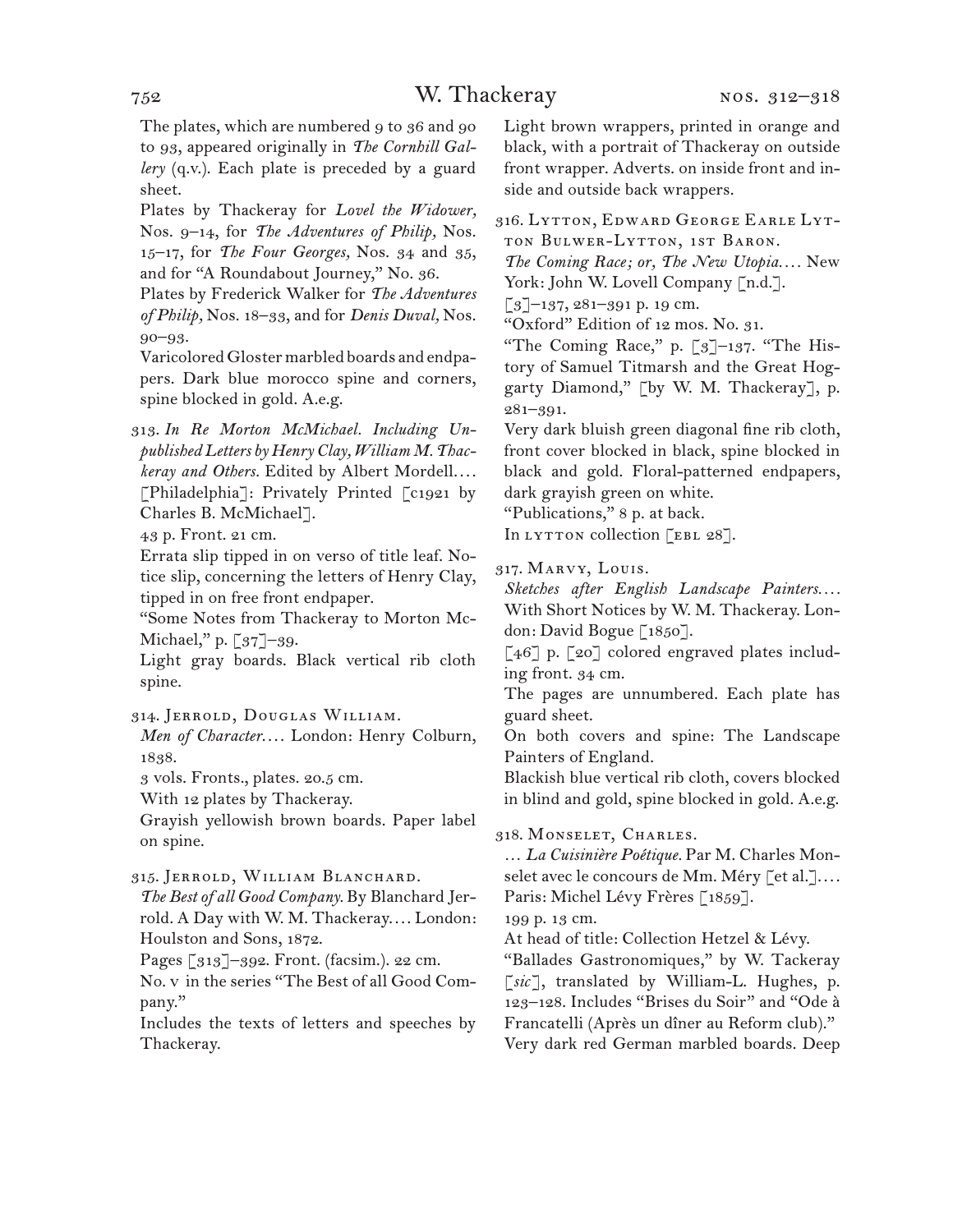nos. 318–324

red leather spine. T.e.g. Very deep red nonpareil marbled endpapers.

319. *The National Omnibus, and General Advertizer; A Journal of Literature, Science, Music, Theatricals, and the Fine Arts. . . .* London: G. Cowie, 1832–[33].

91 issues in 1 vol. Illus. 37 cm.

Nos. 1–91, April 1, 1831 –March 22, 1833. Biweekly, April 1-Sept. 30, 1831; weekly, Oct. 7, 1831 on.

T.p. for Vol. i only. Vol. i comprises Nos. 1–27, Vol. 11, Nos. 28-68; thereafter the volume numbering is omitted.

Various contributions have been attributed to Thackeray, "But it has never been possible to positively identify as Thackeray's anything in the National Omnibus...."—Gulliver, p. 39.

Olive and dark blue shell marbled boards and edges. Deep yellowish brown leather spine and corners.

320. *The Piccadilly Annual of Entertaining Literature Retrospective and Contemporary. Charles Dickens . . . W. M. Thackeray. . . .* With Pictures by W. M. Thackeray, Holman Hunt, G. Du Maurier, [et al.].... London: John Camden Hotten [1870].

96 p. Front., illus. 24.5 cm.

"A Few Sketches by the Late William Makepeace Thackeray, With Scribblings on the flyleaves of some of his Books," p. 73–81. "The Frog's Bride. A Pencilling by W. M. Thackeray," p. 93.

Light grayish yellowish brown illustrated wrappers, printed in color. Without the price on outside front wrapper. Adverts. on outside back wrapper.

321. Pryme, Jane Townley Thackeray.

*Memorials of the Thackeray Family.* By Jane Townley Pryme and Alicia [Pryme] Bayne. . . . [London: Printed by Spottiswoode and Co.] For Private Distribution, 1879.

[7], 516 p. 23.5 cm.

No. 13 of one hundred copies.

Chapter vi, "William Makepeace Thackeray," written by Mrs. Bayne, p. [323]–410, contains extracts from letters written by Thackeray to his mother as well as the text of a letter to Dr. John Brown, May 11, 1848 [1849].

Dark grayish green sand cloth, covers and spine blocked in black.

Inscribed on limitation leaf: To James Rennell Rodd (& his descendants) from Alicia Bayne November 7th 1879.

322. *Punch, or The London Charivari.* Volumes 1– 28, July 17, 1841–June 30, 1855. London: Published at the Office.

28 vols. in 14. Plates, illus. 27.5 cm. A weekly.

For contributions by Thackeray, see Van Duzer, p. 151–165; Gordon N. Ray, "Thackeray and 'Punch': 44 Newly Identified Contributions," *The Times Literary Supplement,* Jan. 1, 1949, p. 16; and *The Letters and Private Papers of William Makepeace Thackeray,* Vol. ii (1945), p. 847.

Varicolored spot marbled boards. Brown leather spine and corners.

323. [Reed, William Bradford.]

*Haud Immemor. A Few Personal Recollections of Mr. Thackeray in Philadelphia.* [Philadelphia]: (Privately Printed,) William P. Kildare, 1864.

31 p. 23.5 cm.

Contains six letters from Thackeray to Reed, and one to Clement C. Biddle.

Dark grayish purple flexible vertical rib cloth. Inscribed on free front endpaper: John T. Montgomery. from his friend The Author. Chestnut Hill 1864.

324. Copy 2.

Dark grayish purple flexible horizontal rib cloth.

Inscribed on free front endpaper: The Honr. Charles H. Warren. from his friend The Author Phila. Sep. 26. 1864.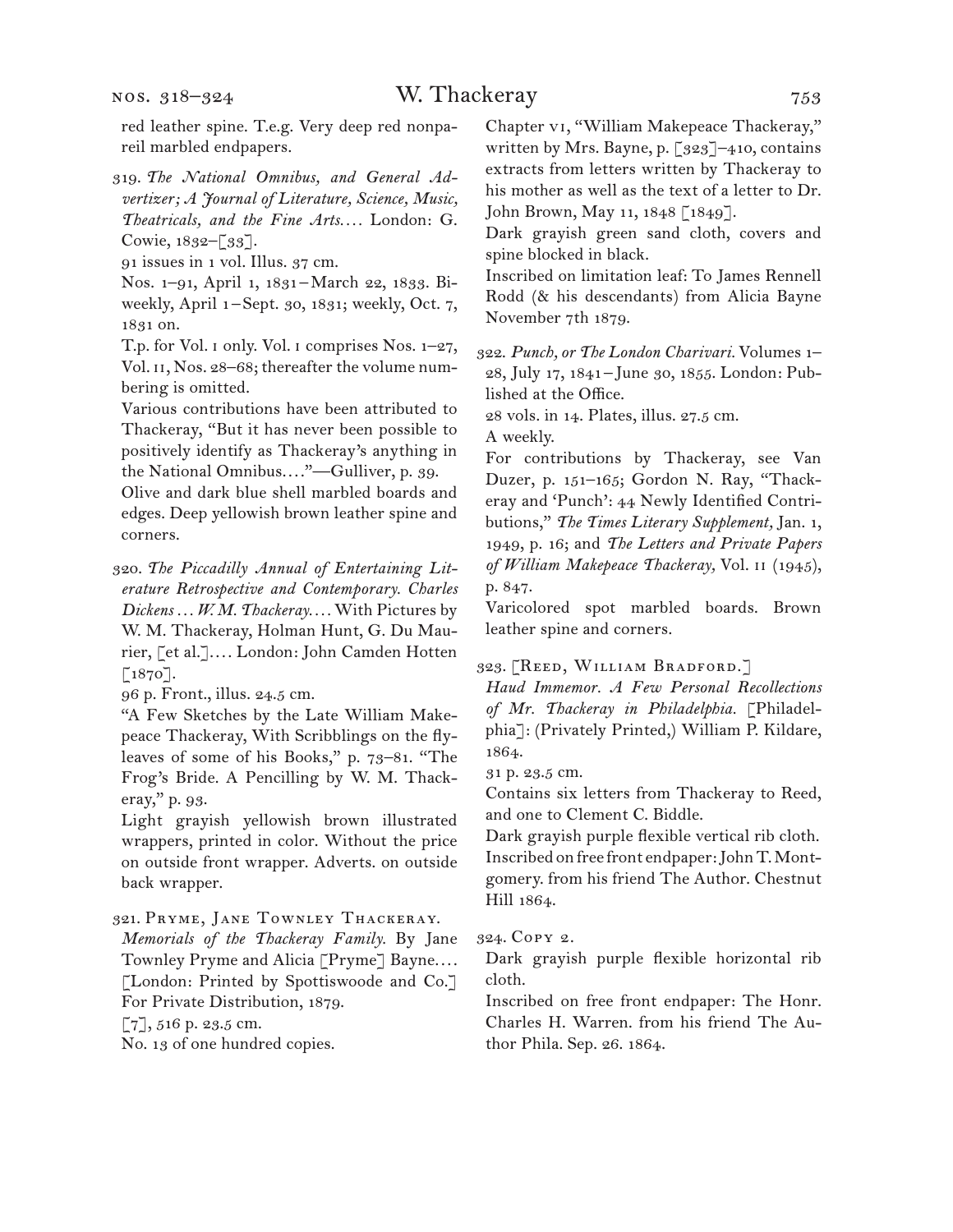325. Ritchie, Anne Isabella Thackeray, LADY.

*Letters of Anne Thackeray Ritchie.* With Fortytwo Additional Letters from Her Father, William Makepeace Thackeray. Selected and Edited by Her Daughter, Hester Ritchie. With Illustrations. London: John Murray, 1924.

x, 314 p. Front., plates, illus. 22.5 cm.

Includes also reproductions of drawings by Thackeray.

Bluish gray boards. Light gray linen spine. Paper label on spine.

Adverts.,  $\lceil 4 \rceil$  p. at back.

Bookplate of C.R.L. Fletcher.

326. Ritchie, Anne Isabella Thackeray, LADY.

*Thackeray and His Daughter. The Letters and Journals of Anne Thackeray Ritchie, with Many Letters of William Makepeace Thackeray.* Selected and Edited by Hester Thackeray Ritchie. With Unpublished Drawings by Thackeray and Lady Ritchie. New York and London: Harper & Brothers, 1924.

xi p., 1 leaf, 340 p. Front., plates, illus. 24 cm. Deep purplish red vertical fine rib cloth, publisher's device blocked in blind on front cover. Bookplate of Arnold Buffum Chace.

327. Ritchie, Anne Isabella Thackeray, LADY.

*An Unpublished Poem by Thackeray. . . .*

In *The Atlantic Monthly,* Vol. 106, No. 2, Aug. 1910. Boston: The Atlantic Monthly Company; Cambridge: The Riverside Press.

Pages 220–222. 24.5 cm.

"A Castaway," p. 221, a slightly embellished translation by Thackeray of a poem by Béranger entitled "Ma vocation."

Light orange wrappers.

#### 328. Royal General Theatrical Fund.

*Proceedings at the Thirteenth Anniversary Festival of the Royal General Theatrical Fund, Held at the Freemasons' Tavern, Great Queen Street, on Monday, March 19, 1858. Wm. M. Thackeray,*  *Esq., in the Chair.* London: Printed by Frederic Ledger, 1858.

36 p. 18 cm.

Toasts and speeches by Thackeray, the Chairman, p. [11]–17, 26, 30–31. Toast by Charles Dickens to Thackeray, p. 23–26.

Pale orange yellow wrappers.

Bookplate of John A. Spoor.

Another copy is in DICKENS collection  $\lceil$  CD 646].

329. Copy 2.

17.5 cm.

Deep red flexible vertical cord cloth, with a decorative border blocked in blind on both covers and the royal coat of arms blocked in gold in center of front cover. A.e.g.

Another copy is in DICKENS collection [CD 647].

330. *The Snob: A Literary and Scientific Journal. Not "Conducted by Members of the University"*. . . . Cambridge: W. H. Smith, 1829.

12 parts (ix,  $\lbrack 1 \rbrack$ , 64 p.). Size varies.

Vol. i, consisting of preliminary leaves and weekly Nos. 1–11, April 9–June 18, 1829.

Continued by *The Gownsman.*

Printed on variously colored papers.

"Timbuctoo," [by Thackeray], No. 4, p.  $18-$ 21. For other articles attributed to Thackeray and discussion of the "edition" statements which appear on almost every number, see Van Duzer, p. 112–114, and Gulliver, p. 9–16.

Van Duzer points out that the imprint generally reads "Printed for the Editors," but Nos. 6, 7, and 9 read "Printed for the Editor," and hypothesizes from this that the latter numbers may be entirely by Thackeray. On one Parrish copy of No. 5, however, the imprint also reads "for the Editor"; the remaining copies of No. 5 have the usual imprint.

No wrappers; some copies stitched, others unstitched.

Preliminary leaves:

Copy 1. 20 cm. Light yellowish pink paper. Unstitched.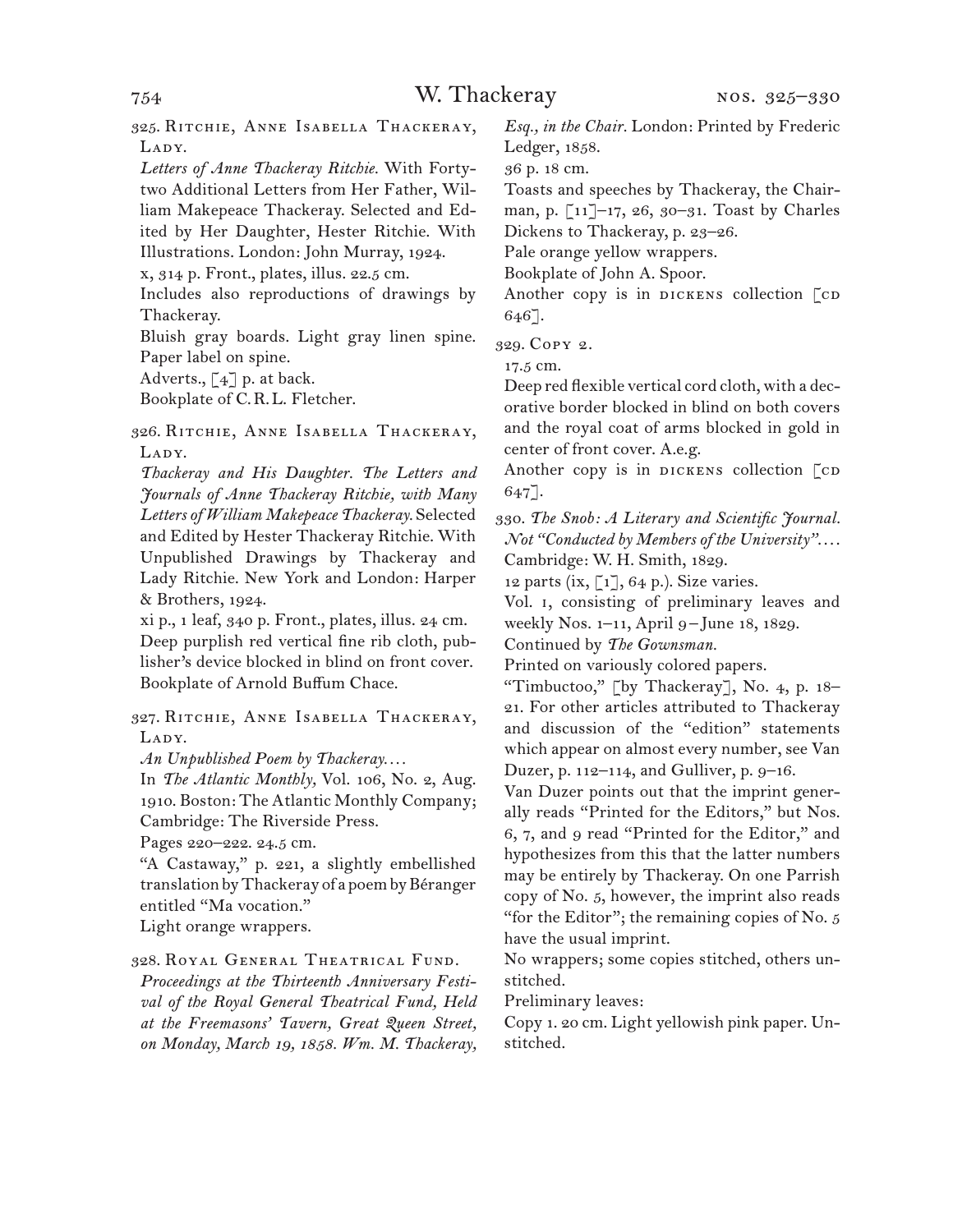| Copy 2. 20 cm. Pale yellow green paper.<br>Stitched.           | Copy 5. 20 cm. Fourth Edition. Pale yellowish<br>pink paper. Unstitched.                        |
|----------------------------------------------------------------|-------------------------------------------------------------------------------------------------|
| No. 1:                                                         | No. 7:                                                                                          |
| 19 cm. Second Edition. Very light yellowish                    | 19.5 cm. Fourth Edition. Pale yellow paper.                                                     |
| green paper. Unstitched.                                       | Stitched.                                                                                       |
| No. 2:                                                         | No. 8:                                                                                          |
| 18.5 cm. No edition statement. Light greenish                  | 20 cm. No edition statement. Pale yellow green                                                  |
| yellow paper. Stitched.                                        | paper. Stitched.                                                                                |
| No. 3:                                                         | No. 9:                                                                                          |
| Copy 1. 20 cm. Fourth Edition. Pale yellow<br>paper. Stitched. | 19.5 cm. Third Edition. Pale yellowish pink<br>paper. Unstitched.                               |
| Copy 2. 20 cm. Fourth Edition. Pale orange                     | No. 10:                                                                                         |
| yellow paper. Unstitched.                                      | Copy 1. 20 cm. Third Edition. Light yellowish                                                   |
| Copy 3. 17.5 cm. Second Edition. Pale yellowish                | pink paper. Unstitched.                                                                         |
| pink paper. Disbound. On p. 16 an "answer" to                  | Copy 2. 19.5 cm. Second Edition. Light yel-                                                     |
| "Cambridge Butter" has been written and in                     | lowish pink paper. Disbound.                                                                    |
| turn crossed out by someone who has written                    | No. 11:                                                                                         |
| in margin: "all Bosh!"                                         | 20 cm. Second Edition. Light yellowish pink                                                     |
| No. 4:                                                         | paper. Stitched.                                                                                |
| Copy 1. 20 cm. Fourth Edition. Light yellow-                   |                                                                                                 |
| ish pink paper. Unstitched.                                    | 331. Copy 2.                                                                                    |
| Copy 2. 20 cm. Second Edition. Pale orange                     | The above issues, with varying edition state-<br>ments and printed on variously colored papers, |
| yellow paper. Stitched.                                        | comprising the bound volume. 19 cm.                                                             |
| Copy 3. 19.5 cm. Fourth Edition. Pale yellow                   | Preliminary leaves. p. [i-iv], pale yellow paper;                                               |
| paper. Unstitched.                                             | p. [v]-vi, light yellowish pink paper; p. [vii]-                                                |
| No. $5$ :                                                      | ix, $\lceil 1 \rceil$ , pale yellow paper.                                                      |
| Copy 1. 20 cm. Fourth Edition. Pale yellowish                  | No. 1. Third Edition. Greenish blue paper.                                                      |
| pink paper. Stitching removed.                                 | No. 2. Third Edition. Bluish green paper.                                                       |
| Copy 2. 20 cm. Fourth Edition. Pale yellow                     | No. 3. Fourth Edition. Pale orange yellow                                                       |
| green paper. Unstitched.                                       | paper.                                                                                          |
| Copy 3. 19.5 cm. Fourth Edition. Light yel-                    | No. 4. Fourth Edition. Pale yellow paper.                                                       |
| lowish pink paper. Unstitched.                                 | No. 5. Fourth Edition. Pale yellow green paper.                                                 |
| Copy 4. 20 cm. Second Edition. Light yellow-                   | No. 6. Fifth Edition. Light yellowish pink pa-                                                  |
| ish pink paper. Stitched. Imprint: Printed for                 | per.                                                                                            |
| the Editor                                                     | No. 7. Fourth Edition. Pale yellow paper.                                                       |
| No. 6:                                                         | No. 8. No edition statement. Yellow paper.                                                      |
| Copy 1. 20 cm. Fifth Edition. Pale yellow green                | No. 9. Third Edition. Pale yellowish pink                                                       |
| paper. Unstitched.                                             | paper.                                                                                          |
| Copy 2. 19.5 cm. Fourth Edition. Light green-                  | No. 10. Third Edition. Light greenish blue pa-                                                  |
| ish blue paper. Unstitched.                                    | per.                                                                                            |
| Copy 3. 20 cm. Fourth Edition. Pale yellow                     | No. 11. Third Edition. Pale orange yellow pa-                                                   |
| green paper. Stitched.                                         | per.                                                                                            |
| Copy 4. 20 cm. Fourth Edition. Pale yellow                     | Light grayish yellowish brown decorated                                                         |
| paper. Unstitched.                                             | boards, front cover printed in green.                                                           |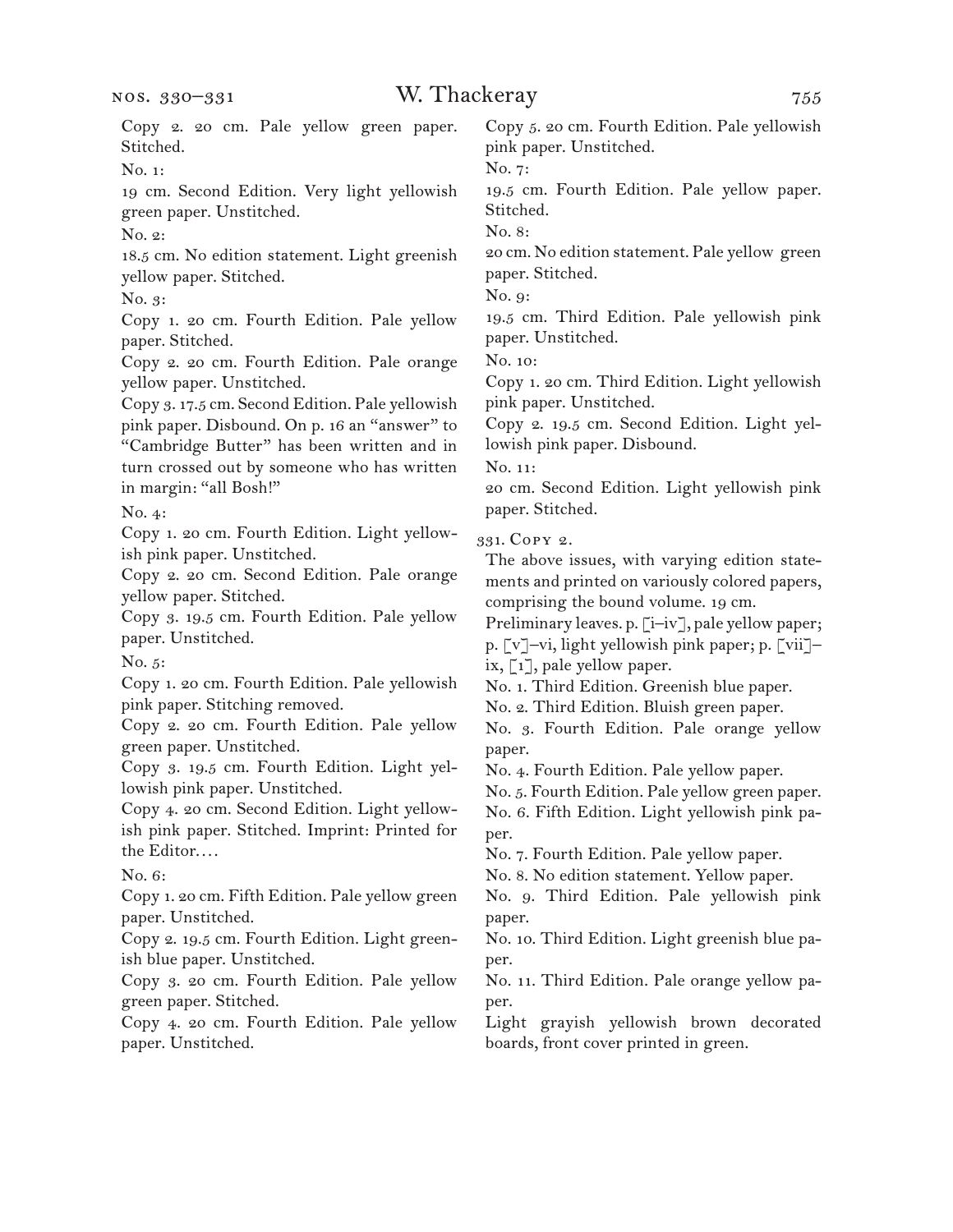332. *The Squib: A Granulation of Wit, Satire, and Amusement.* With Numerous Illustrations. London: Sold by All Booksellers, 1842.

2 prel. leaves, 124 p. Illus. 37.5 cm.

Weekly Nos. 1–30, May 28–Dec. 17, 1842.

The illustrations include the work of Henry T. Alken, Archibald S. Henning, and William Newman.

"An Act. of a Viset to the High and Lowlands of Callerdonier. By Mrs. Mary Ramsbottom, Late Korrispondent to the Jno. Bul Neuse Paper," attributed to Thackeray, p. 78–79. See Van Duzer, p. 196.

Dark grayish purple pebble cloth. Rebacked, with a portion of the original spine bearing the title glued over the new, smooth cloth spine.

333. … *Travesty. . . .* Boston: William F. Gill and Company, 1875.

238 p. 16.5 cm.

At head of title: The Treasure-Trove Series. (The Choicest Humor by the Great Writers.)  $\lceil \text{Vol. } 2. \rceil$ 

"George de Barnwell. By Sir E.L.B.L., Bart," signed William M. Thackeray, p. [67]–91.

Moderate reddish brown diagonal fine rib cloth, with a cut of two imps and other decoration blocked in black and gold on front cover, back cover blocked in blind, spine blocked in black and gold. Glazed edges, reddish orange.

334. *The Victoria Regia: A Volume of Original Contributions in Poetry and Prose.* Edited by Adelaide A. Procter. London: Emily Faithfull and Co., Victoria Press, (for the Employment of Women,) 1861.

x, 349, [1] p. 25 cm.

"A Leaf out of a Sketch-Book," by W. M. Thackeray, p. 118–125, with two illustrations by the author in the text.

Dark olive green horizontal cord cloth, covers and spine elaborately blocked in gold and blind, with a crown in the center of both covers (design by John Leighton). Bevelled boards. A.e.g.

For other, variant copies, see under CRAIK and anthony trollope [dc 173; at 446–448 and 451–454].

335. Wilson, James Grant.

*Thackeray in the United States 1852–3, 1855–6.*  Including a Record of a Variety of Thackerayana.... With Six Score Illustrations and A Bibliography by Frederick S. Dickson.... London: Smith, Elder, & Co., 1904.

2 vols. Fronts., plates, illus., facsims. 21.5 cm. T.p. printed in black and red.

Includes the texts of numerous letters and poems written by Thackeray, as well as reproductions of Thackeray drawings, letters, and manuscripts.

Light blue linen flecked with white.

336. ———. Including a Record of a Variety of Thackerayana.... With Six Score Illustrations and A Bibliography by Frederick S. Dickson.... New York: Dodd, Mead and Company, 1904.

2 vols. Fronts., plates, illus., facsims. 24.5 cm. T.p. printed in black and red.

"Thirty-five Copies only of this Japan Paper Edition have been printed. [in manuscript:] No. 11."

Pale blue boards, front cover blocked in gold. Cream parchment paper spine (blocked in gold) and corners. T.e.g.

Mounted on free front endpaper of Vol. i a card inscribed: Very faithfully yours Jas Grant Wilson New York, 1898.

337. Yates, Edmund Hodgson.

*Mr. Thackeray, Mr. Yates, and the Garrick Club. The Correspondence and Facts.* Stated by Edmund Yates. [London]: Printed for Private Circulation [by Taylor and Greening], 1859. 15 p. 21.5 cm.

Includes letters by Thackeray (4) and Dickens  $(1).$ 

With the word "Dickens" misspelled "Dickes" on p. 14, fifteenth line from the bottom. See Van Duzer, p. 119.

No wrappers; stitched.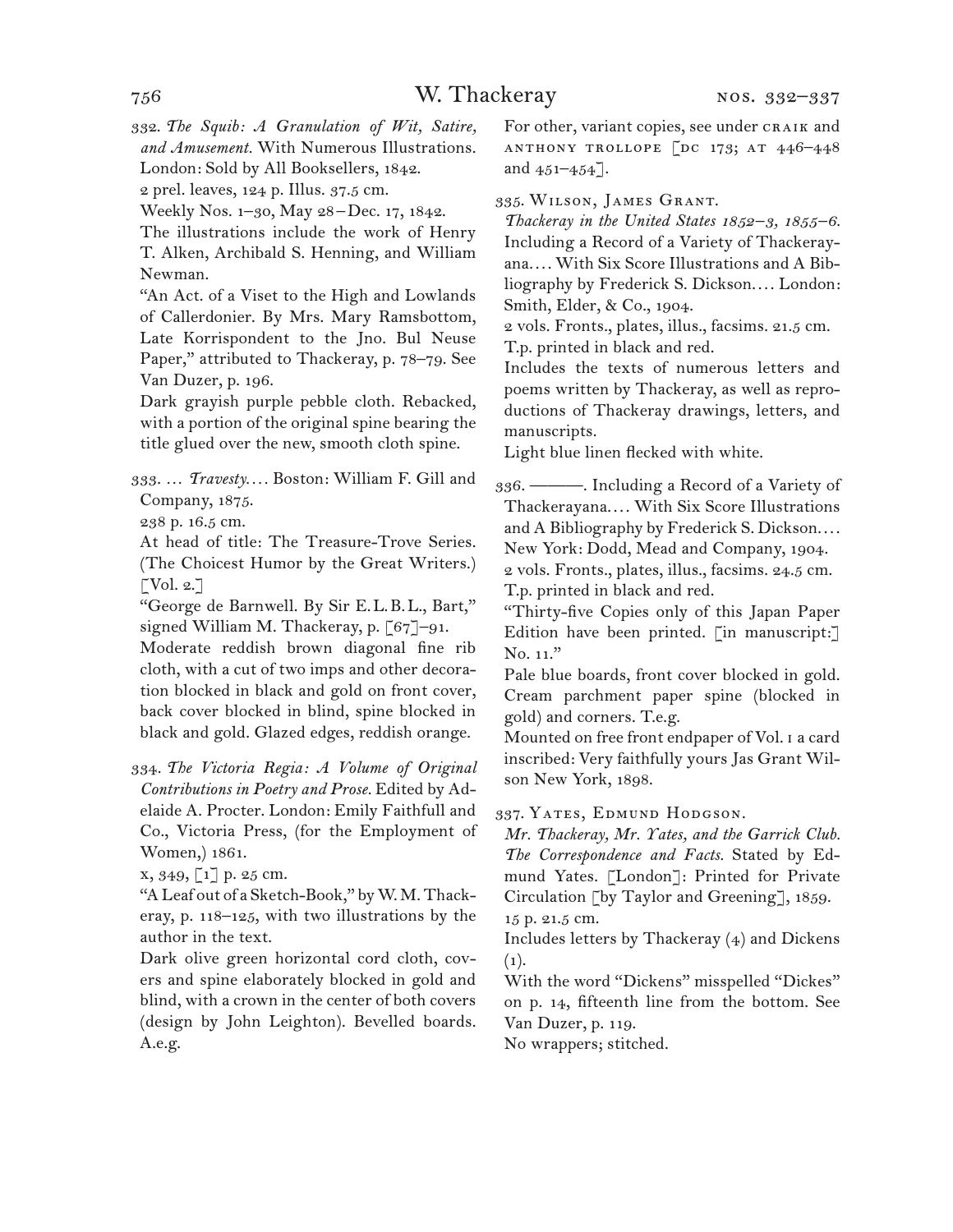338. ———. Stated by Edmund Yates. [London]: Printed for Private Circulation [by Taylor and Greening], 1859.

15 p. 21.5 cm.

A forgery, with "Dickens" spelled correctly. See Carter and Pollard, p. 359–360. No wrappers; stitched.

339. ———. Stated by Edmund Yates. [London]: Printed for Private Circulation [by Taylor and Greening], 1859. [At foot of p. 15: Reprinted, in facsimile, 1895.]

15 p. 23 cm.

With "Dickens" misspelled "Dickes."

Light greenish gray plain wrappers.

#### adaptations

340. *The Childe of Godesberg. Romantic Drama of Thrilling Interest.* In Four Acts. Adapted from Thackeray's Legend of the Rhine. [London: Printed by H. Tuck], [n.d.]

33 p. 16 cm.

"Apparently privately printed and not published."—Van Duzer, p. 31.

No wrappers; stabbed. Light blue paper spine.

341. Cygnus, pseud.

*Crystals from Sydenham; or, What Modern Authors Say of the Palace.* Edited by "Cygnus." London: Hope & Co., 1855.

vi p., 1 leaf, 66 p. 19 cm.

"Effusions written last year for the opening of the [Crystal] Palace," being parodies in prose and verse of the literary style of 12 authors identified only by initials.

"A Fragment. By W.M.T.," p. 56–59.

Yellowish olive flexible vertical cord cloth, blocked in blind.

342. [Greenough, James Bradstreet.] *The Rose and the Ring.* Adapted for the Private Stage from Thackeray's Christmas Pantomime. By the Author of "The Queen of Hearts." Cambridge [Mass.]: Charles W. Sever, 1880. 43 p. 19 cm.

Brilliant orange wrappers.

In a case with bookplate of Henry S. Van Duzer.

#### thackerayana

343. [Clayton, Joseph.]

… *The National Shakspeare Committee and the Late Mr. Thackeray. . . .* London: Joseph Clayton  $\lceil 1864 \rceil$ .

23 p. 22 cm.

A collection of newspaper articles criticizing the Committee on its rejection of Thackeray as vice-president.

No wrappers; stitched.

With a notice of the next meeting of the Committee, January 11th [1864], tipped in on p. [3].

344. *George Cruikshank's Table Book.* Edited by Gilbert Abbott à Beckett.... With Numerous Engravings. Philadelphia: Carey and Hart, 1845.

[2], [9]–70 p. Front., plates, illus. 22.5 cm. Added t.p., engraved.

On outside front wrapper: With Twenty-two Illustrations by George Cruikshank. The three plates are reduced versions of the originals in the English edition, while five of the other illustrations are signed Gilbert, presumably the wood engraver Reuben S. Gilbert, of Philadelphia.

This edition consists of only 32 of the items in the English edition and does not include Thackeray's "A Legend of the Rhine."

Pale yellow decorated wrappers. Adverts. on inside front and inside and outside back wrappers.

345. *In Remembrance of the Late Mr. Douglas Jerrold. . . .* On Saturday Evening, June 27th, A Concert Will Take Place in St Martin's Hall*. . . .* [London: "Nassau Steam Press," W. S. Johnson], [1857].

[4] p. 46 cm. by 18.5 cm.

Wilkie Collins, Esq., Charles Dickens, Esq., Sir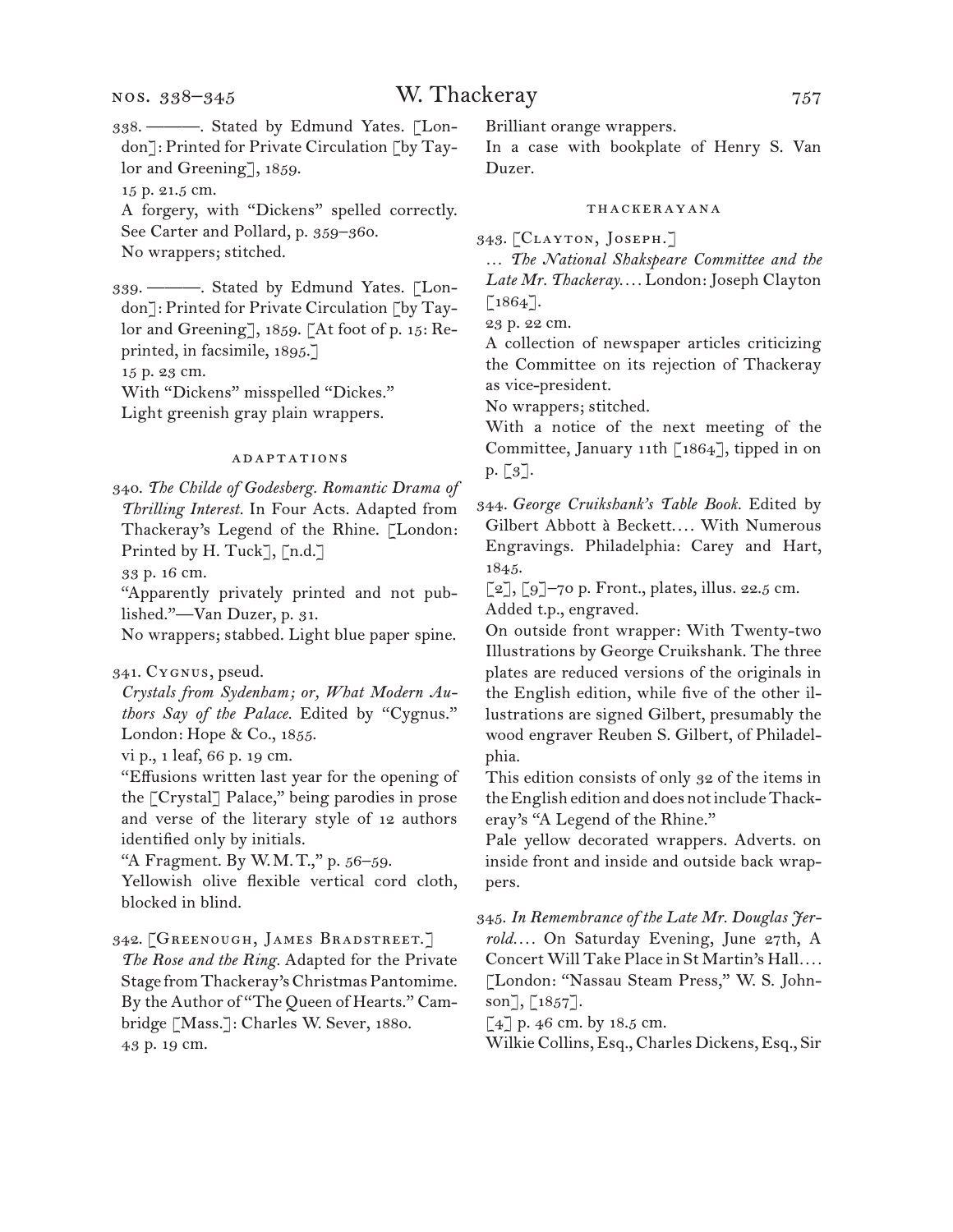Edward Bulwer Lytton, Bart., M.P., and William M. Thackeray, Esq., are listed as members of the Committee.

Part i of the Programme includes "Song—'Little Dorrit's Love' (first time) [by] Macfarren"; Part II, "Song-'Three Fishers went sailing' Poem by the Rev. C. Kingsley, set to Music for Miss Dolby by John Hullah."—p. [1].

"On Tuesday Evening, June 30th, Mr. Charles Dickens Will Read His Christmas Carol in St. Martin's Hall.... On Saturday Evening, July 11th, 1857, at 8 o'Clock exactly, Will be Presented an Entirely New Romantic Drama, in Three Acts, by Mr. Wilkie Collins, Called The Frozen Deep [with Charles Dickens and Wilkie Collins listed as members of the  $\text{cast}$ ....."—p. [2].

"To conclude with the Farce, in One Act, Two o'Clock in the Morning [with Charles Dickens in the role of Mr. Snobbington]...."—p.  $\lceil 3 \rceil$ .

"On Wednesday Evening, July 22nd, Mr. W. M. Thackeray Will Deliver a Lecture on 'Week-Day Preachers,' in St. Martin's Hall...."--- p.  $\lceil 4 \rceil$ .

Bound in yellowish green buckram. In DICKENS collection  $\lceil$  cD 811].

346. Locker-Lampson, Frederick.

… *A Selection from the Works of Frederick Locker.* With Illustrations by Richard Doyle. London: Edward Moxon & Co., 1865.

ix p., 1 leaf, 180 p. Front., illus. 17 cm.

At head of title: Moxon's Miniature Poets.

The frontispiece, a portrait of the author, is by J. E. Millais.

"The Rose and the Ring. (Christmas 1854, and Christmas 1863.)," p.  $[78]$ -79, with an illustration of Thackeray reading to Edith Story at head of p. [78]. "Note to 'The Rose and the Ring," p. 179.

Deep brown smooth cloth, front cover elaborately blocked in gold, back cover in blind, spine blocked in gold (design by John Leighton). Bevelled boards.

347. [Perry, Kate.]

*Reminiscences of a London Drawing Room.* [London: privately printed, n.d.]

12 p. 21 cm.

Cover title.

Caption title: Reminiscences of a London Draw-

ing Room. Chesham Place, 1849.

Contains frequent references to Thackeray.

Vivid dark blue wrappers.

Every page revised (some extensively) in the hand of the author. In caption title she has replaced "Drawing Room" with "Salon."

Bookplate of John A. Spoor.

Also in the Parrish Collection is Kate Perry's commonplace book dated December 2, 1871 (from the collection of John A. Spoor), containing "Dickens on Mr Thackeray, " p. 40–41.

348. [Smith, Horatio.]

*The Tin Trumpet; or, Heads and Tales, for the Wise and Waggish; to Which are Added, Poetical Selections.* By the Late Paul Chatfield, M.D. [pseud.]. Edited by Jefferson Saunders, Esq. [pseud.].... London: Whittaker & Co., 1836.

2 vols. Front. in Vol. i. 21 cm. The frontispiece is an unsigned portrait of

"Paul Chatfield, M.D.," engraved by Alfred Adlard.

The authorship of *The Tin Trumpet* has been incorrectly ascribed to various other writers, including Thackeray. See Van Duzer, p. 122.

Purplish red fine diaper cloth, spine blocked in gold.

"New Books,"  $\lceil 4 \rceil$  p. at back of Vol. II. Bookplate of W. Priestley Lightcliffe.

349. Stonehouse, John Harrison.

*Catalogue of the Library of Charles Dickens from Gadshill reprinted from Sotheran's 'Price Current of Literature' Nos. CLXXIV and CLXXV. Catalogue of His Pictures and Objects of Art sold by Messrs. Christie, Manson & Woods July 9, 1870. Catalogue of the Library of W. M. Thackeray sold by Messrs. Christie, Manson & Woods March 18, 1864 and Relics from His Library Comprising*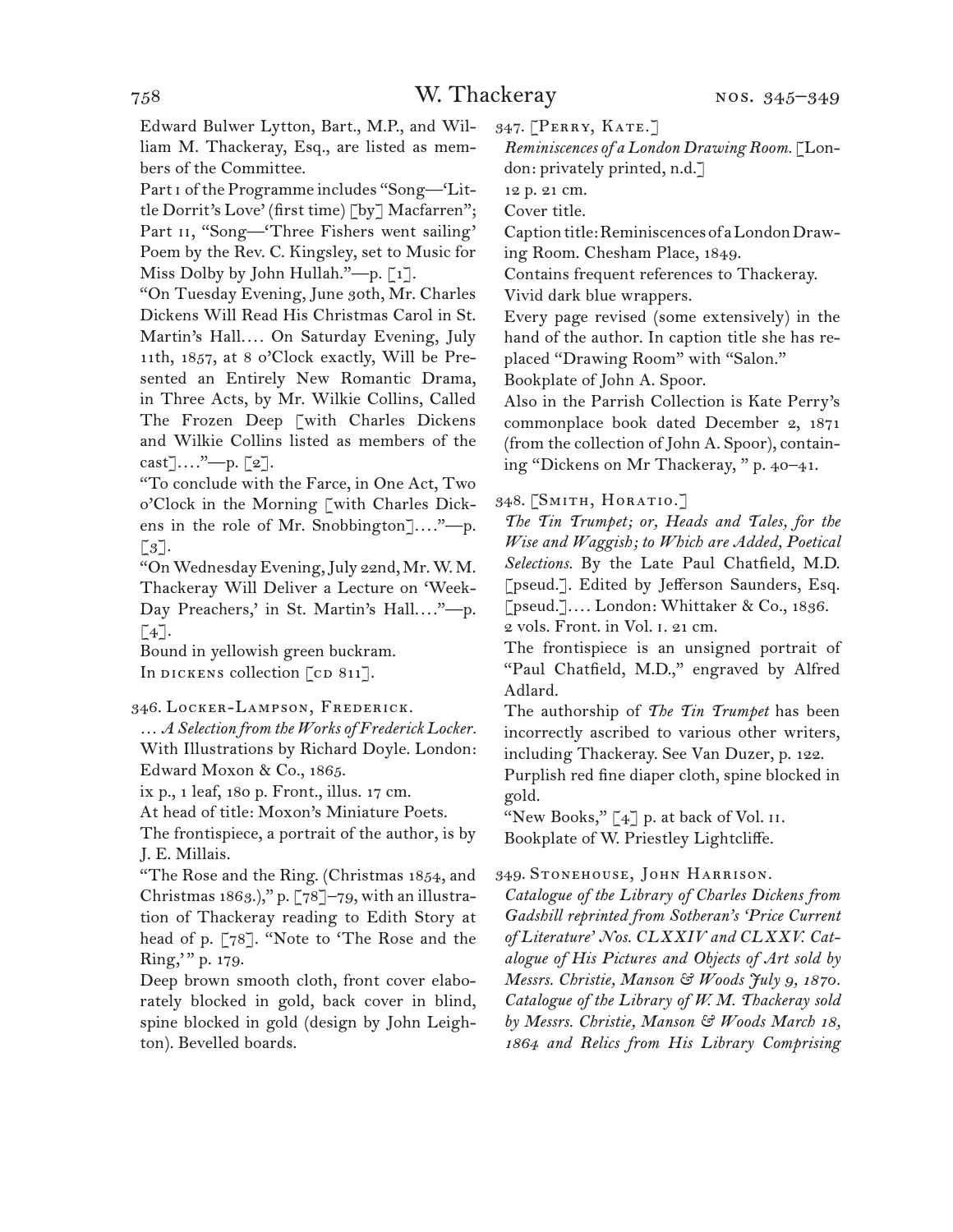vii p., 1 leaf, 182 p. Front., plates. 22.5 cm.

Each catalogue has special t.p.

No. 85 of an edition of 275 copies.

"Catalogue of the Library of W. M. Thackeray Sold by Christie's March 18th, 1864," p. [133]–160; "Relics from the Library of W. M. Thackeray," p. [161]–182.

Deep yellowish brown smooth cloth. Paper label on spine.

In DICKENS collection  $[CD 825]$ .

350. [Tournemine, Pierre.]

… *Penmark Abbey. A Nautical Melodrama, in Three Acts.* By William Makepeace Thackeray [*sic*]. Translated from the Original French, by Henry Llewellyn Williams.... New York: De Witt, c1884.

34 p. 19.5 cm.

A translation of *L'Abbaye de Penmarc'h,* by Pierre Tournemine and Thomas James Thackeray, Paris, 1840.

Light brown wrappers. On outside front wrapper: De Witt's Acting Plays. (Number 320.) Adverts. on inside front and inside and outside back wrappers.

On outside front wrapper the play is described as being "in Two Acts."

"De Witt's Acting Plays," [2] p. at back.

#### 351. Copy 2.

In a contemporary hand, in red ink, the "Two" on front wrapper has been lined out and "Three" written above it.

#### 352. [Yates, Edmund Hodgson.]

*Literary Talk. . . . Mr. W. M. Thackeray.*

In *Town Talk,* Vol. 1, No. 6, June 12, 1858. London: Printed by Henry Tuck ... and Published by him at the *Town Talk* Office. Page 64. Illus. 30 cm.

The issue includes two full-page illustrations by Watts Phillips.

Red and gold Spanish marbled boards and endpapers. Deep red morocco spine and corners. T.e.g.

Bookplate of Henry S. Van Duzer.

#### from thackeray's library

353. Brown, Thomas.

*The Works of Mr. Thomas Brown, Serious and Comical, In Prose and Verse ...* The Fifth Edition, Corrected from the Errors of the former Impressions. With the Life and Character Of Mr. Brown, And a Key To all his Writings. Adorn'd with Cuts. London: Printed for Sam Briscoe, 1720.

4 vols. Fronts., plates. 16.5 cm.

T.p. printed in black and red.

Each vol. has a second t.p. dated 1719 (described as "The Fourth Edition" in Vols. iii and iv).

Some of the plates were engraved by Elisha Kirkall and Michael Van der Gucht; some are unsigned.

Eighteenth-century calf, tooled in blind, rebacked. Edges sprinkled, red.

"Rochford" written in ink on first t.p. of each volume. Bookplate of the Earl of Rochford pasted to verso of first t.p. of Vol. iv; the bookplate has been removed or partially removed from the other volumes.

Thackeray's copy, with his monogrammed seal embossed in blind on first t.p. of each volume.

#### 354. Brown, Thomas.

*The Remains of Mr. Tho. Brown, Serious and Comical, in Prose and Verse. . . .* Collected from scarce Papers and Original Mss. Which makes his Works Compleat. With Mr. Brown's Legacy for the Ladies, or Characters of the Women of the Age. To which is prefix'd, A Key to all his Prophesies, Dialogues, Satyrs, Fables, Poems and Letters. London: Printed for Sam. Briscoe, 1720.

2 prel. leaves, [18], 340 p. Front. 16.5 cm.